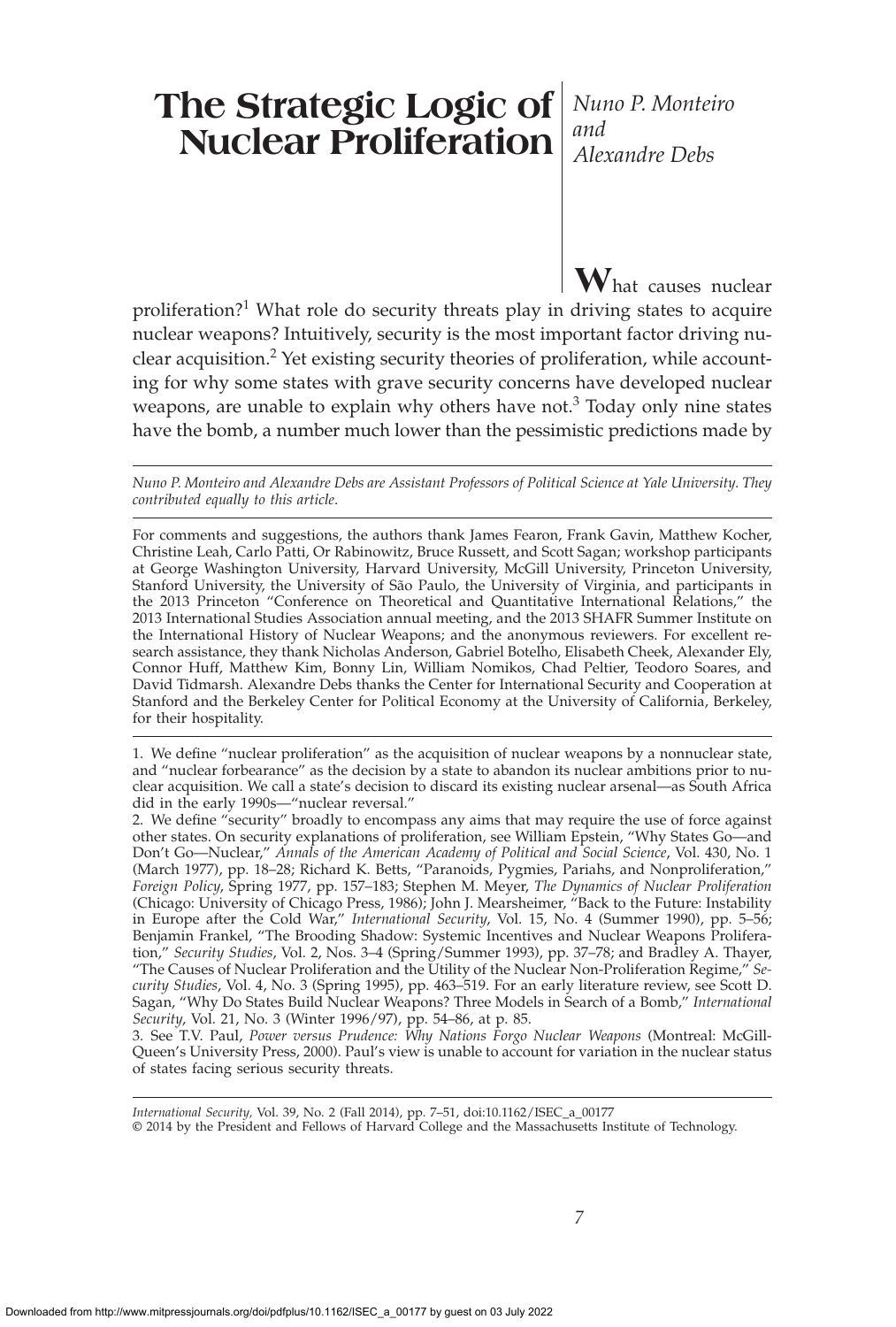early security-based arguments on the causes of proliferation.<sup>4</sup> Clearly, the view that "security is the only necessary and sufficient cause of nuclear proliferation" is not borne out by the history of the nuclear age. $5$  This limitation of existing security theories has exposed them to criticism on several fronts. Initially, a burgeoning scholarship emerged focusing on the nonsecurity "sources of the political *demand* for nuclear weapons."6 More recently, "supply-side" arguments on proliferation view states' demand for nuclear weapons (for security or other reasons) as largely irrelevant, claiming instead that the odds of nuclear acquisition depend on the availability of international nuclear assistance.<sup>7</sup>

This lack of consensus on the causes of nuclear acquisition—and forbearance—has serious consequences for U.S. nonproliferation policy. Without an adequate theory of proliferation, U.S. decisionmakers are limited in their ability to identify the policies most likely to deter other states from

<sup>4.</sup> See Moeed Yusuf, "Predicting Proliferation: The History of the Future of Nuclear Weapons," Foreign Policy Paper Series No. 11 (Washington, D.C.: Brookings Institution, 2009), p. 4.

<sup>5.</sup> Thayer, "The Causes of Nuclear Proliferation and the Utility of the Nuclear Non-Proliferation Regime," p. 486.

<sup>6.</sup> Sagan, "Why Do States Build Nuclear Weapons?" p. 56 (emphasis in original). The most important works discussing nonsecurity causes of nuclear proliferation include Etel Solingen, "The Political Economy of Nuclear Restraint," *International Security*, Vol. 19, No. 2 (Fall 1994), pp. 126–169; T.V. Paul, "Nuclear Taboo and War Initiation in Regional Conflicts," *Journal of Conflict Resolution*, Vol. 39, No. 4 (December 1995), pp. 696–717; Nina Tannenwald, "The Nuclear Taboo: The United States and the Normative Basis of Nuclear Non-Use," *International Organization*, Vol. 53, No. 3 (Summer 1999), pp. 433–468; Jacques E.C. Hymans, *The Psychology of Nuclear Proliferation: Identity, Emotions, and Foreign Policy* (Cambridge: Cambridge University Press, 2006); Etel Solingen, *Nuclear Logics: Contrasting Paths in East Asia and the Middle East* (Princeton, N.J.: Princeton University Press, 2007); Maria Rost Rublee, *Nonproliferation Norms: Why States Choose Nuclear Restraint* (Athens: University of Georgia Press, 2009); and Jacques E.C. Hymans, *Achieving Nuclear Ambitions: Scientists, Politicians, and Proliferation* (Cambridge: Cambridge University Press, 2012).

<sup>7.</sup> See Matthew Fuhrmann, "Spreading Temptation: Proliferation and Peaceful Nuclear Cooperation Agreements," *International Security*, Vol. 34, No. 1 (Summer 2009), pp. 7–41; Matthew Fuhrmann, "Taking a Walk on the Supply Side: The Determinants of Civilian Nuclear Cooperation," Journal of Conflict Resolution, Vol. 53, No. 2 (April 2009), pp. 181-208; Erik Gartzke and Matthew Kroenig, "A Strategic Approach to Nuclear Proliferation," *Journal of Conflict Resolution*, Vol. 53, No. 2 (April 2009), pp. 151–160; Matthew Kroenig, "Exporting the Bomb: Why States Provide Sensitive Nuclear Assistance," *American Political Science Review*, Vol. 103, No. 1 (February 2009), pp. 113–133; Matthew Kroenig, "Importing the Bomb: Sensitive Nuclear Assistance and Proliferation," *Journal of Conflict Resolution*, Vol. 53, No. 2 (April 2009), pp. 161-180; Matthew Kroenig, *Exporting the Bomb: Technology Transfer and the Spread of Nuclear Weapons* (Ithaca, N.Y.: Cornell University Press, 2010); and Matthew Fuhrmann, *Atomic Assistance: How "Atoms for Peace" Programs Cause Nuclear Insecurity* (Ithaca, N.Y.: Cornell University Press, 2012). Critical perspectives on supply-side arguments include Alexander H. Montgomery and Scott D. Sagan, "The Perils of Predicting Proliferation," *Journal of Conflict Resolution*, Vol. 53, No. 2 (April 2009), pp. 302–328; and R. Scott Kemp, "The Nonproliferation Emperor Has No Clothes: The Gas Centrifuge, Supply-Side Controls, and the Future of Nuclear Proliferation," *International Security*, Vol. 38, No. 4 (Spring 2014), pp. 39–78.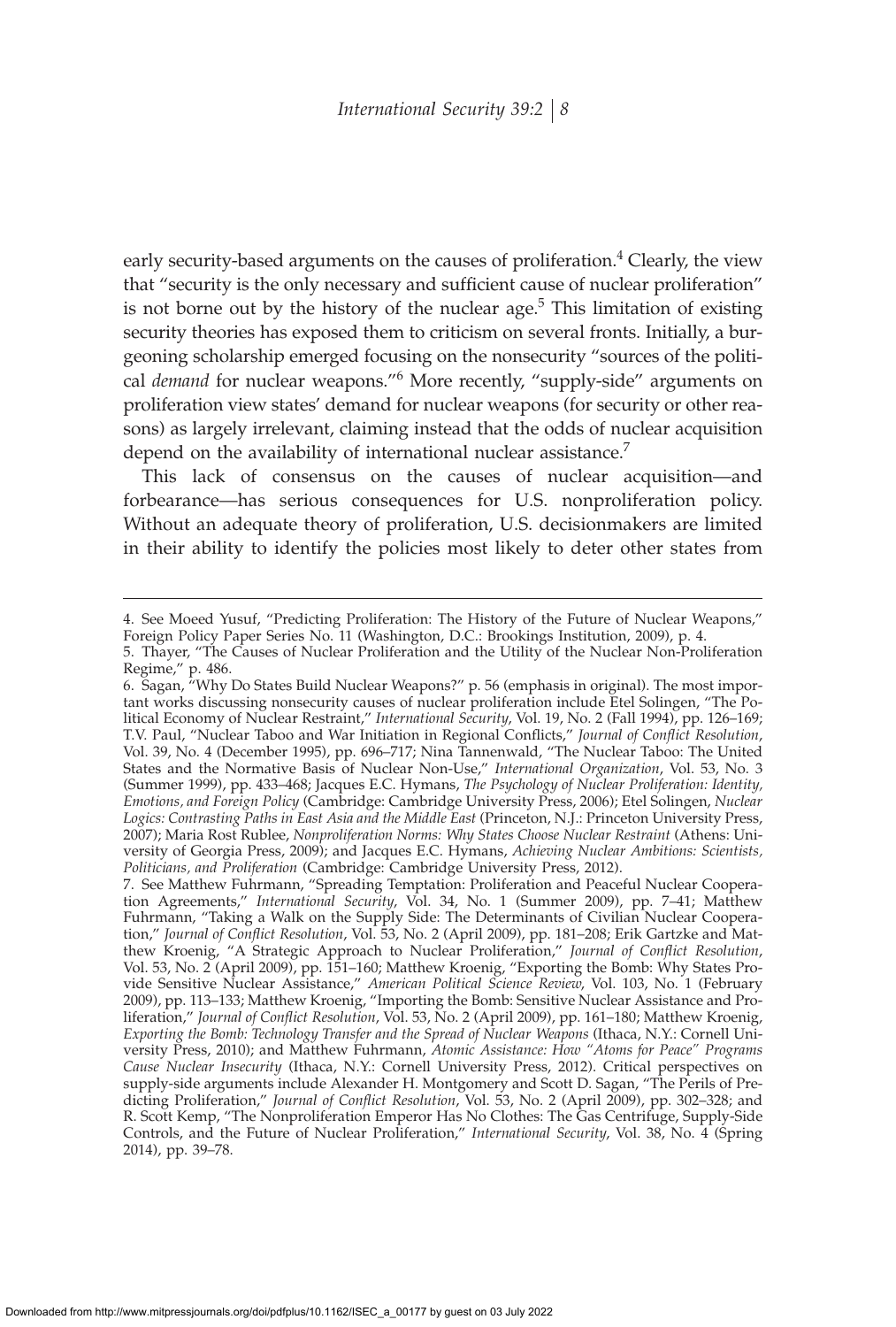acquiring the bomb. When are threats of preventive counterproliferation military action—or, conversely, nonaggression pledges—effective in deterring a U.S. adversary from acquiring the bomb?<sup>8</sup> When will additional security commitments—or, conversely, threats of abandonment—be more likely to stymie a U.S. ally's nuclear ambitions?

This article advances a security-based theory of proliferation that accounts for the limited spread of nuclear weapons. By refining existing security arguments and integrating them into a strategic-interaction approach, we show that a security-based view of proliferation is consistent with the historical record and superior to existing theoretical alternatives in explaining most significant decisions to acquire or forfeit nuclear weapons. We also offer an account of how the security environment shapes the comparative effectiveness of different policy tools aimed at deterring proliferation.

The spread of nuclear weapons is a dynamic process in which the interests of several states interact. Our contribution to the literature on proliferation is to place security arguments in the context of the strategic interaction that takes place between the potential proliferator, its adversaries, and, when present, its allies. In doing so, we provide a necessary corrective to the existing literature, which focuses either on the motivations of the state that attempts to acquire nuclear weapons (demand-side explanations, including security arguments) or on the motivations of other states to prevent it from going nuclear (supply-side explanations). To understand the role played by security concerns in proliferation, we look at both demand and supply, analyzing their net effect.<sup>9</sup>

The likelihood of proliferation, we contend, is largely determined by the strategic interaction between a state deciding whether to acquire nuclear weapons and its adversaries. This interaction is shaped by the potential proliferator's ability to deter a preventive strike on its nuclear program prior to acquiring the bomb. This ability, in turn, hinges on the proliferator's relative power and whether it benefits from the protection of a powerful ally. The higher the potential proliferator's relative power, the greater the likelihood

<sup>8.</sup> For the purposes of this article, "counterproliferation" refers to the implicit or explicit threat of military action to prevent nuclear acquisition. Counterproliferation is different from "nonproliferation," which refers to any measure designed to curtail proliferation without the threat of military attack. Likewise, "preventive war" includes a whole range of military actions, from surgical strikes against a limited target set to full-scale war.

<sup>9.</sup> See Scott D. Sagan, "The Causes of Nuclear Weapons Proliferation," *Annual Review of Political Science*, Vol. 14 (February 2011), pp. 225–244, at p. 240.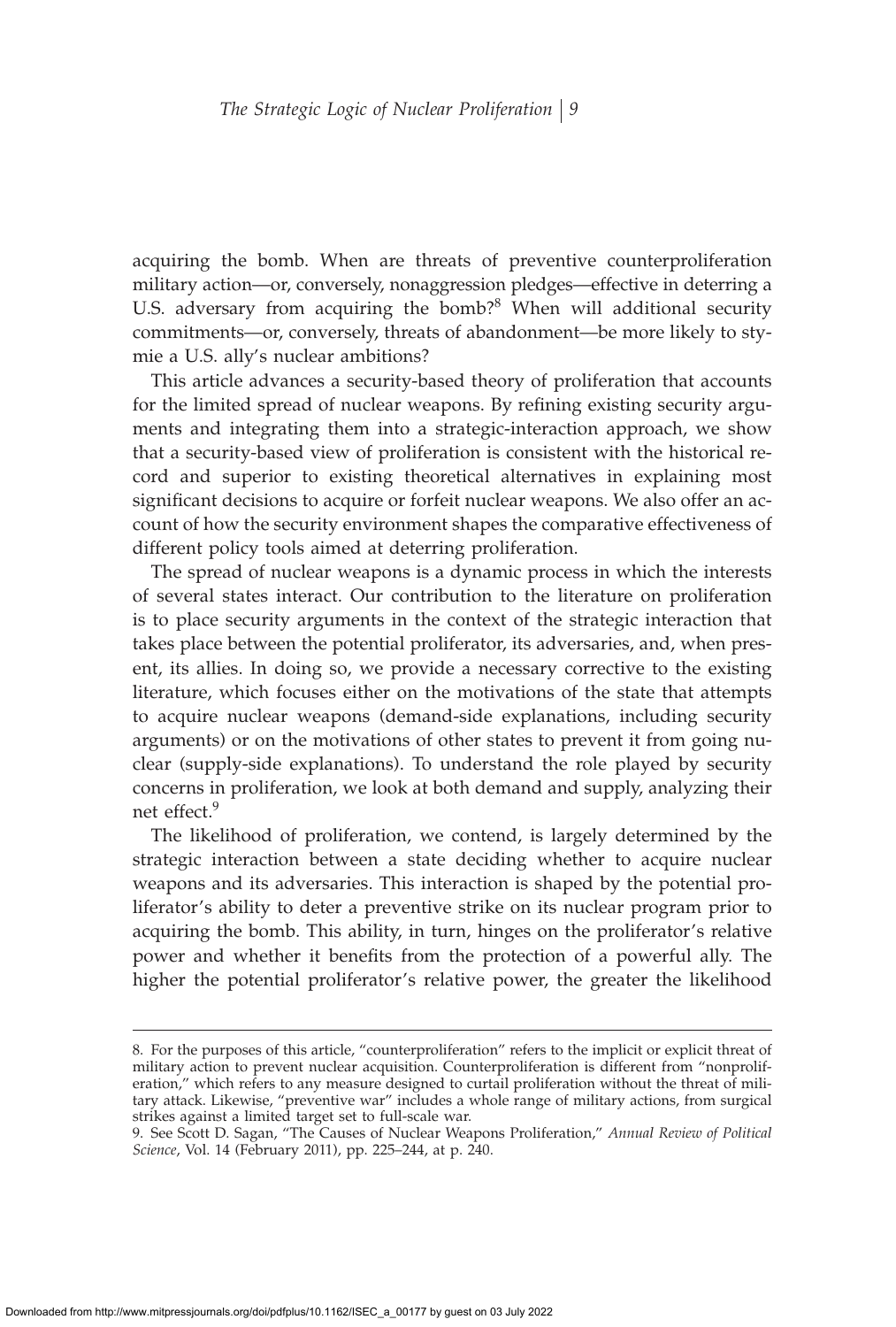that it will proliferate unimpeded whenever it deems the security benefit of proliferation to be worth the cost of a nuclear program. Absent sufficient relative power to deter a preventive strike, security guarantees extended by a powerful ally may give a state the opportunity to nuclearize. Not all states with powerful allies proliferate, however. Should a protégé expect its ally to remain a reliable guarantor of its security, it would lack the willingness to acquire the bomb. Conversely, should it expect that pursuing nuclear weapons would result in abandonment by its ally prior to acquiring the bomb, it might be exposed to a preventive strike and not have the opportunity to nuclearize. Therefore, a weak state is likely to acquire nuclear weapons only when it possesses a powerful ally that is neither willing to offer reliable future protection guarantees nor able to issue consequential threats of immediate abandonment.

Our theory highlights five hitherto underappreciated patterns of nuclear proliferation. First, states that do not face a high-level security threat have not acquired the bomb. Second, weak states that did not benefit from the protection of a powerful ally committed to retaliating against an eventual preventive strike—such as contemporary Iran—have not acquired the bomb.<sup>10</sup> Third, states whose security goals are subsumed by their powerful allies' own aims have not acquired the bomb. Among states that possess a powerful ally, only those whose security goals are not entirely covered by this ally have acquired nuclear weapons. Fourth, U.S. threats of abandonment are effective in curtailing proliferation only by protégés that are relatively weak vis-à-vis their adversaries. Such was the case of Taiwan and West Germany, both of which Washington coerced into maintaining their nonnuclear status. Fifth, the spread of nuclear weapons decelerated with the end of the Cold War in 1989. Despite grave concerns that more states would seek a nuclear deterrent to counter U.S. power preponderance, generating "nuclear cascades" and proliferation "tipping points,"<sup>11</sup> only two states—Pakistan and North Korea—have acquired nuclear weapons since the demise of the Soviet Union.

The remainder of this article unfolds as follows. The first section introduces

<sup>10.</sup> We discuss the case of Pakistan below. North Korea possessed sufficient conventional military capabilities to deter a preventive strike. See Alexandre Debs and Nuno P. Monteiro, "Known Unknowns: Power Shifts, Uncertainty, and War," *International Organization*, Vol. 68, No. 1 (January 2014), pp. 1–31, at pp. 21–22.

<sup>11.</sup> See Kurt M. Campbell, Robert J. Einhorn, and Mitchell B. Reiss, eds., *The Nuclear Tipping Point: Why States Reconsider Their Nuclear Choices* (Washington, D.C.: Brookings Institution Press, 2004); William C. Potter and Gaukhar Mukhatzhanova, "Divining Nuclear Intentions: A Review Essay," *International Security*, Vol. 33, No. 1 (Summer 2008), pp. 139–169; and Paul Bracken, *The Second Nuclear Age: Strategy, Danger, and the New Power Politics* (New York: Times Books, 2012).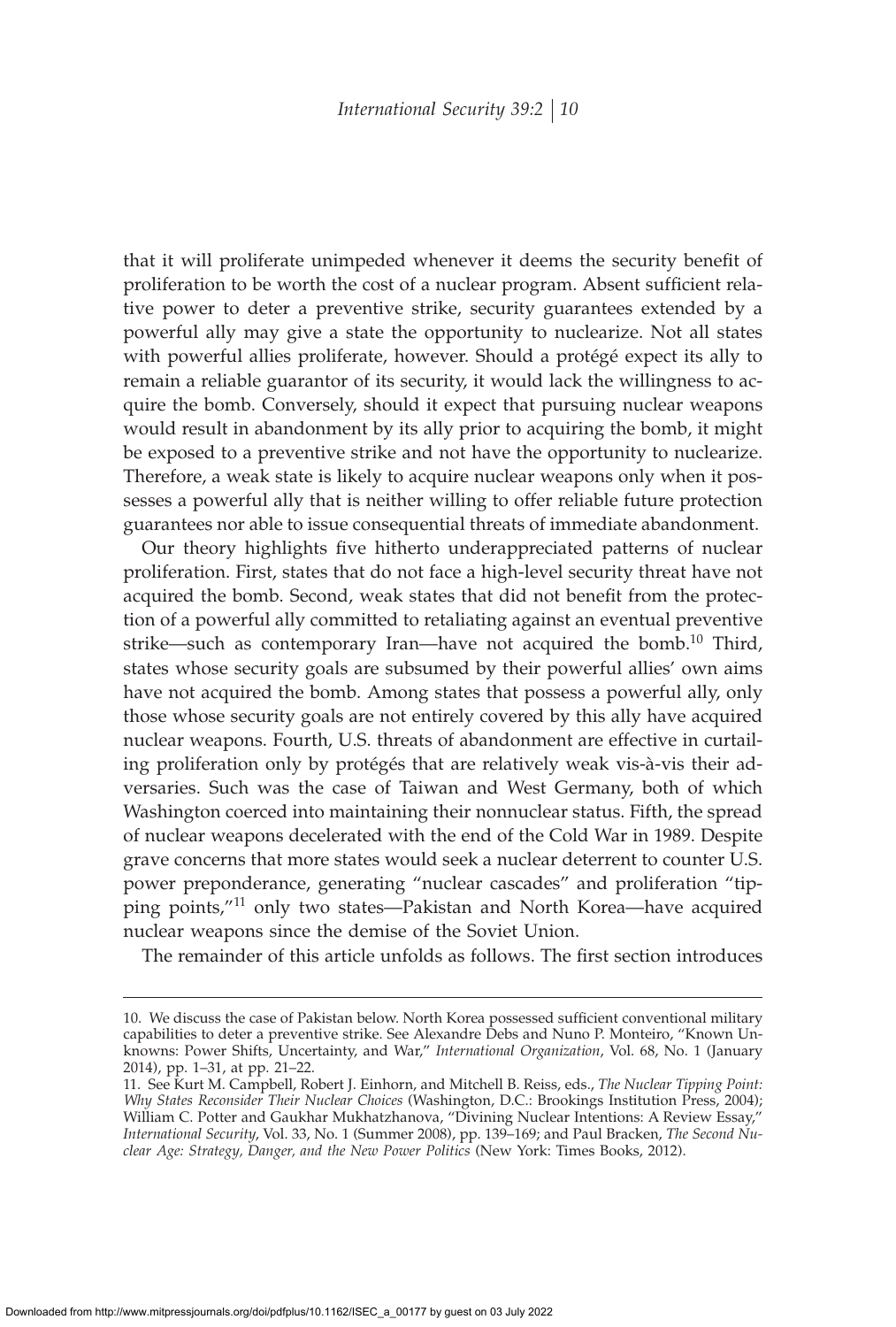our theory, laying out the strategic logic of nuclear proliferation. The second section shows how our theory is consistent with the overall historical patterns of nuclear proliferation. The third section illustrates our theory through five case studies of nuclear development: the Soviet Union, Iraq, Pakistan, South Korea, and West Germany. The fourth section lays out the implications of our theory. The fifth section summarizes our findings, and the online appendix includes coding rules and short summaries of all other nuclear development cases.<sup>12</sup>

# *A Strategic Theory of Nuclear Proliferation*

We account for the spread of nuclear weapons by determining the overall effect of the security environment on the likelihood of nuclear acquisition. We depart from existing security explanations for the spread of nuclear weapons by shifting and broadening the focus of analysis. Instead of looking at the consequences of nuclear acquisition for the subsequent security of the state, we focus on the security environment a state faces while developing nuclear weapons.<sup>13</sup> Furthermore, instead of looking only at the security incentives of the proliferator, we include those of all of the key strategic actors.

#### key terms and variables

We define nuclear "development" as the period during which the state is either exploring or pursuing nuclear weapons. Nuclear "exploration" involves the "political authorization to explore the [nuclear] option" or "linking research to defense agencies that would oversee any potential weapons development." Nuclear "pursuit," in turn, involves "[a] political decision by cabinet-level officials, movement toward weaponization, or development of single-use, dedicated technology."<sup>14</sup>

This shift in analytic focus toward the period of nuclear development is justified by the historical observation that no state has ever acquired nuclear weapons without first developing them for a period of time during which it

<sup>12.</sup> The appendix is available at http://www.mitpressjournals.org/doi/suppl/10.1162/ISEC\_a \_00177.

<sup>13.</sup> Supply-side theorists also focus on the period of nuclear development, but with an emphasis on nuclear assistance. We broaden the analysis to encompass the overall strategic setting. 14. See Sonali Singh and Christopher R. Way, "The Correlates of Nuclear Proliferation: A Quanti-

tative Test," Journal of Conflict Resolution, Vol. 48, No. 6 (December 2004), pp. 859-885, at pp. 866-867.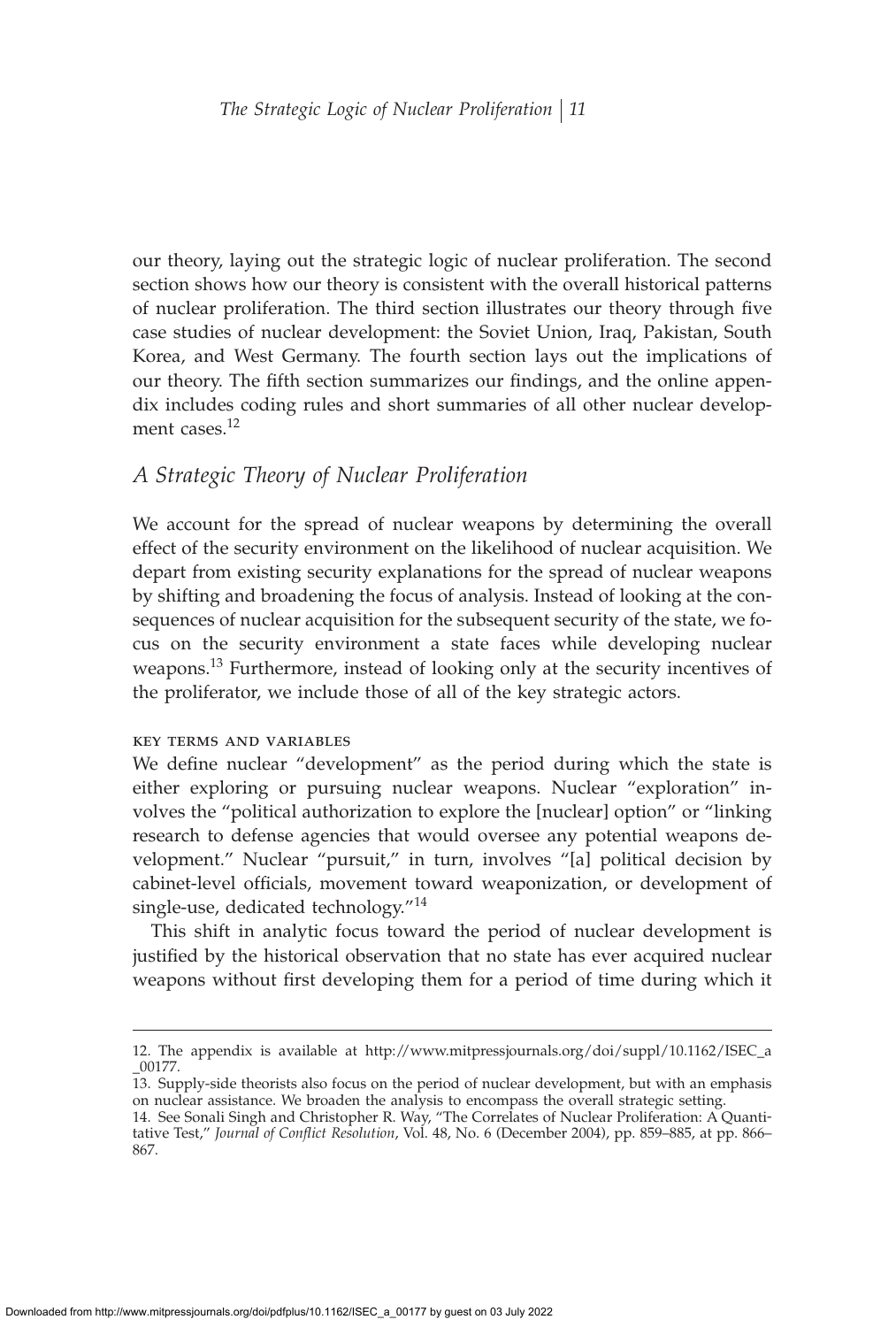made a costly investment of resources in nuclear technology.<sup>15</sup> During this nuclear development period, our theory centers on the strategic interactions among three key actors: the potential proliferator, its adversaries, and, when present, its allies.

A state's security vis-à-vis its adversaries may gain much from nuclear acquisition. At the same time, its adversaries may stand to lose much as a result of its nuclearization. Therefore, if a state wants to nuclearize, its adversaries may want to thwart this effort. To do so, they may launch different counterproliferation measures, including a preventive war. Similarly, the acquisition of nuclear weapons may improve a state's ability to make decisions autonomously from its allies. Yet this may lead its allies to try to stymie its nuclearization for fear of entrapment and regional instability.<sup>16</sup> To do so, an ally may resort to different nonproliferation tools, including boosting its commitments to the security of its protégé or, alternatively, threatening it with abandonment. To understand the overall effect of the security environment on nuclear acquisition—and the relative effectiveness of different policies aimed at deterring proliferation by both adversaries and allies—we synthesize the interaction of these competing forces.

The key to understanding nuclear proliferation is to characterize the attractiveness of nuclear weapons to the potential proliferator, the credibility of an adversary's threats of preventive war, and the effectiveness of an ally's guarantees of protection or threats of abandonment. The remainder of this section examines this logic, uncovering different strategic circumstances that may push a potential proliferator to nuclear acquisition or forbearance.

Our theory draws on four independent variables. The first independent variable, the "level of security threat," is the likelihood of future conflict between a country and its adversaries, as evaluated by a country's decisionmakers. Second, the proliferator's "relative power" reflects the balance of military power vis-à-vis its adversaries. Third, the "cost of a nuclear program" corresponds to the value of the material resources necessary to develop nu-

<sup>15.</sup> Three former Soviet republics—Belarus, Kazakhstan, and Ukraine—maintained Soviet nuclear weapons on their territory between 1991 and 1996 but never had operational control over them, disqualifying them as nuclear states. See Sagan, "The Causes of Nuclear Weapons Proliferation," p. 227.

<sup>16.</sup> By "entrapment," we mean, as Glenn H. Snyder puts it, "being dragged into a conflict over an ally's interests that one does not share, or shares only partially." See Snyder, "The Security Dilemma in Alliance Politics," *World Politics*, Vol. 36, No. 4 (July 1984), pp. 461–495, at p. 467. By "regional instability," we mean a scenario where the likelihood of a major conflict involving the new nuclear country increases.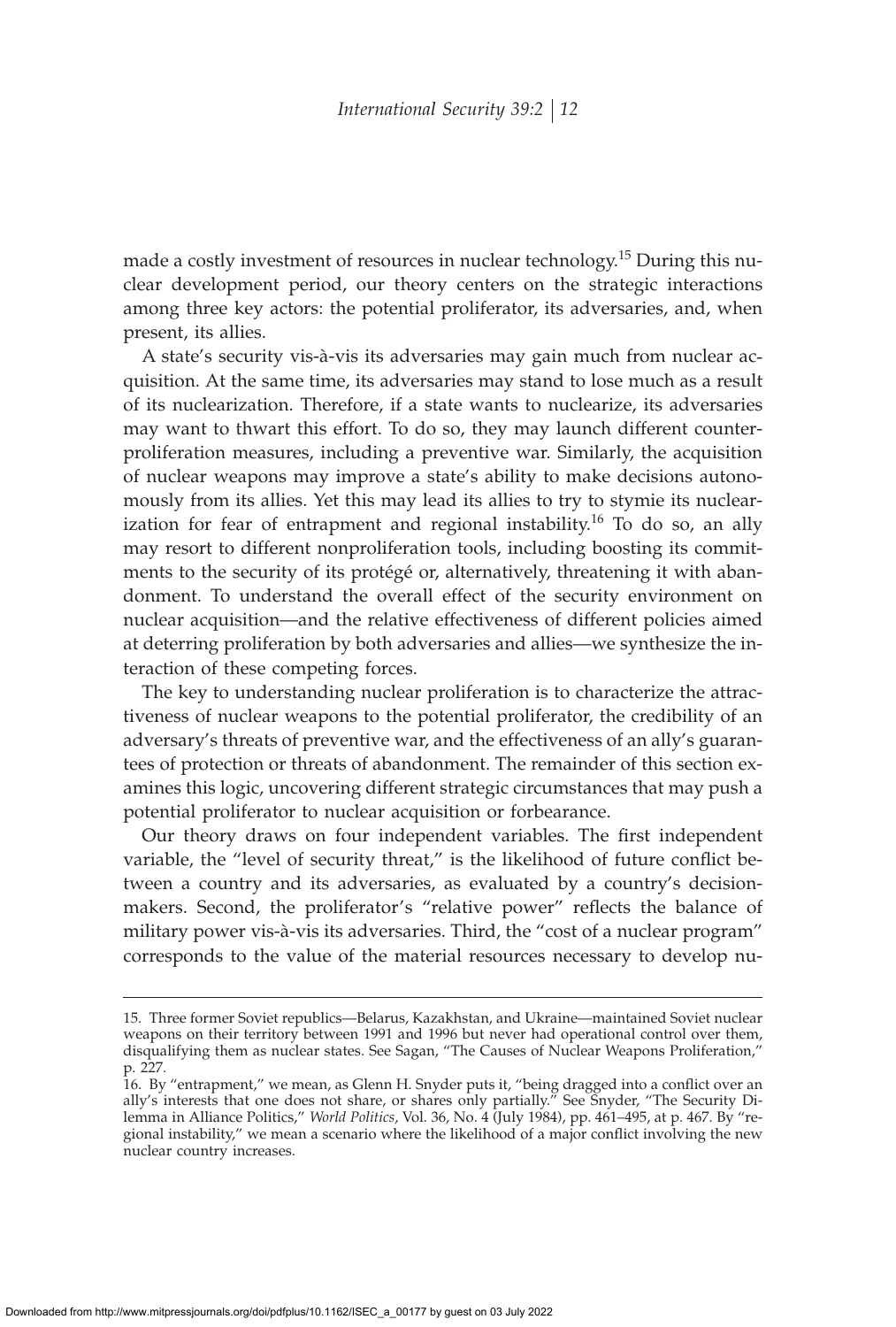clear weapons. Fourth, the "level of an ally's commitment to the state's defense" first measures whether a powerful state is allied to the potential proliferator (either formally or informally) and, if such an alliance exists, tries to capture the reliability of its commitment to the defense of the proliferator.

Our dependent variable is a country's "nuclear status," which can go from nonnuclear to nuclear with the conduct of a nuclear test.<sup>17</sup> The causal mechanism connecting our independent variables to a state's nuclear status runs through two intervening variables. The first is the "security benefit of proliferation," which refers to the magnitude of the shift in the distribution of capabilities that nuclear acquisition would produce vis-à-vis the state's adversaries.<sup>18</sup> The second, the "cost of preventive war," corresponds to the value of the total resources destroyed by both sides in a preventive war.

For the purposes of our theory, an "adversary" is a state that constitutes an independent and direct security threat to a state's survival. Two states are independent direct security threats if they may decide to engage in war against the would-be proliferator without the support of each other and if they have different security disputes with the potential proliferator. These are the states against which a nuclear deterrent would provide additional security. These are also the states most likely to consider a preventive attack against the potential proliferator during the nuclear development phase. Similarly, an "ally" is a state that, given its past behavior, is expected to support the would-be proliferator in a crisis against its adversaries, regardless of whether the two possess a defense pact. For simplicity, we operationalize our notion of a "powerful" ally by restricting our attention to nuclear allies, which are the most effective deterrers of a preventive counterproliferation attack.<sup>19</sup>

Nuclear acquisition improves the security of a state vis-à-vis its adversaries and therefore its autonomy vis-à-vis its allies. To prevent it, both adversaries and allies may use a variety of tools. We focus on the two most powerful tools at their disposal: credible threats of preventive war launched by an adversary and credible commitments of protection or threats of abandonment

<sup>17.</sup> Despite not publicly testing a bomb, Israel and South Africa were acknowledged as nuclear powers by the international community. We elide this possibility for simplicity and without limiting the generality of our theory.

<sup>18.</sup> Our theory is agnostic on whether nuclear weapons yield advantages in the pursuit of revisionist goals. See Matthew Kroenig, "Nuclear Superiority and the Balance of Resolve: Explaining Nuclear Crisis Outcomes," *International Organization*, Vol. 67, No. 1 (January 2013), pp. 141–171; and Todd S. Sechser and Matthew Fuhrmann, "Crisis Bargaining and Nuclear Blackmail," *International Organization*, Vol. 67, No. 1 (January 2013), pp. 173–195.

<sup>19.</sup> For explicit coding rules for allies in all cases of nuclear development, see the appendix.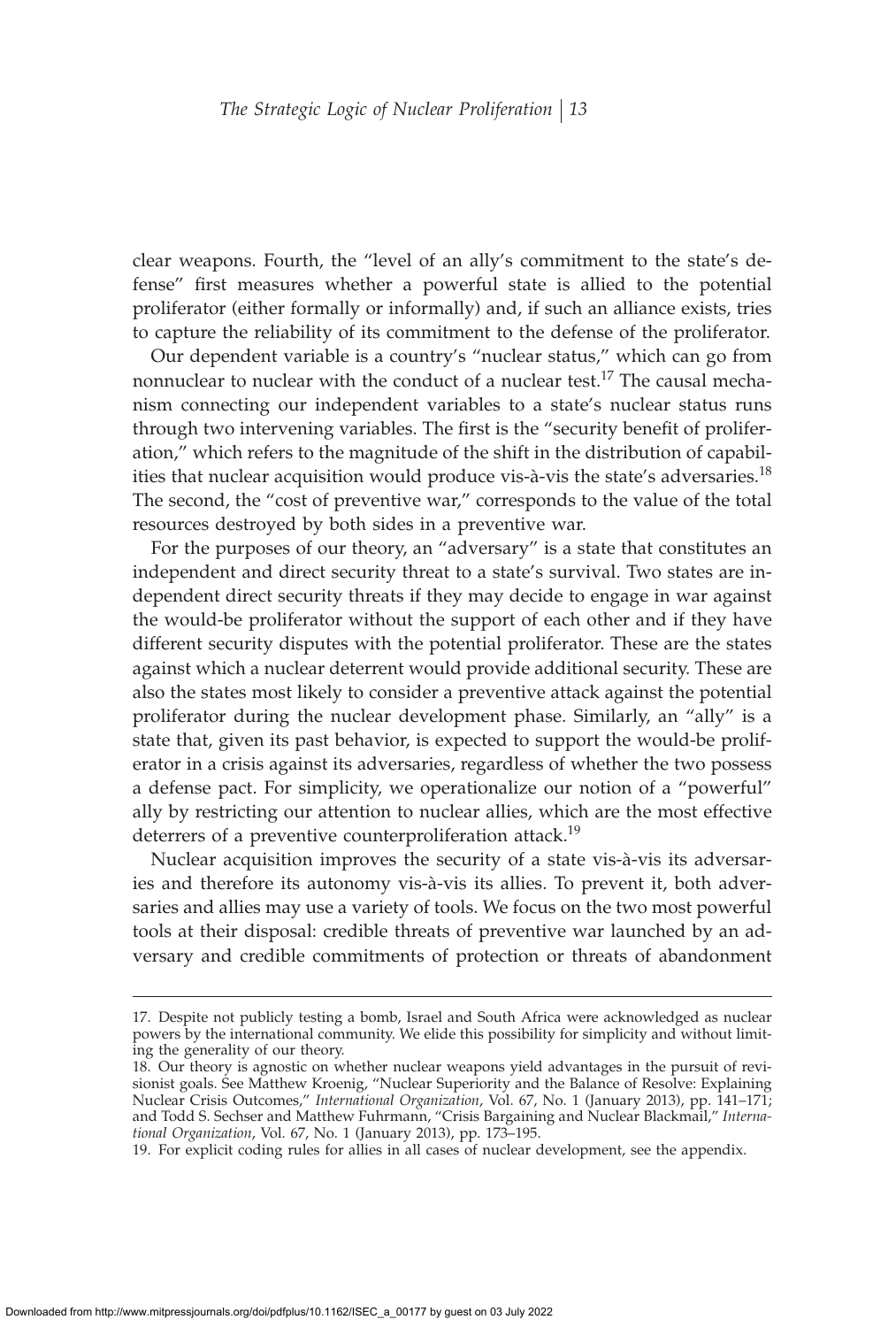made by an ally. In our view, the efficacy of softer counter- and nonproliferation measures—such as inspections of nuclear facilities, supply-side restrictions, and sanctions—depends on the credibility of threats and assurances to use military force against or in support of the potential proliferator.

## adversaries and the strategic logic of proliferation

We start by characterizing the odds of proliferation among states that do not possess a powerful ally facing common security threats. The key strategic dynamics in these cases take place between the proliferator and its adversaries.

To acquire nuclear weapons, a state must first overcome what we label a "willingness" constraint. A potential proliferator's willingness to develop nuclear weapons depends on whether they would yield a security benefit, which in turn hinges on our first two independent variables: the state's ex ante relative power vis-à-vis its adversaries and the level of security threat it faces. The lower a state's relative power prior to proliferation and the higher the level of threat it faces, the more nuclear acquisition will improve the state's strategic outlook by shifting the distribution of capabilities in favor of the proliferator. We call this shift the "security benefit of proliferation," our first intervening variable.

To determine whether a state is willing to proliferate, we must then compare the security benefit of proliferation to our third independent variable, the "cost of a nuclear program." A state is willing to proliferate only when the security benefit of proliferation is greater than this cost. A relatively benign security environment, by lowering the benefit of proliferation, may make this cost smaller than the cost of a nuclear program, undermining a state's willingness to proliferate and helping to account for why most states have not acquired nuclear weapons. Likewise, an improvement in the security environment during the nuclear development phase may undermine the potential proliferator's willingness to nuclearize, leading it to abandon its nuclear ambitions.

Although willingness is a necessary condition for nuclear acquisition, it is not sufficient. An attempt to acquire the bomb could be thwarted by preventive action—either an actual war or a credible threat of attack issued by an adversary. Thus, to nuclearize, a state must also overcome an "opportunity" constraint. Whether it will be able to do so depends on the credibility of its adversaries' threats of preventive attack against its nuclear weapons program. By striking preventively, an adversary can avoid an unfavorable shift in the distribution of capabilities. Yet a preventive war is costly in both blood and treasure. We label the value of the resources destroyed by both sides in a preventive war the "cost of preventive war," our second intervening variable.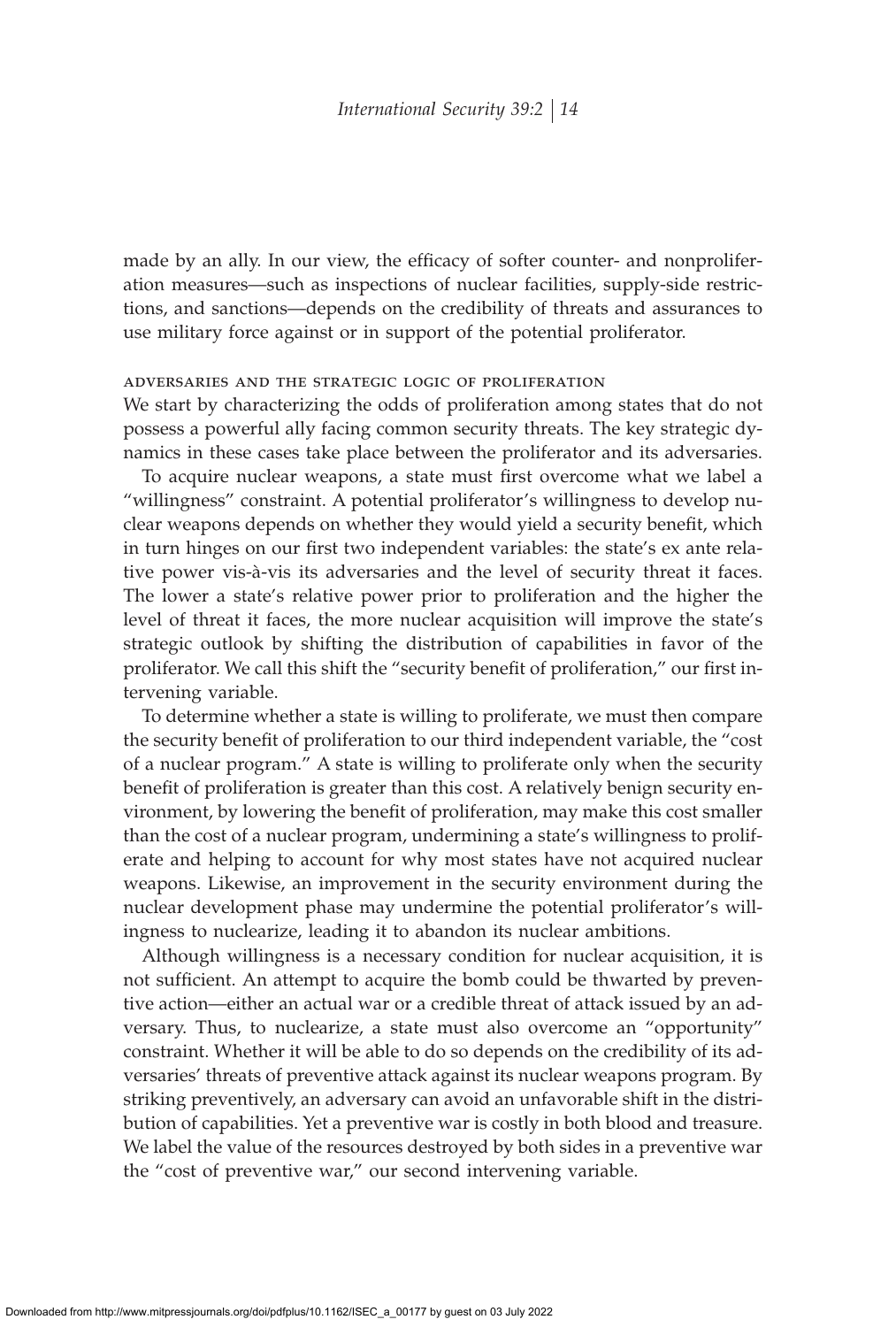When the impact of nuclearization on the security of the new nuclear state's adversaries is smaller than the cost of a preventive war, the potential proliferator's nuclearization would be, from the perspective of its adversaries, less disadvantageous than fighting a war to prevent it. In this case, the threat of preventive war is not credible and the potential proliferator has the opportunity to nuclearize unimpeded. As the effect of proliferation increases relative to the cost of preventive war, however, the threat of preventive military action gains credibility, reducing the likelihood of proliferation. Some states internalize this threat, refraining from pursuing nuclear weapons. Others launch a covert nuclear program, hoping to remain undetected, and may suffer a preventive strike.<sup>20</sup> Either way, when the security benefit of proliferation is higher than the cost of preventive war, a state that is willing to nuclearize is likely to lack the opportunity to get the bomb. Theoretically, the only possibility a weak state has to go nuclear is for its nuclear program to remain undetected.

Herein lies a key difference between our theory and existing security accounts of proliferation. Beyond a certain point, the likelihood of proliferation decreases as the security benefit of proliferation increases. Certainly, the more nuclear weapons would boost a state's ability to achieve its security goals, the greater that state's willingness to nuclearize. This logic led security explanations to predict that a worsened security environment would make a state more likely to proliferate—for example, in response to proliferation by an adversary.<sup>21</sup> Crucially, however, the more nuclear weapons would boost a state's ability to achieve its security goals, the greater its adversaries' incentive to strike preventively. Because the acquisition of nuclear weapons results from a costly investment with delayed returns, any potential proliferator must go through a relatively vulnerable period of nuclear development. The adversary has the advantage: it can launch an attack before the moment of nuclearization. Therefore the adversary's interest trumps that of the potential proliferator, and the likelihood of nuclearization decreases.

The final step in explaining the baseline strategic logic of proliferation is to examine the determinants of the cost of preventive war. Among potential proliferators not protected by an ally, the overall cost of preventive military action is determined by our first independent variable: the ex ante balance of power between the potential proliferator and its adversaries.

When the balance of power favors the potential proliferator, the security

<sup>20.</sup> See Debs and Monteiro, "Known Unknowns."

<sup>21.</sup> Epstein, "Why States Go—and Don't Go—Nuclear"; and Sagan, "Why Do States Build Nuclear Weapons?"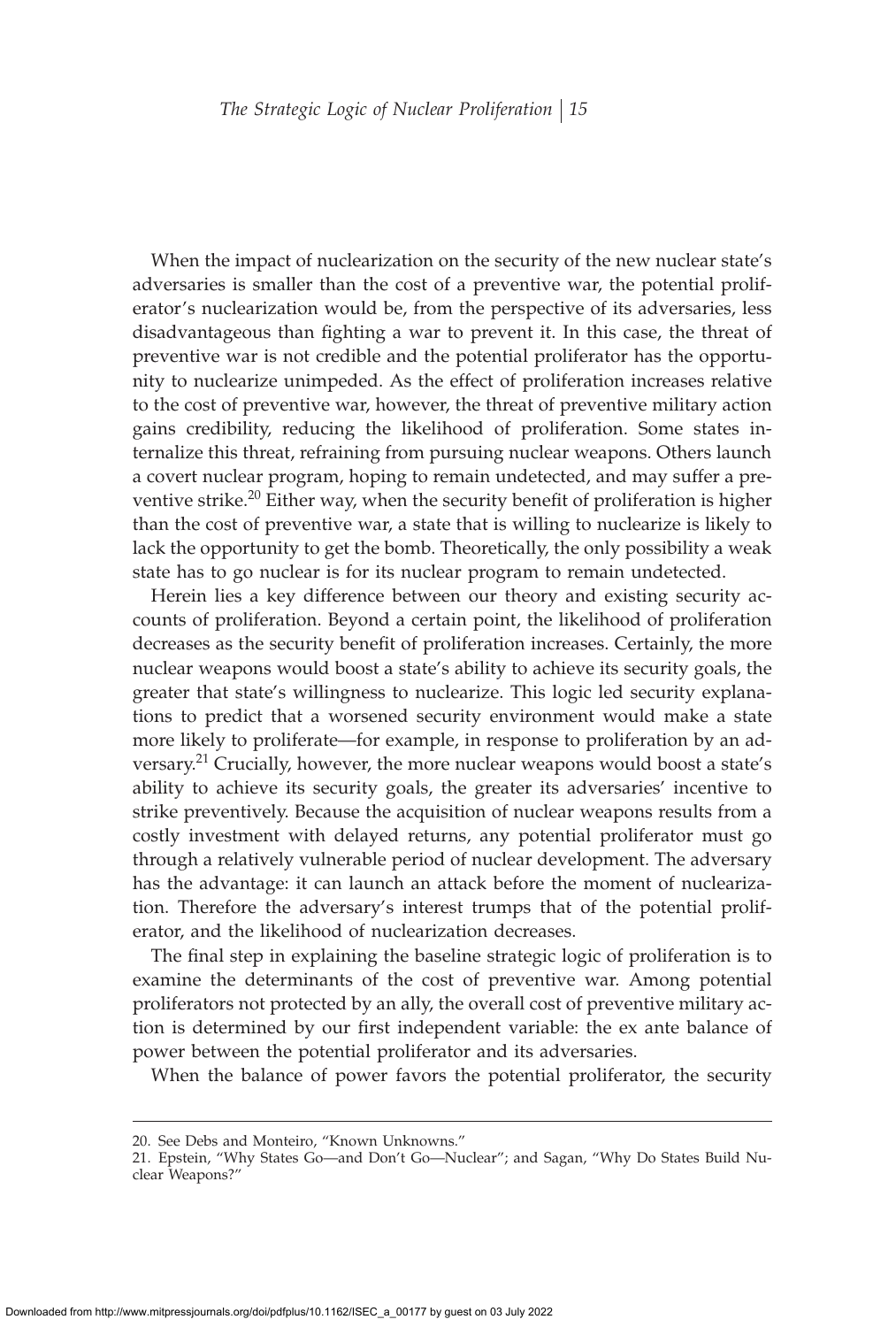benefit of nuclear acquisition to the proliferator is lower relative to the overall cost of preventive war. Because the potential proliferator already enjoys high ex ante relative power vis-à-vis its adversary, nuclearization would produce a relatively smaller security benefit and, conversely, the adversary would see a relatively smaller loss in its own security. Moreover, the higher ex ante relative power of the potential proliferator makes preventive war more costly. This lowers the credibility of threats of preventive war, making strong states more likely to proliferate unimpeded whenever they are willing to do so. Among states not protected by nuclear allies, then, the higher the level of security threat faced by the potential proliferator and the greater its relative power prior to nuclear acquisition, the greater its odds of proliferation.

In contrast, if the ex ante balance of power favors the adversaries of the potential proliferator, the security benefit of proliferation is high. Nuclear weapons would vastly improve the security outlook of the potential proliferator and worsen that of its adversaries. At the same time, the potential proliferator's ex ante relative weakness makes preventive war relatively less costly overall. Consequently, preventive war is more likely to be a rational option against a relatively weak potential proliferator.<sup>22</sup> This, in turn, boosts the credibility of preventive threats, making relatively weak states unprotected by a nuclear ally unlikely to nuclearize. Next, we examine the effect of alliances on the odds of nuclear proliferation.

## allies and the strategic logic of proliferation

We now turn to the effect of our final independent variable—the level of an ally's commitment to its protégé's defense—on proliferation. We say that an ally is "close" if its commitment to the state's defense, as expressed through formal pledges of support and deployments of troops or nuclear weapons, is high. Otherwise, we say it is a "loose" ally. Alliances may affect a state's odds of proliferation in two ways. The first effect of an alliance with a powerful state on proliferation is to mitigate the protégé's security threats. The more reliably a powerful ally commits to defend its protégé's security interests from their common adversaries, the lower the security benefit of proliferation will be for the protégé. When the powerful ally shares all of the protégé's serious security threats and possesses the capability to mitigate them, the protégé is unlikely to see a benefit in nuclear acquisition and will no longer possess the willingness to nuclearize. Taken alone, this effect would make states that possess a power-

<sup>22.</sup> See Debs and Monteiro, "Known Unknowns."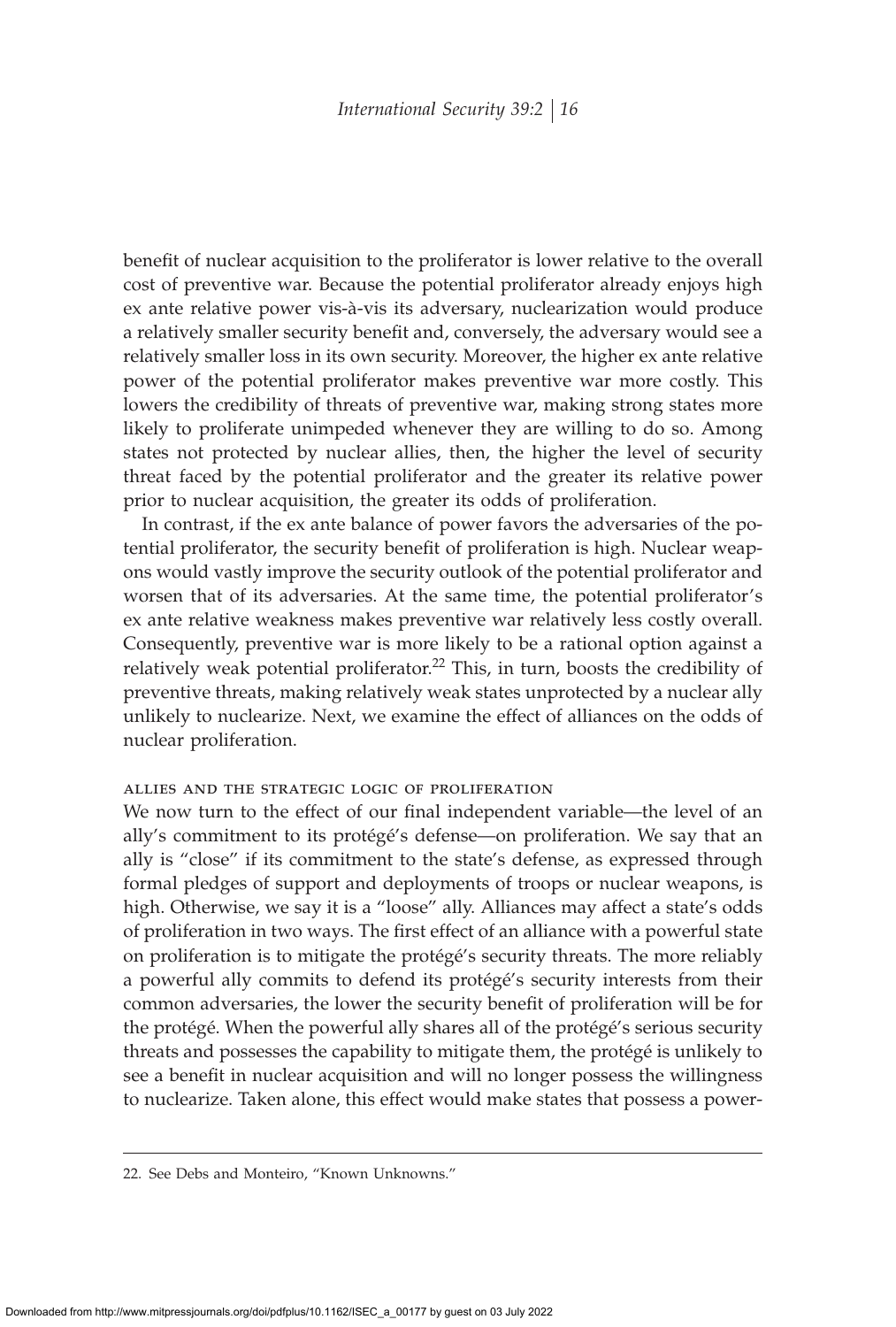ful ally less likely to go nuclear. At the same time, however, an alliance has a second effect on proliferation. The presence of a powerful ally raises the costs of preventive war against the protégé, thereby increasing its opportunity to nuclearize. Therefore, whenever an alliance fails to take away the protégé's willingness to go nuclear, it may give it the opportunity to get the bomb.<sup>23</sup>

The presence of a powerful ally will therefore have a relevant impact on the odds of a state acquiring the bomb in two situations. First, if when left on its own, the protégé would have the willingness to proliferate but, because of the ally's protection, is no longer willing to build the bomb, the alliance causes nonproliferation. Second, when the protégé would have, in the absence of a powerful ally, no opportunity to nuclearize but, as a consequence of the ally's protection, can now safely proliferate, the alliance causes proliferation. (When the protégé would be unwilling to nuclearize on its own anyway, we cannot say that the alliance prevented proliferation. Likewise, when the protégé would maintain the opportunity to nuclearize without the protection of a powerful ally, the alliance cannot be said to cause proliferation.)

Combining these two potential effects of alliances on nuclear proliferation, states protected by a powerful ally are likely to acquire the bomb only when two conditions exist simultaneously. First, the powerful ally fails to guarantee all of the security goals of its protégé, thereby making it willing to nuclearize. Second, the powerful ally nevertheless protects the protégé's territory during the period of nuclear development, thereby giving it the opportunity to go nuclear. To determine the strategic circumstances in which alliances are likely to cause nuclear proliferation, we need to identify the strategic settings under which these two conditions are likely to be present.

If the powerful ally's commitment to the potential proliferator's security credibly covers all of the protégé's aims, the latter will have no willingness to nuclearize. Therefore, proliferation will not occur. A protégé will possess the willingness to go nuclear only when its powerful ally fails to mitigate all of its security threats reliably. In other words, proliferation by the protégé of a powerful state requires an imperfect overlap between the security interests of the two alliance partners. This imperfect overlap may manifest itself in two ways. First, and most obviously, the potential proliferator may find that its ally is insufficiently committed to its security, either because it provides only a limited amount of protection or because the long-term reliability of its protec-

<sup>23.</sup> These two countervailing dynamics may nullify the overall statistical effect of alliances on nuclear acquisition. See Dan Reiter, "Security Commitments and Nuclear Proliferation," *Foreign Policy Analysis*, Vol. 10, No. 1 (January 2014), pp. 61–80.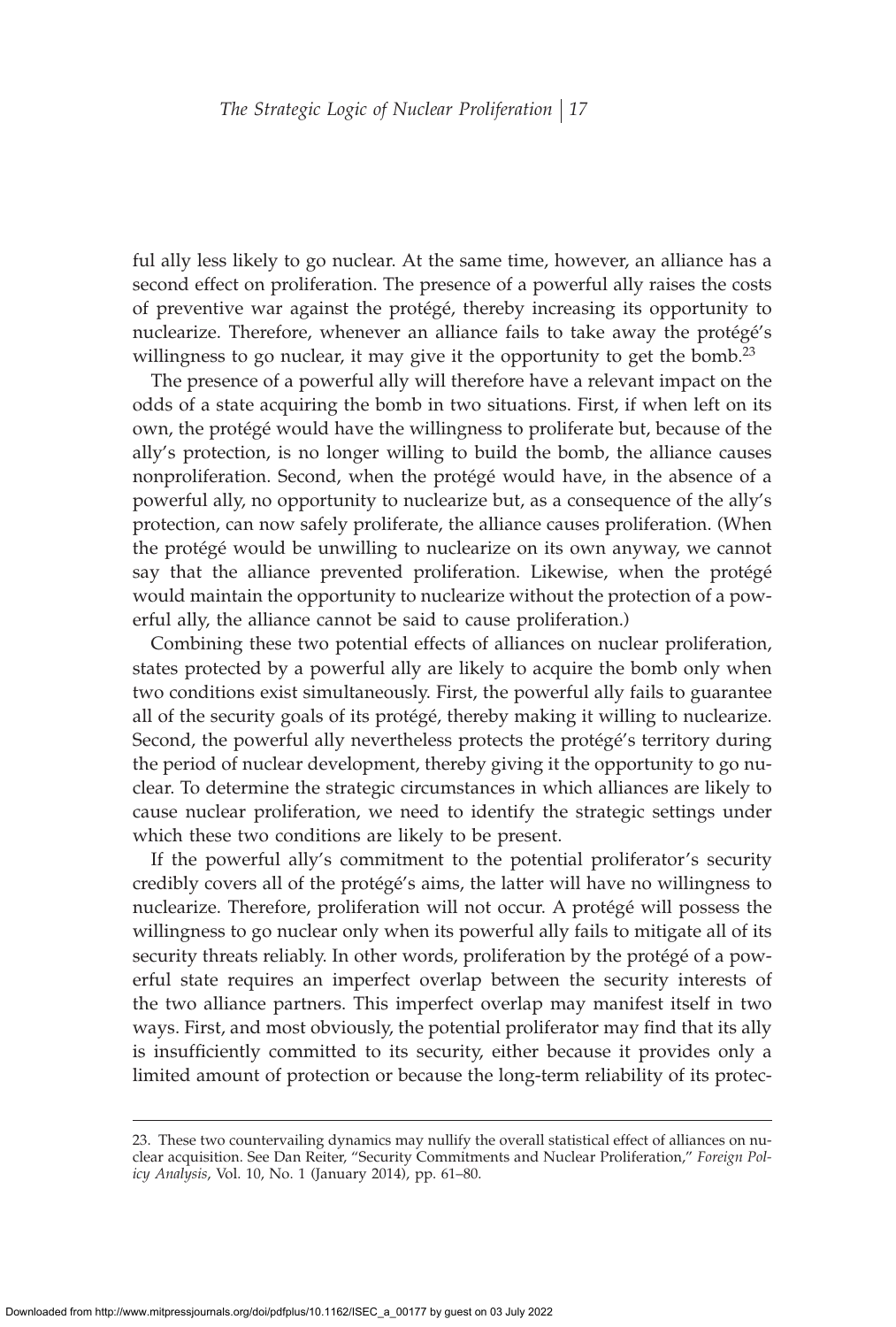

#### Figure 1. The Strategic Logic of Nuclear Proliferation

NOTE: The dotted lines refer to the effect of alliances on proliferation.

tion is questionable.<sup>24</sup> Second, the potential proliferator may possess broader security interests that would benefit from nuclear possession but that its ally is unwilling to guarantee. According to this logic, the wider the range of security goals of the potential proliferator that an ally does not protect, the higher the likelihood of nuclearization. States that care only about their own survival will be willing to nuclearize only if they do not trust their allies' long-term reliability; states with broader security goals may possess the willingness to nuclearize even when their powerful allies reliably protect their homeland.

Figure 1 summarizes the strategic logic of nuclear proliferation. So far, our argument does not take into consideration the nonproliferation measures that a powerful ally can implement to try to guarantee the continuation of its protégé's nonnuclear status. The following subsection examines this last component of the strategic dimension of proliferation.

<sup>24.</sup> Our theory is agnostic regarding the existence in extended deterrence of a "multiple audiences" problem, according to which an ally may find it easier to deter an enemy than reassure a protégé. See Timothy W. Crawford, *Pivotal Deterrence: Third-Party Statecraft and the Pursuit of Peace* (Ithaca, N.Y.: Cornell University Press, 2012).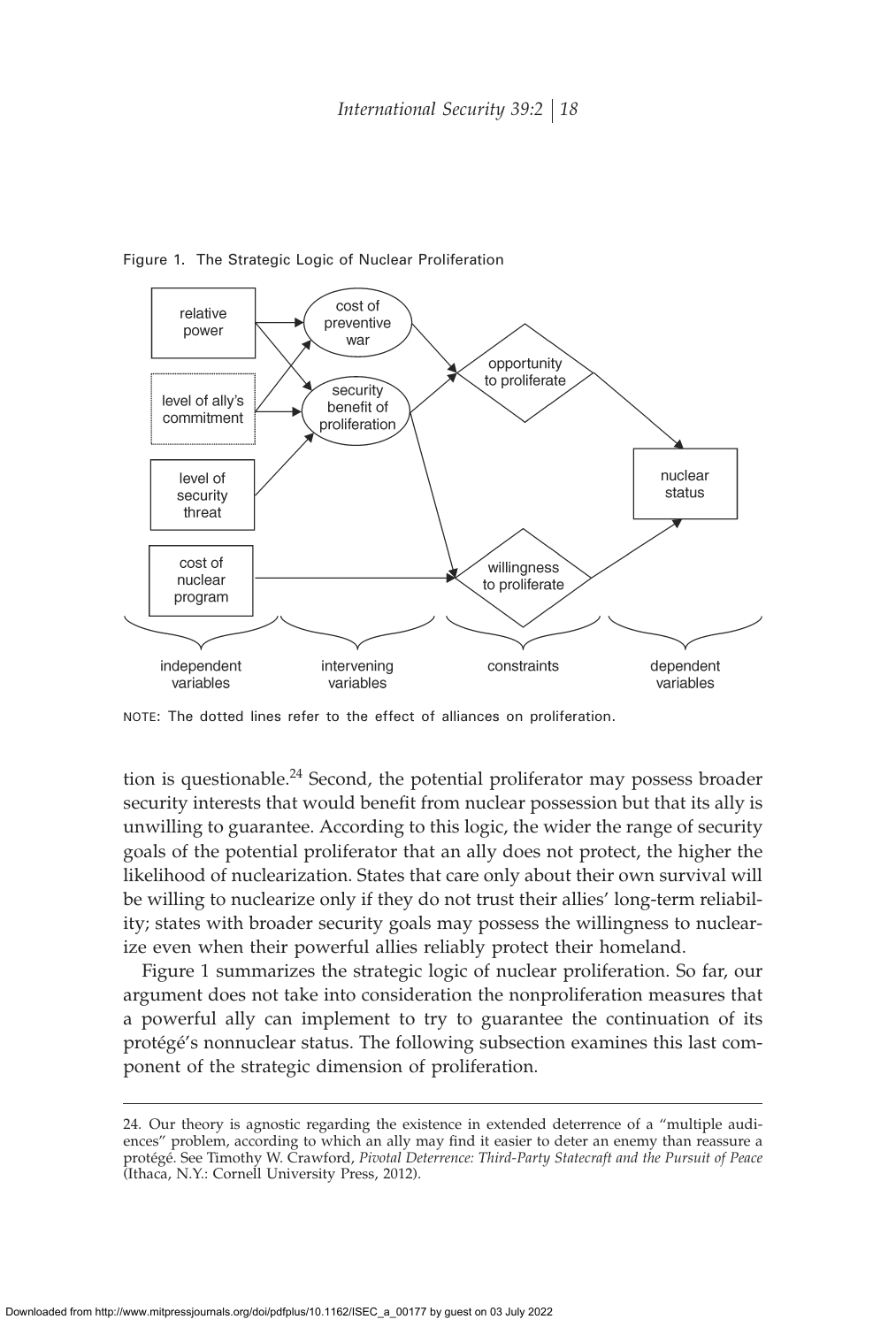the effectiveness of different nonproliferation policy tools Powerful allies have two sets of tools with which they can attempt to ensure their protégé's nonnuclear status: sticks and carrots. The effectiveness of policy "sticks" relies on the consequences of a powerful ally's threat of abandonment. For this threat to be consequential, it must take away the protégé's opportunity to build the bomb. Threats of abandoning a protégé that is relatively weak visà-vis its adversaries are more consequential. Left on its own, a weak protégé would lack the opportunity to nuclearize. If, on the contrary, the protégé is sufficiently strong to possess the opportunity to nuclearize even if abandoned by its powerful ally, a sticks approach to nonproliferation is unlikely to guarantee the protégé's nonnuclear status.

In a "carrots" based policy, the powerful ally boosts its security commitment to the protégé, thereby undermining the protégé's willingness to nuclearize. Such policy carrots may include public pledges of protection, troop deployments, nuclear weapons deployments, and sales of conventional weapons. For a carrots-based policy to guarantee the protégé's nonnuclear status, the powerful ally must be willing to mitigate all of the protégé's significant security threats. This will be easier to achieve the narrower the protégé's security interests and the higher its relative power vis-à-vis its adversaries. A protégé with broader security interests would require wider security commitments from a powerful ally before dropping its willingness to build the bomb. Likewise, a weaker protégé would require a powerful ally to make a greater commitment to its security before forgoing its willingness to nuclearize.

Overall, we expect the effectiveness of sticks-based nonproliferation efforts to increase as the relative power of the protégé vis-à-vis its adversaries decreases. Conversely, we expect the likelihood of success of carrots-based nonproliferation policies to increase as the relative power of the protégé vis-à-vis its adversaries increases and its security interests narrow. Broader security interests increase the magnitude of the security commitments that a powerful ally has to extend to remove the protégé's willingness to nuclearize. Higher relative power decreases the magnitude of these security commitments, while also decreasing the ability of the powerful ally to resort to threats of abandonment in an attempt to remove the protégé's opportunity to nuclearize.

# *Empirical Patterns of Nuclear Proliferation*

This section tests our theory against the empirical record on proliferation. We identify the set of significant security threats against which a potential proliferator might perceive the acquisition of nuclear weapons to be beneficial. We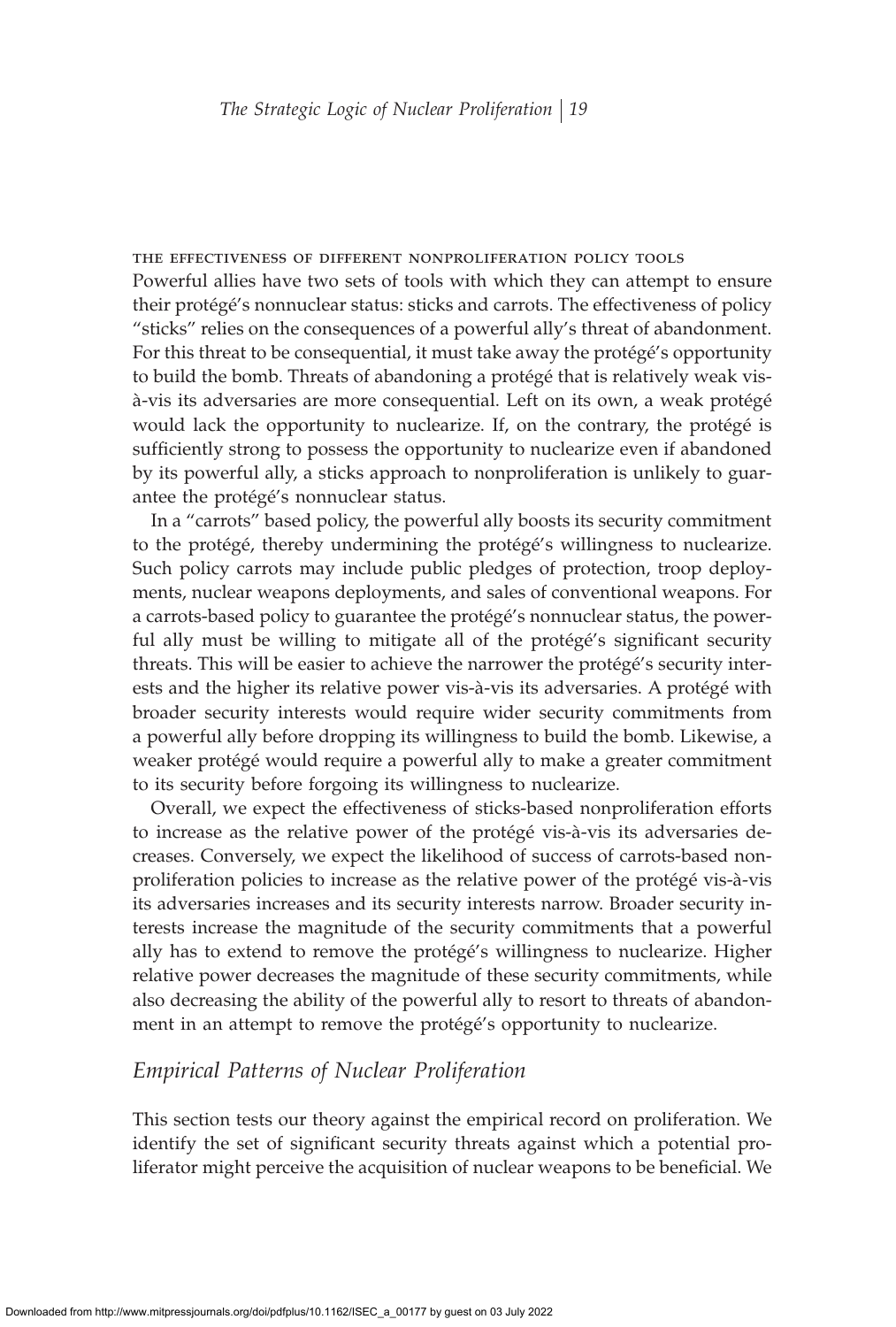focus on two features of the threats against this state. The first is to determine the existence of independent security threats (i.e., countries likely to engage in a conflict against it).<sup>25</sup> The second is the significance of the threat (i.e., whether the threat is dire enough that the potential proliferator perceives nuclear weapons as yielding a security benefit in mitigating it). To determine whether the potential proliferator believes that the investment in nuclear weapons is productive, we see whether a threat exists and the state reaches at least the stage of nuclear exploration. This is a low threshold, as it does not presuppose a significant investment toward nuclear acquisition.<sup>26</sup>

Having identified the set of states that have exhibited the willingness to acquire nuclear weapons, we then investigate the conditions under which they successfully acquired them. We make four general empirical claims. First, the presence of a significant security threat is a necessary condition for successful nuclearization. Historically, no state has acquired nuclear weapons without perceiving its security environment as highly threatening. Second, among states without a nuclear ally, there is a strong relationship between power and successful nuclearization—that is, no weak unprotected state has so far acquired nuclear weapons. This relationship between power and proliferation is weakened by the presence of an ally, such that some protected states that are weak vis-à-vis their adversaries have acquired nuclear weapons. Third, among states that enjoy the protection of an ally that ensures all of their security interests, none acquired nuclear weapons. Fourth, a powerful ally is more successful in ensuring the nonnuclear status of its protégés by extending additional security assurances (carrots) to strong states and using coercive threats of abandonment (sticks) vis-à-vis weak states.

We can then test the first prediction of our theory, that is, that nuclear acquisition occurs only when the state faces a significant security threat. We find

<sup>25.</sup> To identify the threats perceived by policymakers, we canvass the secondary and often primary literature on each case. See the appendix for more details. The concept of a "security threat" is distinct from that of an "enduring rival." On the latter, see Singh and Way, "The Correlates of Nuclear Proliferation," p. 873; and Dong-Joon Jo and Erik Gartzke, "Determinants of Nuclear Weapons Proliferation," *Journal of Conºict Resolution*, Vol. 51, No. 1 (February 2007), pp. 167–194, at p. 176. Measures of rivalry are often based on the history of conflict between states. See D. Scott Bennett, "Integrating and Testing Models of Rivalry Duration," *American Journal of Political Science*, Vol. 42, No. 4 (October 1998), pp. 1200–1232; and James P. Klein, Gary Goertz, and Paul F. Diehl, "The New Rivalry Dataset: Procedures and Patterns," *Journal of Peace Research*, Vol. 43, No. 3 (May 2006), pp. 331–348. A state may, however, seek nuclear weapons to placate a threat emanating from a state with which it does not share a history of conflict.

<sup>26.</sup> Our use of nuclear exploration to identify potential proliferators does not mean that we select on the dependent variable, which is nuclear acquisition.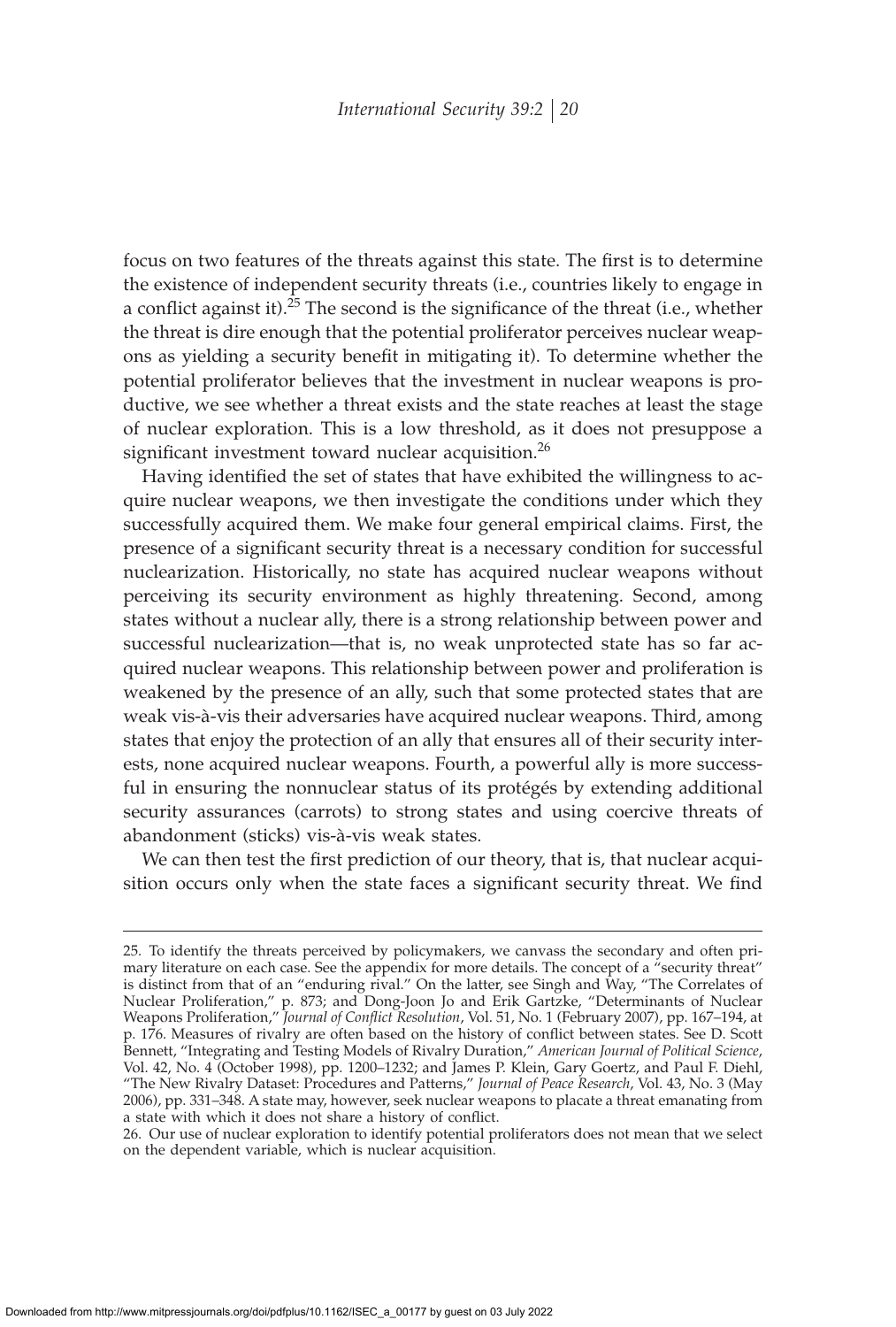that this is indeed the case.<sup>27</sup> Each of the ten states that acquired nuclear weapons perceived its environment as highly threatening in the lead-up to nuclear acquisition. More broadly, twenty-eight of the thirty-one recorded cases of nuclear development also involved a significant security threat. The three exceptions are Argentina, Brazil, and Romania.<sup>28</sup> In our view, the lack of a significant threat explains why these nuclear weapons programs progressed slowly and ultimately did not come to fruition. Furthermore, several states have started nuclear programs but eventually dropped their nuclear ambitions because of changes in their strategic environment (caused by international or domestic transformations) that undermined their willingness to build the bomb. These include Algeria, Egypt, Iran in 1978, Libya, Sweden, Switzerland, and Yugoslavia.

We now turn to the effect of relative power and security alliances in conditioning the odds of nuclear acquisition among states that are willing to acquire nuclear weapons. We start by organizing all of the cases of nuclear development according to these two variables. To measure relative power, we follow quantitative studies in using the Correlates of War dataset, more specifically its composite index of national capabilities.<sup>29</sup> To measure the role of alliances, we construct our own coding. The quantitative literature typically favors formal treaties.<sup>30</sup> Such a restrictive definition may miss important alliance dynamics that occur in the context of informal security pledges, however.<sup>31</sup> To capture these dynamics, we create a new index of alliances for all cases of nu-

<sup>27.</sup> On how security concerns correlate with nuclear proliferation, see Montgomery and Sagan, "The Perils of Predicting Proliferation," p. 306; and Philipp C. Bleek, "Why Do States Proliferate? Quantitative Analysis of the Exploration, Pursuit, and Acquisition of Nuclear Weapons," in William C. Potter and Gaukhar Mukhatzhanova, eds., *Forecasting Nuclear Proliferation in the 21st Century*, Vol. 1 (Redwood City, Calif.: Stanford University Press, 2010), pp. 178–179.

<sup>28.</sup> We know of no security motivation behind Romania's nuclear exploration. Analysts often portray Argentina and Brazil as each being the security threat that propelled the other's nuclear program. The two cooperated extensively in their quest to master nuclear technology, however, and neither perceived the other, or any other state, as a significant security threat. See case synopses in the appendix.

<sup>29.</sup> See J. David Singer, "Reconstructing the Correlates of War Dataset on Material Capabilities of States, 1816–1985," *International Interactions*, Vol. 14, No. 2 (April 1987), pp. 115–132; and Jo and Gartzke, "Determinants of Nuclear Weapons Proliferation."

<sup>30.</sup> See Singh and Way, "The Correlates of Nuclear Proliferation"; and Jo and Gartzke, "Determinants of Nuclear Weapons Proliferation."

<sup>31.</sup> For example, in 1957 Israel received private assurances from the United States, which refused to formalize them. Implicit U.S. support, as well as Israel's doubts about its reliability, were important dimensions of the strategic environment in the lead-up to Israel's nuclearization. See Douglas Little, "The Making of a Special Relationship: The United States and Israel, 1957–68," *International Journal of Middle East Studies*, Vol. 25, No. 4 (November 1993), pp. 563–585, at p. 565.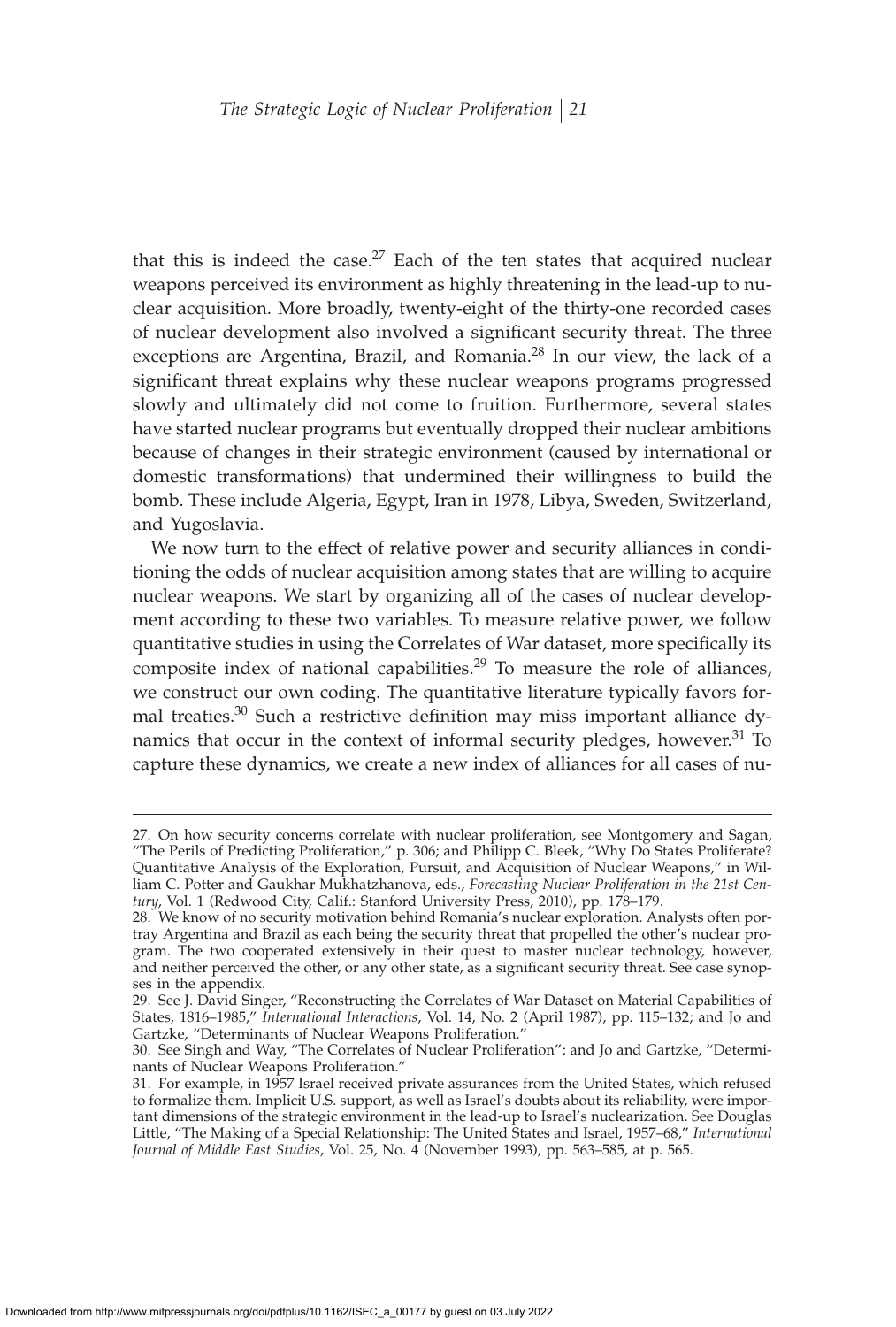clear development. We focus on alliances with nuclear powers, which would be the most likely to possess the ability to mitigate security threats that the potential proliferator deems worthy of nuclear acquisition. We determine whether an existing nuclear power would side with the potential proliferator or with its adversaries in a possible conflict. Beyond relying on the formal defensive commitments of nuclear powers, we also draw on their behavior in past crises between the potential proliferator and its adversaries as well as on the expectations and preparations for assistance between a country and a nuclear power.<sup>32</sup> We present our results in figure 2.

In accordance with our second claim, there is a strong correlation between power and proliferation among states that do not possess a nuclear ally (left column of figure 2). Strong states such as the United States and the Soviet Union were able to proliferate. Furthermore, all of the preventive counterproliferation strikes in history have been carried out against weak states without a nuclear ally: Iran during the Iran-Iraq War, Iraq, and Syria.<sup>33</sup> No weak unprotected state has acquired nuclear weapons so far.

Next, comparing the left and right columns of figure 2, we assess the effect of security alliances on nuclear acquisition. We first notice that the relationship between relative power and proliferation is weakened by the presence of an ally, which can give a weaker state the opportunity to nuclearize. China, India, Israel, and Pakistan were all relatively weak vis-à-vis their adversaries and deemed their nuclear allies unreliable guarantors of their long-term survival.<sup>34</sup> This strategic setting led them to acquire nuclear weapons. France and the

<sup>32.</sup> We code formal defensive alliances based on the Alliance Treaty Obligations and Provisions v3.0 alliance dataset. See Brett Ashley Leeds et al., "Alliance Treaty Obligations and Provisions, 1815–1944," *International Interactions*, Vol. 28, No. 3 (July 2002), pp. 237–260. The International Crisis Behavior dataset is introduced in Michael Brecher and Jonathan Wilkenfeld, *A Study of Crisis* (Ann Arbor: University of Michigan Press, 2000).

<sup>33.</sup> See Matthew Furhmann and Sarah E. Kreps, "Targeting Nuclear Programs in War and Peace: A Quantitative Analysis, 1941-2000," *Journal of Conflict Resolution*, Vol. 54, No. 6 (December 2010), pp. 831–859.

<sup>34.</sup> Their enemies did as well. Egypt was about to target Israel's nuclear facilities when Israel discovered and preempted this, starting the Six-Day War. In at least one and possibly two other instances, a state hostile to a potential proliferator inquired whether the proliferator's nuclear ally would oppose a preventive strike against it. In 1964 National Security Adviser McGeorge Bundy asked Soviet Ambassador Anatoly Dobrynin whether Moscow would countenance U.S. preventive action against China. See Avery Goldstein, *Deterrence and Security in the 21st Century: China, Britain, France, and the Enduring Legacy of the Nuclear Revolution* (Redwood City, Calif.: Stanford University Press, 2000), p. 106. In the 1970s, Moscow may have asked for U.S. assistance in a preventive attack against South Africa's nuclear program. See David Albright, "South Africa and the Affordable Bomb," *Bulletin of the Atomic Scientists*, Vol. 50, No. 4 (July/August 1994), p. 42. Neither request was granted.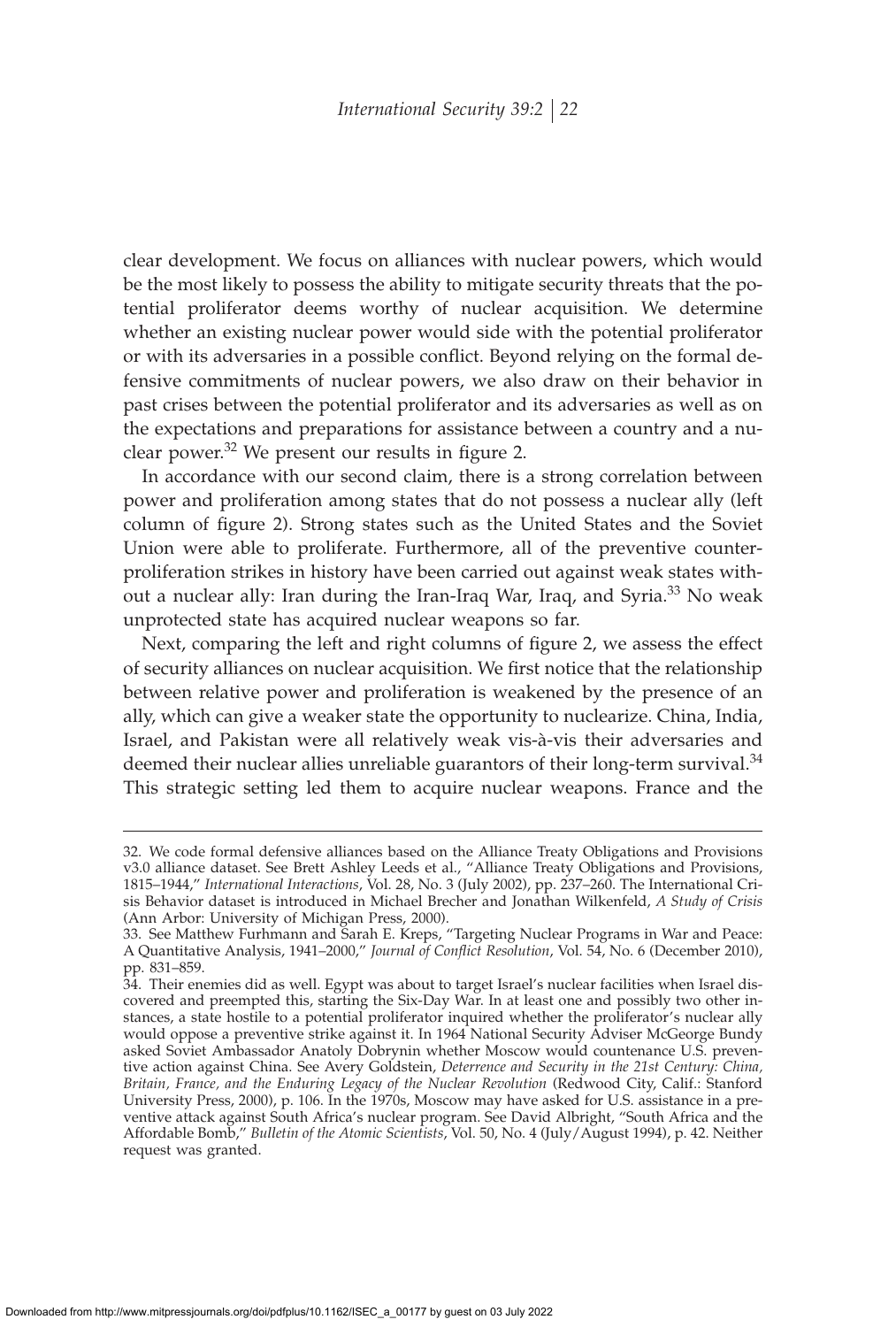

Figure 2. Power, Alliances, and Nuclear Proliferation

NOTES: Bolded cases note nuclear acquisition; others are cases of nuclear forbearance. Case list and program dates from Scott D. Sagan, "The Causes of Nuclear Weapons Proliferation," Annual Review of Political Science, Vol. 14 (February 2011), pp. 225-244. We omit Brazil and Romania for lack of clear security threats during their nuclear programs. (Argentina is not part of Sagan's case list.) For coding rules on enemies and allies, short vignettes describing how we implemented these rules in each case, and computations of relative power, see the appendix.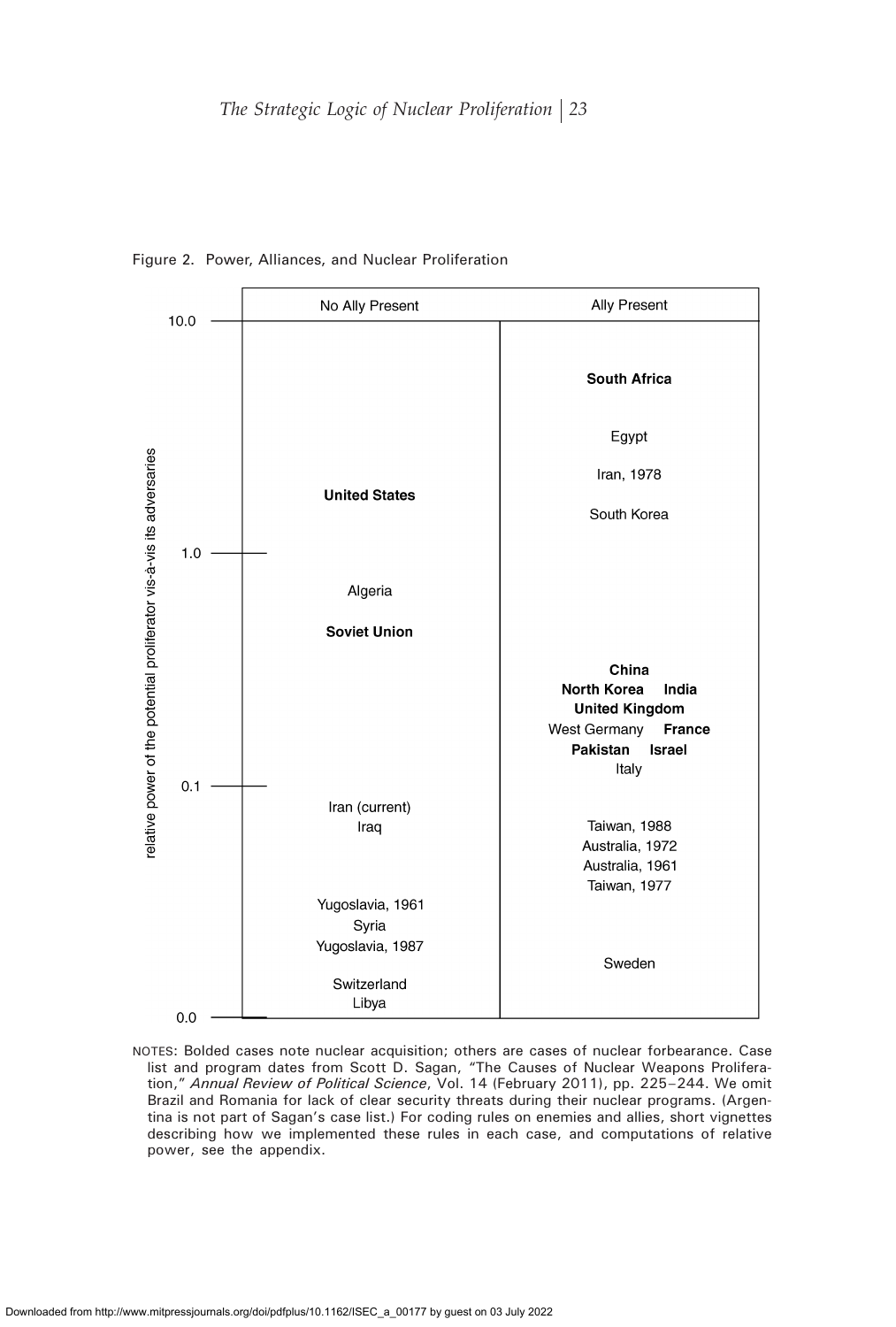United Kingdom nuclearized, despite their relative weakness, because they enjoyed the protection of the United States, but deemed it an unreliable guarantor of their overall "vital interests," which they defined broadly.<sup>35</sup> South Africa acquired the bomb to mitigate unrest in its region, enjoying great relative power vis-à-vis its adversary, Angola. Overall, we conclude that, per our third prediction above, no state that enjoys the protection of a powerful ally that guarantees all of its security interests has ever acquired nuclear weapons.

We further observe that, consistent with our fourth empirical claim, the optimal tool that an ally may deploy to ensure its protégé's nonnuclear status depends on the protégé's relative power vis-à-vis its adversaries. Strong states that possess the willingness to nuclearize have the opportunity to do so in the absence of a powerful ally. Therefore, the optimal nonproliferation tool vis-à-vis a strong protégé is to undermine its willingness to build the bomb by extending additional security assurances—that is, by implementing a carrotsbased approach. Because the security benefit of proliferation is relatively lower for strong states, the magnitude of these additional security commitments is relatively smaller. In some cases, the ally is willing to provide such guarantees, and proliferation is averted.

In contrast, weak states are unlikely to acquire nuclear weapons in the absence of a nuclear ally even if they have the willingness to do so. The ally can thus contribute to a weak state's nuclearization by providing it with an opportunity to proliferate. To avoid this outcome, the optimal nonproliferation tool an ally should use vis-à-vis a weak protégé is coercion, including threats of abandonment—that is, a sticks-based approach. When the ally is concerned that its protégé's nuclearization will threaten the security of their common adversary and that this has the potential to result in a serious crisis, it will work hard to ensure that the alliance does not provide an opportunity to proliferate by coercing its protégé into maintaining its nonnuclear status. When the ally is not concerned with the escalation potential of its protégé's nuclearization, or when other goals trump nonproliferation concerns in the ally's relationship with the protégé, the ally may fail to implement the necessary threats of abandonment, providing the protégé with the opportunity to proliferate. Such was the case with France, whose willingness to nuclearize stemmed from the United States' unwillingness to cover its broader security goals, and whose nuclearization prompted little concern in the Soviet Union, thereby failing to lead Washington to threaten Paris with abandonment to avoid a major crisis.

35. Goldstein, *Deterrence and Security in the 21st Century*.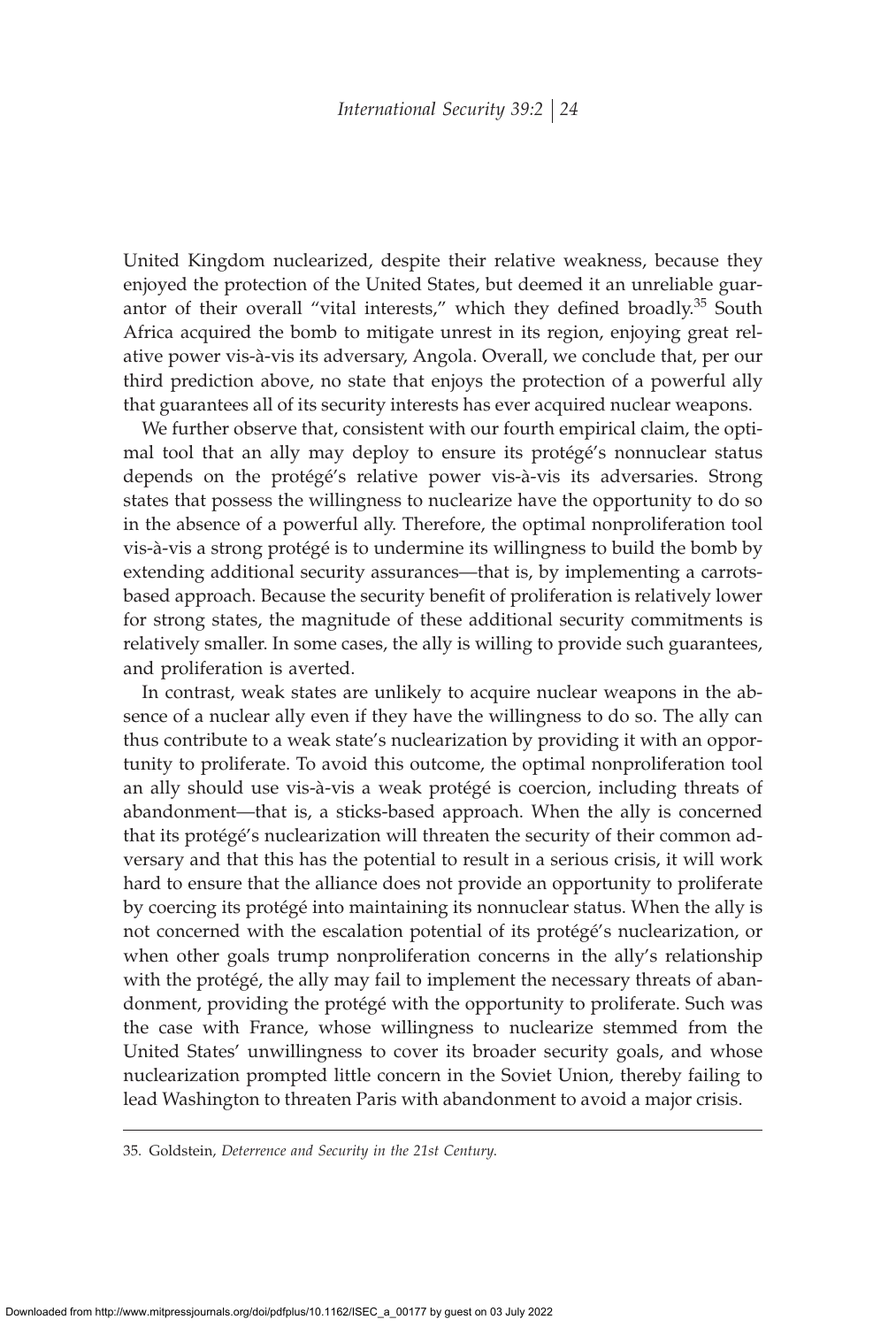Our theory can also shed light on a hitherto underappreciated historical pattern of proliferation: the decline in the rate of proliferation since the end of the Cold War. Whereas during the Cold War one new state entered the nuclear ranks every five years on average, since its end two-and-a-half decades ago only two states have gone nuclear: Pakistan in 1990 and North Korea in 2006. Moreover, the number of active nuclear programs has decreased significantly in the post–Cold War era, such that today only one state is suspected of pursuing nuclear weapons: Iran.<sup>36</sup>

The end of the Cold War had two effects on proliferation. First, it ameliorated the security environment for U.S. friends and allies, thereby lowering the expected security benefit of nuclearization on their part and undermining their willingness to nuclearize. In fact, South Africa, which had developed nuclear weapons to counter regional threats of communism, terminated its program shortly after the end of the Cold War, producing the only case of nuclear reversal to date.<sup>37</sup> Second, the end of the Cold War limited the potential costs of U.S.-launched preventive wars, boosting the credibility of U.S. threats of military action and thereby decreasing the opportunity to nuclearize among non-U.S. allies. As we show below, the United States was able to impose crippling sanctions against Iraq that effectively terminated its nuclear weapons program. There is some evidence that Libyan leader Muammar al-Qaddafi ended his nuclear program in part in reaction to the U.S.-led invasion of Iraq in 2003, reportedly confiding: "I will do whatever the Americans want, because I saw what happened in Iraq, and I was afraid."<sup>38</sup> Syria had its nuclear reactor re-

38. David D. Palkki and Shane Smith, "Contrasting Causal Mechanisms: Iraq and Libya," in Etel

<sup>36.</sup> It is unlikely that Syria has continued its nuclear exploration since the onset of civil war in 2011. Given contemporary surveillance technologies and the fact that most states are members of the Nonproliferation Treaty, which provides early warnings about nuclear activities, we find it highly implausible that a state might acquire nuclear weapons undetected.

<sup>37.</sup> South African President F.W. De Klerk noted that the fall of the Soviet Union and the subsequent resolution of the conflicts in Angola and Namibia meant that "a nuclear deterrent had become, not only superfluous, but in fact an obstacle to the development of South Africa's international relations." See Frank V. Pabian, "South Africa's Nuclear Weapon Program: Lessons for U.S. Nonproliferation Policy," *Nonproliferation Review*, Vol. 3, No. 1 (Fall 1995), p. 10. There is some controversy about the importance of domestic politics in South Africa's nuclear reversal. See, for example, David Albright and Mark Hibbs, "South Africa: The ANC and the Atom Bomb," *Bulletin of the Atomic Scientists*, Vol. 49, No. 3 (April 1993), pp. 32–37; Peter Liberman, "The Rise and Fall of the South African Bomb," *International Security*, Vol. 26, No. 2 (Fall 2001), pp. 45–86; and Martha Van Wyk, "Sunset over Atomic Apartheid: United States–South African Nuclear Relations, 1981– 93," *Cold War History*, Vol. 10, No. 1 (February 2010), pp. 51–79. Van Wyk concludes, "There is no evidence to back the suggestion that the de Klerk government did not wish to risk seeing a potentially radical Black Nationalist government in South Africa armed with nuclear weapons." See Van Wyk, "Sunset over Atomic Apartheid," p. 69.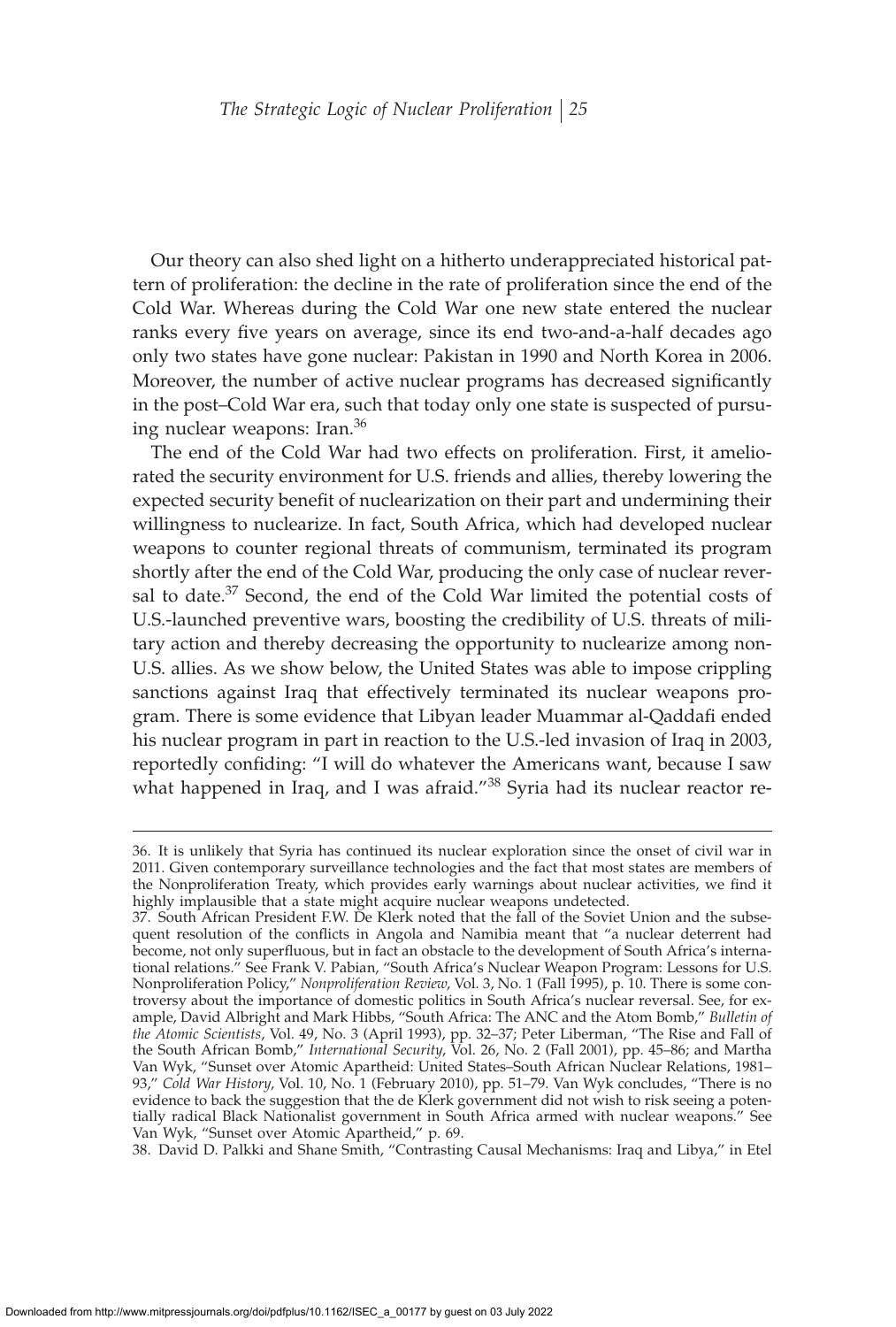portedly struck preventively by a U.S. ally, Israel, in 2007.<sup>39</sup> Combined, these two effects account for why, despite claims to the contrary, $40$  proliferation has slowed with the emergence of U.S. power preponderance.

# *Historical Cases*

We examine five historical case studies to trace the strategic dimension of the proliferation process. We claim that in the absence of a nuclear ally, a strong relationship exists between power and proliferation. Nuclear weapons are the weapons of the weak, but the weak cannot get them. To illustrate this claim, we compare the acquisition of the bomb by the Soviet Union to the unsuccessful nuclearization attempt by Iraq. These two cases provide us with a benchmark to study the effect of alliances on proliferation. In the presence of a loose ally, the relationship between power and proliferation is weakened. A loose ally does not cover the security needs of the potential proliferator but may provide it with an opportunity to nuclearize. To illustrate this possibility, we show how U.S. support of Pakistan increased its opportunity to proliferate. In the presence of a close ally, a state may not want nuclear weapons. But when it does, the most effective nonproliferation tool at the ally's disposal is linked to the relative power of the protégé vis-à-vis its adversary. When its protégé is strong, a powerful ally is more likely to deter proliferation by boosting security assurances to the protégé. When the protégé is weak, the powerful ally is more likely to succeed by using coercive tools and threatening to abandon the potential proliferator. To illustrate this dynamic, we compare the cases of South Korea and West Germany. Nonproliferation was achieved, in great part, through assurances in the first case and threats of abandonment in the latter case.

## soviet union

On August 29, 1949, the Soviet Union tested a nuclear device, ending the U.S. nuclear monopoly. As a strong state facing a high-level security threat because of its security competition with the United States during the early Cold War, the Soviet Union had both the opportunity and the willingness necessary for nuclear acquisition.

Solingen, ed., *Sanctions, Statecraft, and Nuclear Proliferation* (Cambridge: Cambridge University Press, 2012), pp. 272–273.

<sup>39.</sup> See David Makowsky, "The Silent Strike: How Israel Bombed a Syrian Nuclear Installation and Kept It Secret," *New Yorker*, September 17, 2012, pp. 34–40.

<sup>40.</sup> Jo and Gartzke, "Determinants of Nuclear Weapons Proliferation," p. 187.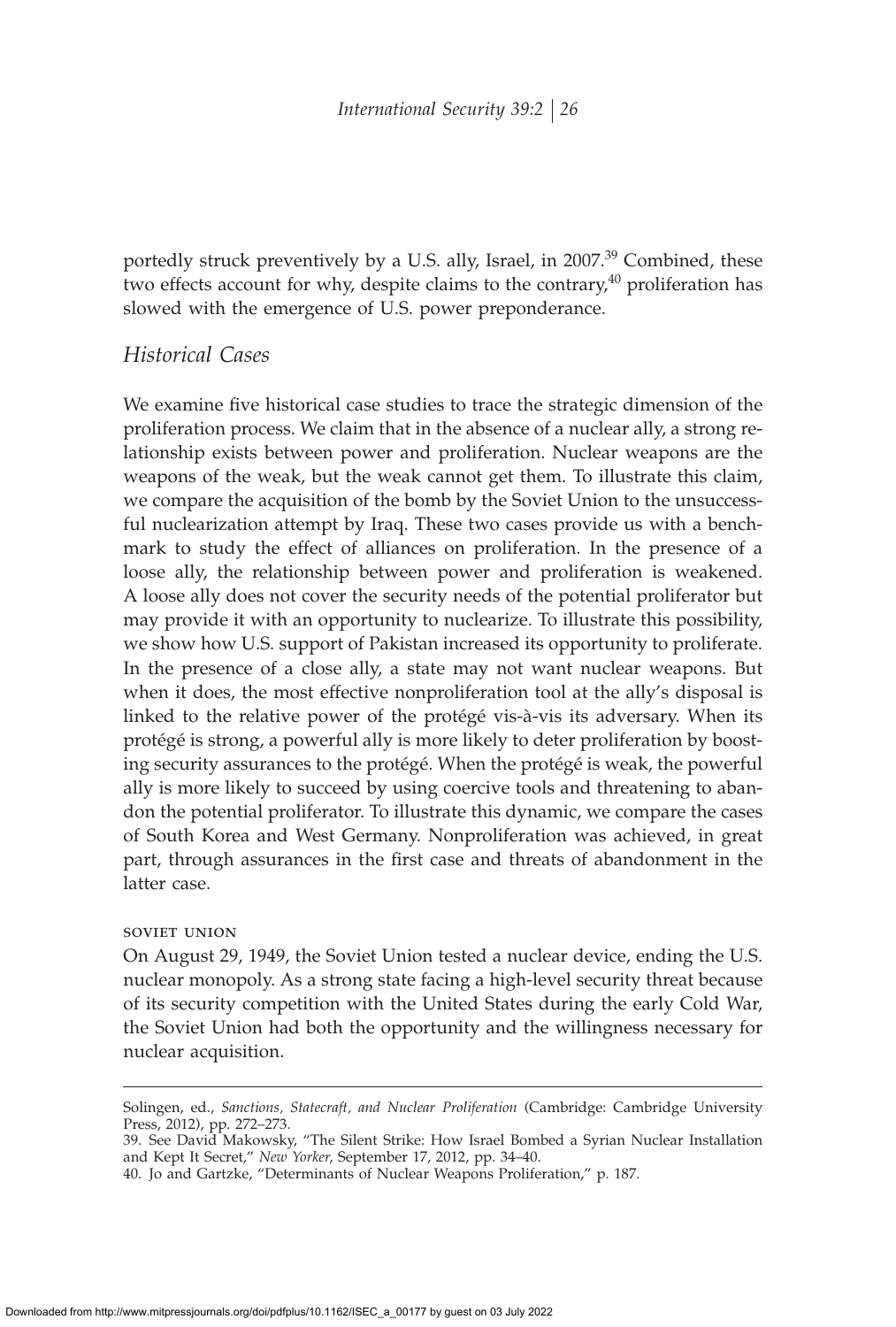The United States had known about the Soviet program since at least 1945 when, in reaction to the atomic bombing of Hiroshima, Joseph Stalin mentioned it to the U.S. ambassador in Moscow.<sup>41</sup> Stalin could afford his openness because of the tremendous costs a U.S. preventive strike would have, making it unlikely. In May 1949, analyzing the possibility of a covert U.S. attack on China—a much weaker target—Stalin wrote: "The material conditions for an attack, for unleashing war, do not exist. . . . America is less ready to attack than the U.S.S.R. to repulse an attack."<sup>42</sup> This assessment also accounts for U.S. acquiescence to Soviet proliferation. U.S. officials understood that, compared to the effect of Soviet nuclearization, a preventive strike was too costly to make sense.

A U.S. strike would have been costly because, among other things, U.S. intelligence on Soviet nuclear facilities was poor, a problem compounded by Soviet secrecy about their location of the facilities.<sup>43</sup> This lack of intelligence prevented the construction of a target set that would have enabled a surgical strike.<sup>44</sup> As a result, any preventive attack would have had to target the entirety of the Soviet state.

Such a wide-ranging operation, however, was beyond U.S. reach. During the

<sup>41.</sup> See Campbell Craig and Sergey Radchenko, *The Atomic Bomb and the Origins of the Cold War* (New Haven, Conn.: Yale University Press, 2008), p. 115.

<sup>42.</sup> David Holloway, *Stalin and the Bomb: The Soviet Union and Atomic Energy, 1939–1956* (New Haven, Conn.: Yale University Press, 1994), p. 264.

<sup>43.</sup> See Michael D. Gordin, *Red Cloud at Dawn: Truman, Stalin, and the End of the Atomic Monopoly* (New York: Farrar, Straus and Giroux, 2009), pp. 80–85; and Richard Rhodes, *Dark Sun: The Making of the Hydrogen Bomb* (New York: Simon and Schuster, 1995), p. 287.

<sup>44.</sup> Moreover, some observers consider the lack of accurate intelligence about Soviet progress as the reason why the United States never launched an attack. See Muhammet A. Bas and Andrew J. Coe, "Arms Diffusion and War," *Journal of Conflict Resolution*, Vol. 56, No. 4 (August 2012), pp. 651-674. Even as late as 1949, U.S. decisionmakers thought that a Soviet nuclear test was at least five years away. See Central Intelligence Agency, "Intelligence Memorandum 225," in Michael Warner, ed., *CIA Cold War Records: The CIA under Harry Truman* (Langley, Va.: Central Intelligence Agency, 1994), pp. 319–320; and Holloway, *Stalin and the Bomb*, p. 220. This line of reasoning suffers from two shortcomings, however. First, U.S. decisionmakers knew that estimates of Soviet progress were "five percent information and ninety-five percent construction." See David Lilienthal (chairman of the Atomic Energy Commission in control of U.S. nuclear weapons), quoted in Michael S. Goodman, *Spying on the Nuclear Bear: Anglo-American Intelligence and the Soviet Bomb* (Redwood City, Calif.: Stanford University Press, 2007), p. 28. This knowledge led the military to prepare war plans as early as October 1945 and important voices in Washington to argue for a strike as early as January 1946. See Russell D. Buhite and Wm. Christopher Hamel, "War for Peace: The Question of an American Preventive War against the Soviet Union, 1945–1955," *Diplomatic History*, Vol. 14, No. 3 (July 1990), pp. 367–384, at p. 374. Thus poor intelligence did not necessarily lead to arguments in favor of attacking at a later moment. Second, and more important, the contention that it did assumes that, had the United States correctly anticipated Soviet nuclearization, an attack would have occurred. We believe that given its high costs, an attack would have been unlikely even if U.S. decisionmakers had been unanimously convinced of the imminence of Soviet nuclearization. In sum, a lack of accurate intelligence cannot explain the absence of a strike.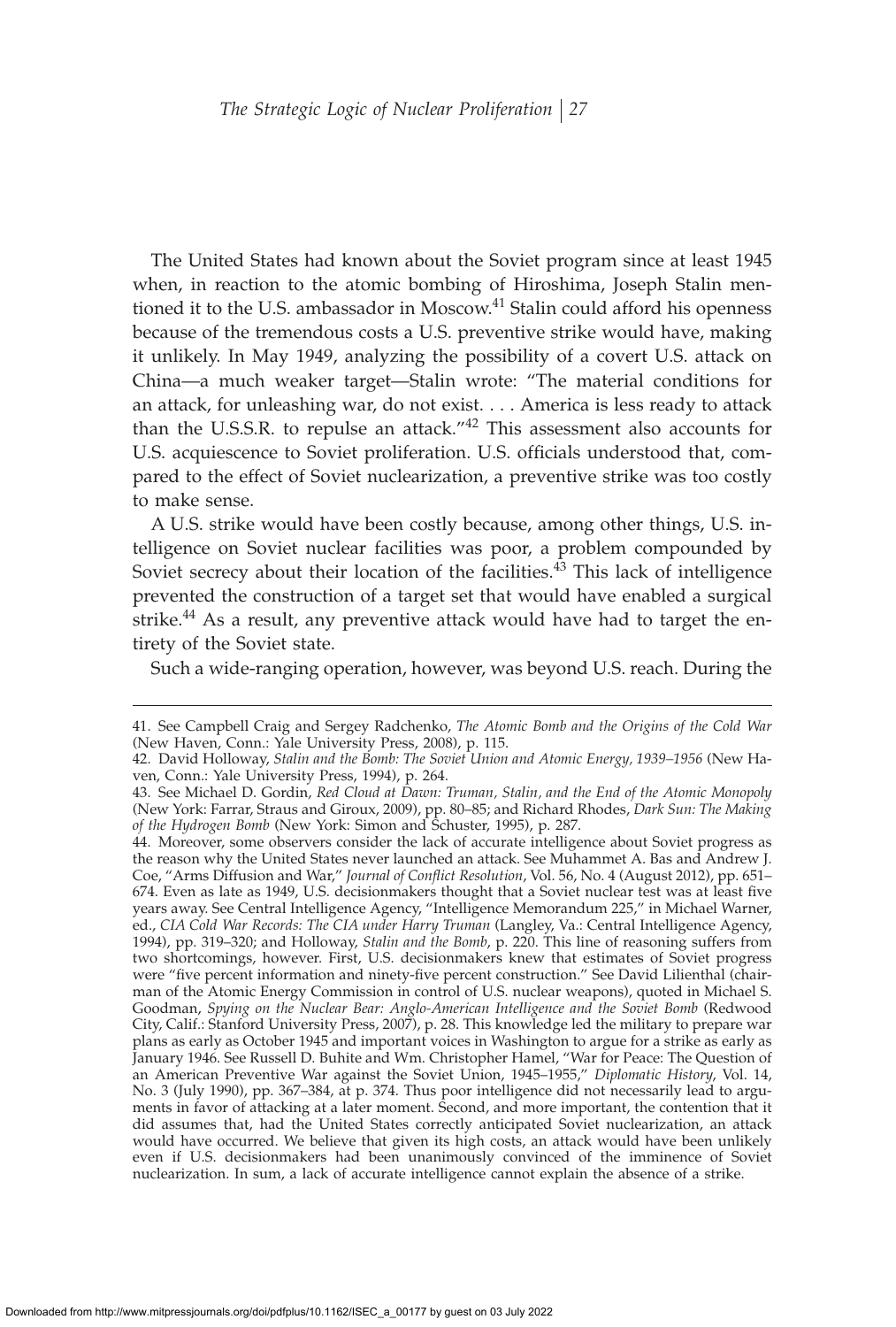early nuclear era, writes David Rosenberg, "the nation's stockpile [of nuclear weapons] and delivery capability were extremely limited. There were only two weapons . . . at the end of 1945, nine in July 1946, thirteen in July 1947, and fifty in July 1948. None of these weapons was assembled." $45$  By the time the Soviets tested their nuclear device, the United States arsenal had fewer than 200 bombs.<sup>46</sup> Combined with a shortage of nuclear-able bombers and crews trained to operate them, $47$  this left the United States unable to destroy the Soviet Union.<sup>48</sup> As Russell Buhite and Christopher Campbell note, U.S. "war plans consistently demanded more bombs than existed in the U.S. arsenals well into the  $1950s$ .<sup> $49$ </sup> U.S. nuclear capabilities were insufficient to prevent Soviet nuclearization.

Any preventive strike would have therefore entailed a conventional invasion of the Soviet Union, which would have led to an extremely costly and potentially protracted fight.<sup>50</sup> Additionally, without a quick victory in sight, such an attack would have invited massive Soviet retaliation. And in the wake of the rapid demobilization of the United States following the end of World War II, the balance of conventional forces in Eurasia heavily favored the Soviets.<sup>51</sup> In December 1947, Secretary of Defense James Forrestal considered the "predominance of Russian land power in Europe and Asia" one of the "outstanding military factors in the world."<sup>52</sup> As John Lewis Gaddis notes, "[O]ne Pentagon estimate credited [the Soviet Union] with sufficient strength to overrun most of continental Europe, Turkey, Iran, Afghanistan, Manchuria,

<sup>45.</sup> David Alan Rosenberg, "The Origins of Overkill: Nuclear Weapons and American Strategy," *International Security*, Vol. 7, No. 4 (Spring 1983), pp. 3–71, at p. 14.

<sup>46.</sup> See Robert S. Norris and William M. Arkin, "Nuclear Notebook: Estimated U.S. and Soviet/ Russian Nuclear Stockpiles, 1945–94," *Bulletin of the Atomic Scientists*, Vol. 50, No. 6 (November/ December 1994), pp. 58–59.

<sup>47.</sup> See David Alan Rosenberg, "U.S. Nuclear Stockpile, 1945 to 1950," *Bulletin of the Atomic Scientists*, Vol. 38, No. 5 (May 1982), p. 29.

<sup>48.</sup> See Rhodes, *Dark Sun*, p. 226.

<sup>49.</sup> Buhite and Hamel, "War for Peace," p. 383.

<sup>50.</sup> The cost of preventing Soviet nuclearization by force was such that it raised moral concerns. After the Soviet test, President Harry S. Truman justified not having launched a preventive strike by saying: "Such war is the weapon of dictators, not of free democratic countries like the United States." See Truman, "Radio and Television Report to the American People on the Situation in Korea, Sept. 1, 1950," *Public Papers of the Presidents, Harry S. Truman, 1945–1953* (College Park, Md.: Office of the Federal Register, 1966), http://trumanlibrary.org/publicpapers/index.php?pid=861 &st=&st1=. Moral arguments, however, do not explain the absence of an attack, because they were also used by those who supported it. In fact, "preventive war thinking was surprisingly widespread in the early nuclear age." See Marc Trachtenberg, "Preventive War and U.S. Foreign Policy," *Security Studies*, Vol. 16, No. 1 (January/March 2007), pp. 1–31, at pp. 4–5. 51. See Holloway, *Stalin and the Bomb*, p. 231.

<sup>52.</sup> Rhodes, *Dark Sun*, p. 313.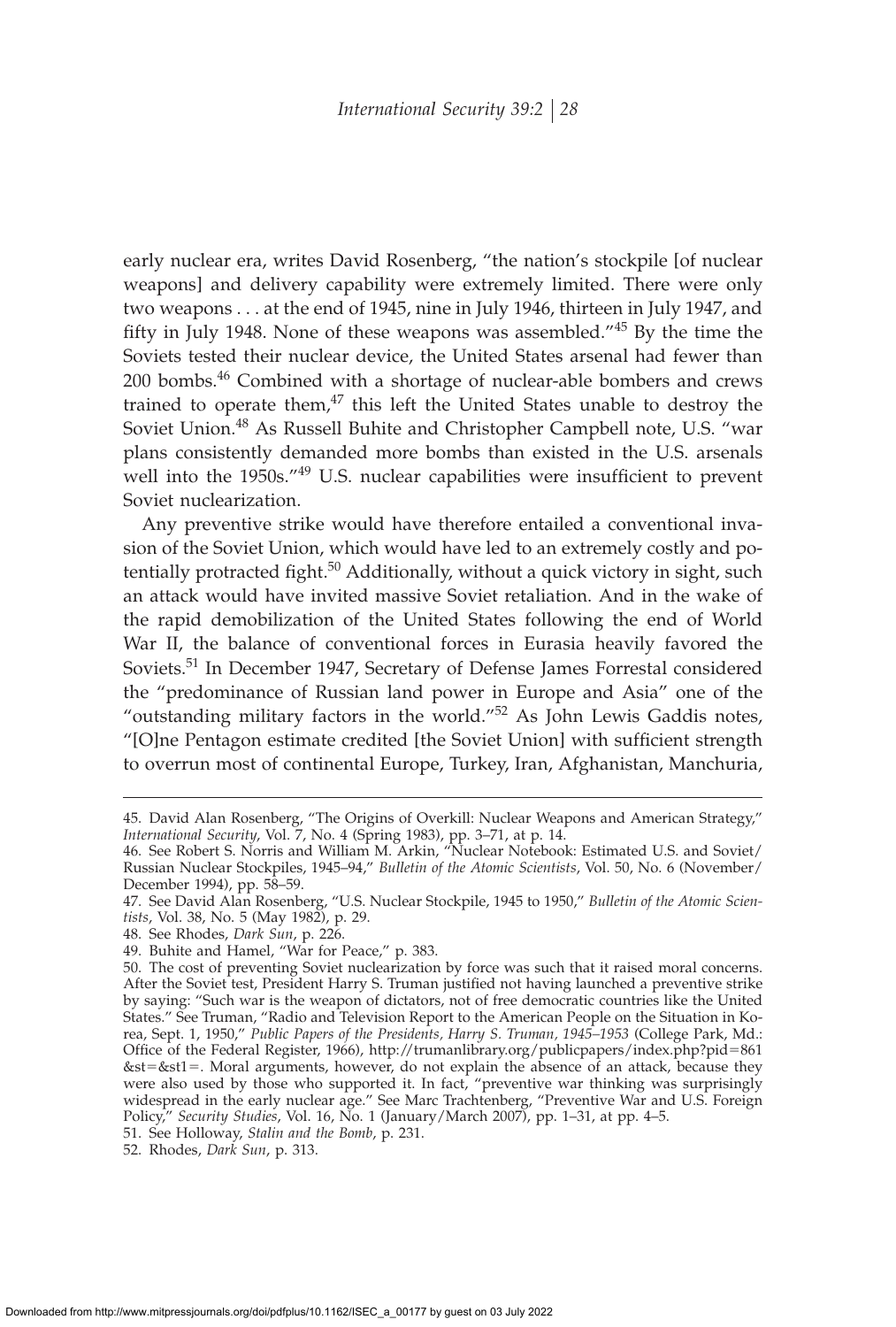Korea, and North China."<sup>53</sup> The Harmon Committee report, a study of the consequences of eventual preventive action against the Soviet Union published in May 1949—a mere four months before the first Soviet nuclear test—concluded that even if a U.S. attack went as planned, destroying seventy Soviet cities, it would not "bring about capitulation, destroy the roots of Communism, or critically weaken the power of the Soviet leadership to dominate the people.<sup>"54</sup> In a characteristic understatement, the report continued, such an attack would "produce certain psychological and retaliatory reactions detrimental to the achievement of Allied war objectives and its destructive effects will complicate post-hostilities problems."<sup>55</sup> Among these developments "detrimental to the achievement of Allied war objectives," the report highlighted the fact that "the capability of Soviet armed forces to advance rapidly into selected areas of Western Europe, the Middle East, and the Far East would not be seriously impaired."<sup>56</sup>

Our argument can account for both the Soviet public decision to develop nuclear weapons and the U.S. decision not to attack the Soviet Union preventively. Seen through the lens of our strategic theory, the threat to Soviet survival posed by competition with a nuclear-armed United States induced Moscow's willingness to nuclearize. The Soviet Union's opportunity to acquire nuclear weapons derived from the extremely high cost of a U.S. preventive attack, which led Washington to countenance Moscow's nuclear ambition.

## **IRAQ**

Iraq's nuclear weapons program started in the 1970s but never achieved completion. A weak state facing a high-level security threat, Iraq had the willingness to acquire nuclear weapons but lacked the opportunity to do so.

Since shortly after the overthrow of the monarchy and creation of a republic in 1958, Iraq was a weak state without a nuclear ally. In March 1959, Iraq withdrew from the defensive Baghdad Pact of 1955, which included the United Kingdom as one of its signatories. It signed an entente with the Soviet Union in April 1972, but the agreement fell short of a defensive pact (including only consultation and nonaggression clauses). Regardless, the agreement was re-

<sup>53.</sup> John Lewis Gaddis, *The Long Peace: Inquiries into the History of the Cold War* (New York: Oxford University Press, 1987), p. 109.

<sup>54.</sup> David Alan Rosenberg, "American Atomic Strategy and the Hydrogen Bomb Decision," *Journal of American History*, Vol. 66, No. 1 (June 1979), pp. 62–87, at p. 72. 55. Ibid., p. 73.

<sup>56.</sup> Ibid., p. 72.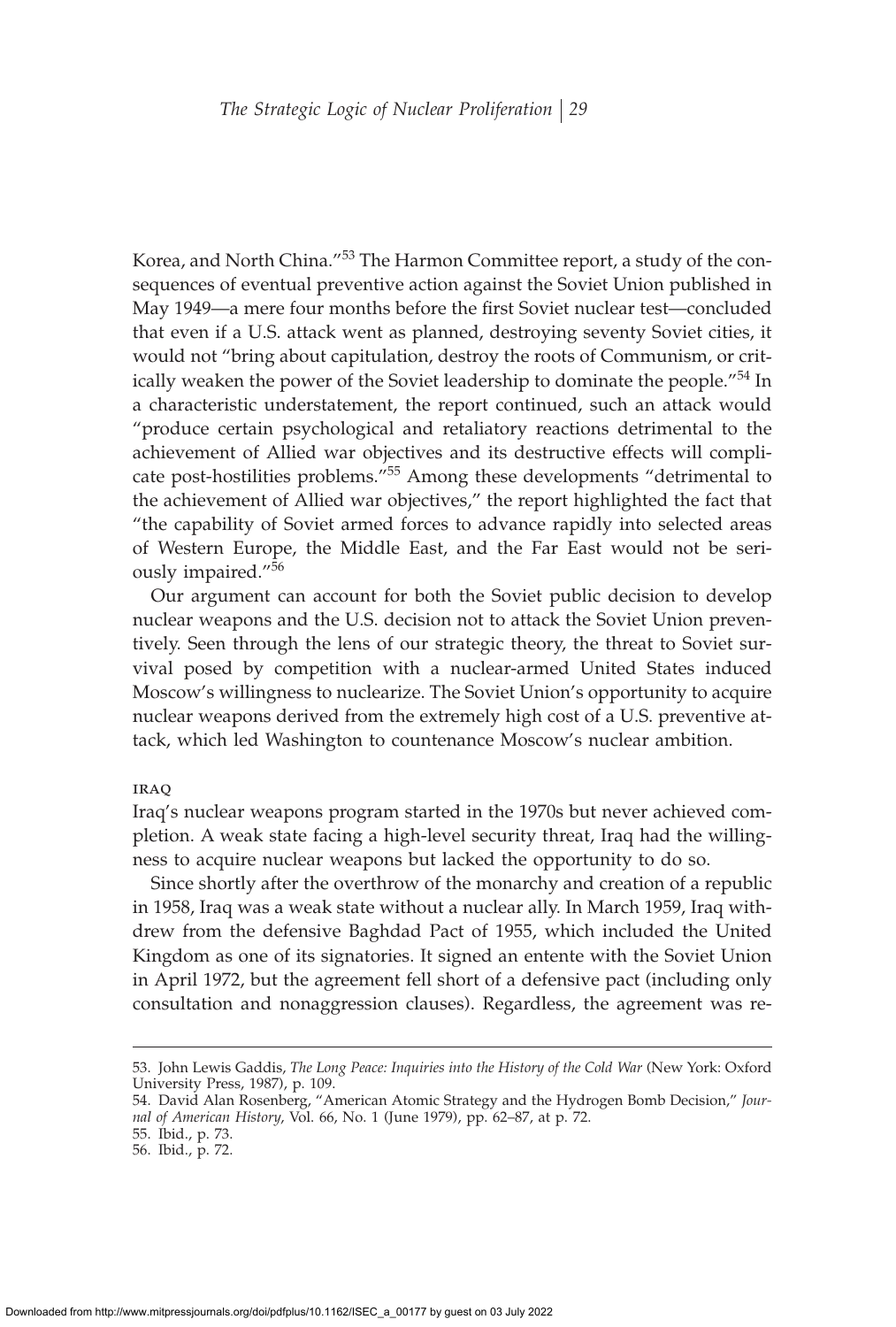scinded in September 1990 after the Iraqi invasion of Kuwait but before the end of the Iraqi nuclear program.

Facing two strong threats in Iran and Israel, Iraq believed that nuclear acquisition could have a large positive impact on its security. At the same time, Iraq's weakness made it vulnerable to the threat of preventive strikes. Iran attempted to destroy the Iraqi research reactor in Osiraq in September 1980, and in June 1981 Israel succeeded. In response, Iraq moved its nuclear weapons program underground and, following its invasion of Kuwait in August 1990, sped up efforts to acquire the bomb. This crash program was short lived, however. In January 1991, the United States led a coalition to liberate Kuwait and launched an air campaign that destroyed key facilities of Iraq's nuclear weapons program. In the ensuing decade, the Iraqi program was halted by intrusive United Nations inspections and severe sanctions, backed by the threat of war and actual strikes in 1998, which led to the evacuation of inspectors. Uncertain about the state of the Iraqi nuclear weapons program, the United States invaded Iraq in March 2003.<sup>57</sup>

The Iraqi nuclear program started with civilian purposes in 1956, when the country took advantage of the U.S. Atoms for Peace initiative to create the Iraqi Atomic Energy Commission. The program acquired a military dimension in the early 1970s.<sup>58</sup> By then, Iraq faced two major independent threats: Iran and Israel. Iraq had declared war against Israel upon its creation in 1947 and participated in the Six-Day War of 1967. Both ended in Iraq's defeat. Iran had confronted Iraq in two border disputes, in 1959–60 and 1969, and would later fight Iraq in a long and bloody war from 1980 to 1988. In 1981 Saddam Hussein explained the motivation for the Iraqi nuclear weapons program: "We have to have this protection for the Iraqi citizen so that he will not be disappointed and held hostage by the scientific advancement taking place in Iran or in the Zionist entity.... Without such deterrence,... Iraq will remain threatened by the Zionist entity."59

Saddam quickly developed an interest in nuclear weapons. As vice president of Iraq in 1973, Saddam became president of the Iraqi Atomic Energy

<sup>57.</sup> For a discussion of the role of uncertainty about WMD programs in the Bush administration's decision to invade Iraq, see Debs and Monteiro, "Known Unknowns."

<sup>58.</sup> See Jeremy Tamsett, "The Israeli Bombing of Osiraq Reconsidered: Successful Counterproliferation?" *Nonproliferation Review*, Vol. 11, No. 3 (Fall/Winter 2004), p. 74; and Solingen, *Nuclear Logics*, pp. 105, 143.

<sup>59.</sup> Hal Brands and David D. Palkki, "Saddam, Israel, and the Bomb: Nuclear Alarmism Justified?" International Security, Vol. 36, No. 1 (Summer 2011), pp. 133-166, at p. 148.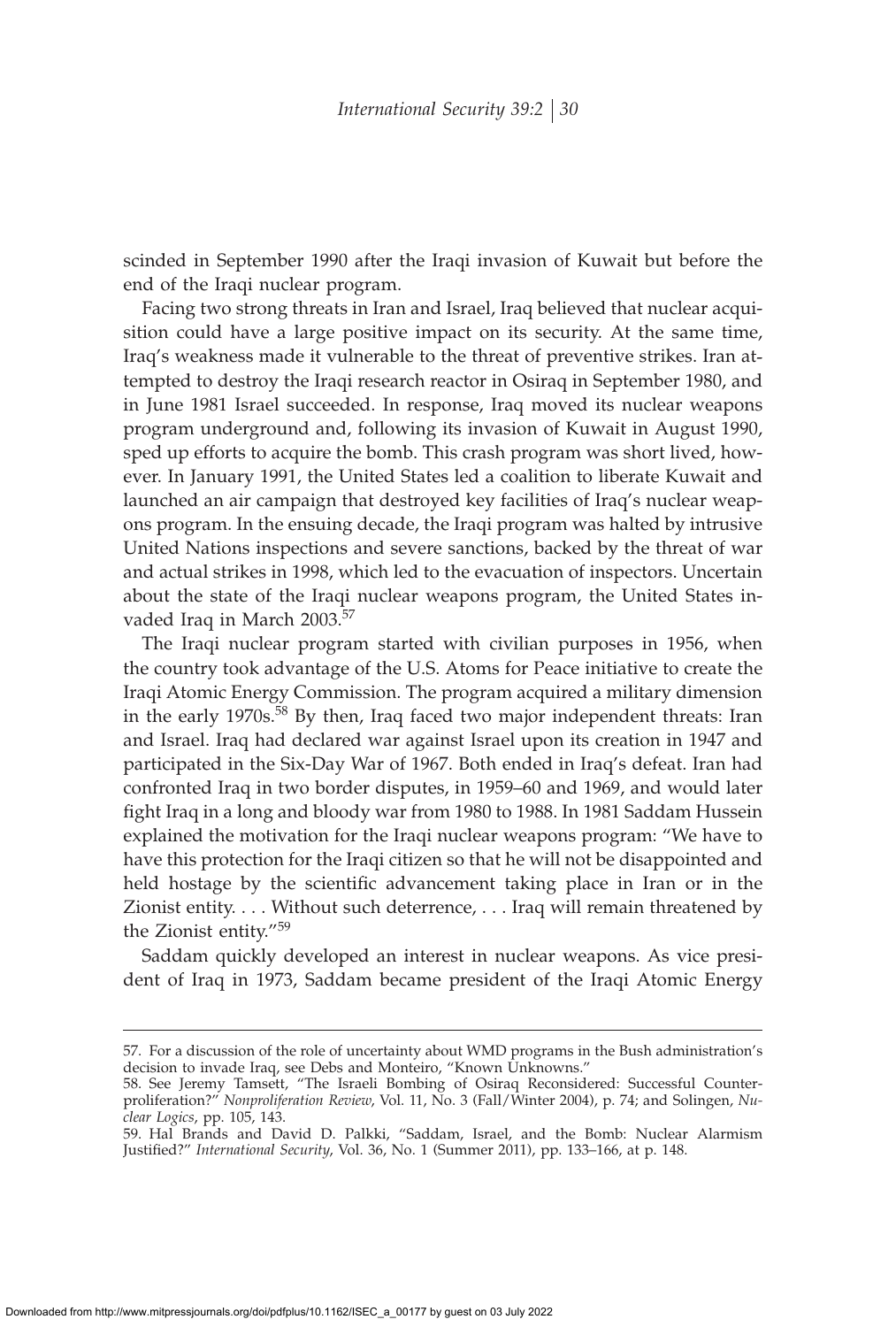Commission.<sup>60</sup> To obtain a nuclear capability, Iraq sought foreign assistance, slowly accumulating nuclear technology so as to not arouse suspicion from the International Atomic Energy Agency (IAEA). In 1976 Iraq secured a deal with France for the construction of two reactors, including Osiraq (Tammuz I). In 1979 the French nuclear firm in charge of the reactor cores was attacked, delaying their delivery. Suspicion for the attack fell on Israel.<sup>61</sup> Then, in September 1980, two Iranian F-4s bombed Osiraq.<sup>62</sup> The following June, an Israeli air strike destroyed the facility.<sup>63</sup>

The Osiraq raid did nothing to diminish Saddam's desire to acquire nuclear weapons. It did, however, underline the importance of ensuring the secrecy of the nuclear weapons program. The dual nature of nuclear technology, in and of itself, cannot guarantee an opportunity to proliferate. After the attack, Saddam underscored the importance of obtaining nuclear weapons. For him, Arabs "can have no security as long as Israel alone commands the nuclear threat."<sup>64</sup> Saddam took the nuclear program underground and increased its budget from \$400 million to \$10 billion.<sup>65</sup> From 1983 to 1991, its staff grew by 60 percent annually. $66$ 

The nuclear program went largely undetected by the IAEA. Crippled by debts accumulated during the 1980–88 Iran-Iraq War, Iraq invaded Kuwait in August 1990 and, two weeks later, launched a crash weaponization program.<sup>67</sup> Washington forcefully denounced the invasion and, on January 16, 1991, a

<sup>60.</sup> See Målfrid Braut-Hegghammer, "Revisiting Osirak: Preventive Attacks and Nuclear Proliferation Risks," *International Security*, Vol. 36, No. 1 (Summer 2011), p. 106.

<sup>61.</sup> See Jed C. Snyder, "The Road to Osirak: Baghdad's Quest for the Bomb," *Middle East Journal*, Vol. 37, No. 4 (Autumn 1983), pp. 565–594, at p. 579.

<sup>62.</sup> See Kevin M. Woods, David D. Palkki, and Mark E. Stout, *The Saddam Tapes: The Inner Workings of a Tyrant's Regime, 1978–2001* (New York: Cambridge University Press, 2011), p. 77.

<sup>63.</sup> See Shyam Bhatia and Daniel McGrory, *Brighter Than the Baghdad Sun: Saddam Hussein's Nuclear Threat to the United States* (Washington, D.C.: Regnery, 1999), p. 107; Imad Khadduri, *Iraq's Nuclear Mirage: Memoirs and Delusions* (Toronto: Hushion House, 2011); Mahdi Obeidi and Kurt Pitzer, *The Bomb in My Garden: The Secrets of Saddam's Nuclear Mastermind* (Hoboken, N.J.: John Wiley, 2004); and Woods, Palkki, and Stout, *The Saddam Tapes*, p. 77.

<sup>64.</sup> Central Intelligence Agency Office of Political Analysis, "Implications of Israeli Attack on Iraq" (Langley, Va.: Central Intelligence Agency, 1981), p. 31; and Tamsett, "The Israeli Bombing of Osiraq Reconsidered," p. 76.

<sup>65.</sup> See Dan Reiter, "Preventive Attacks against Nuclear Programs and the 'Success' at Osiraq," *Nonproliferation Review*, Vol. 12, No. 2 (July 2005), p. 362.

<sup>66.</sup> See Braut-Hegghammer, "Revisiting Osirak," p. 117.

<sup>67.</sup> See Christine Wing and Fiona Simpson, *Detect*, Dismantle, and Disarm: IAEA Verification, 1992-*2005* (Washington, D.C.: United States Institute of Peace Press, 2013), p. 13; Braut-Hegghammer, "Revisiting Osirak," p. 126; and David Albright and Robert Kelley, "Has Iraq Come Clean at Last?" *Bulletin of the Atomic Scientists*, Vol. 51, No. 6 (November/December 1995), p. 53.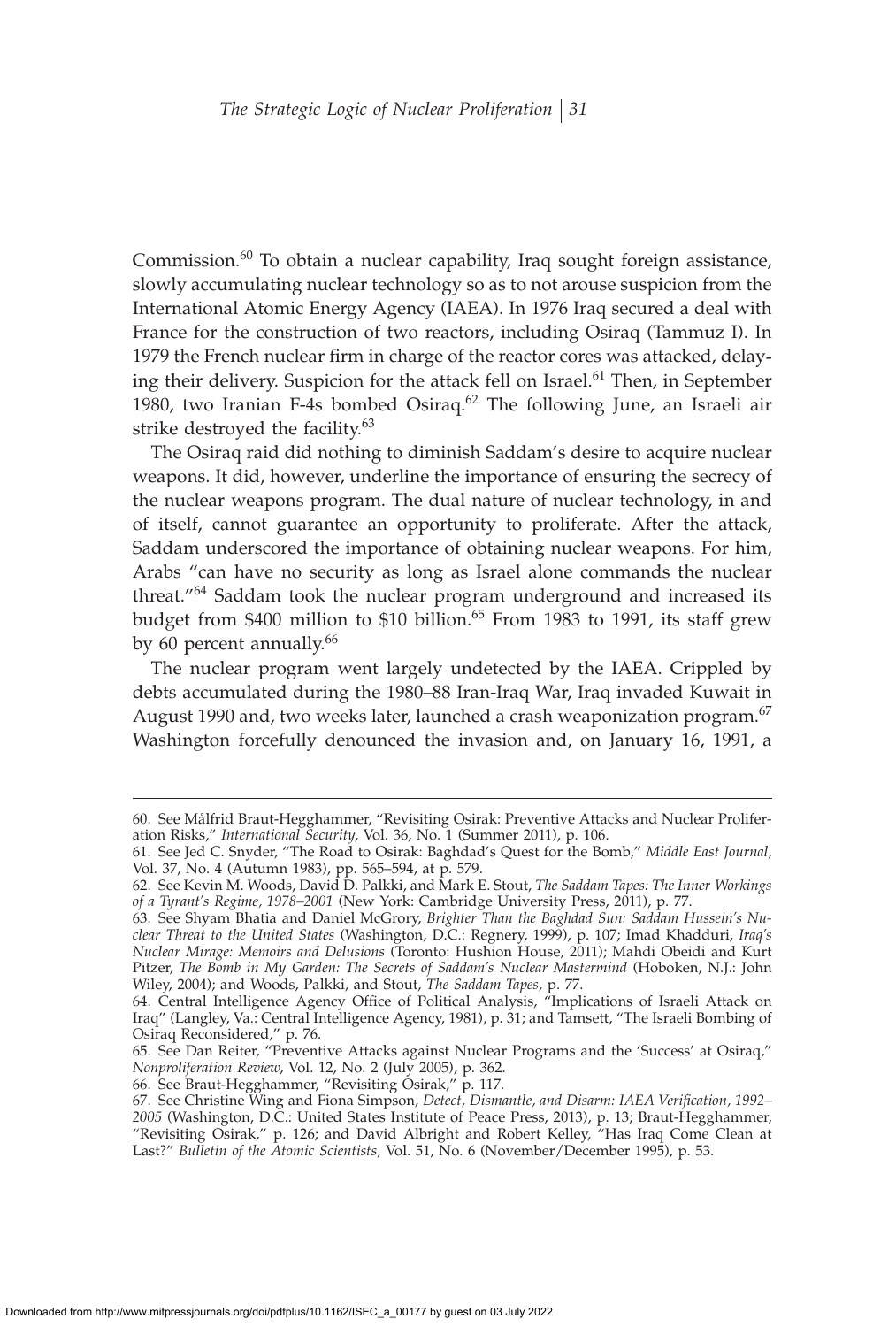U.S.-led coalition launched Operation Desert Storm, defeating Iraqi forces by the end of February.

When calling for a response to the Iraqi attack on Kuwait, President George H.W. Bush cited proliferation concerns.<sup>68</sup> During the war, the United States destroyed two research reactors and nuclear fuel facilities. $69$  Yet the extent of Iraqi efforts to acquire the bomb—revealed after the 1990–91 Persian Gulf War—surprised the intelligence community. After the war, the United States worked hard to maintain the nonnuclear status of Iraq.<sup>70</sup> UN Security Council Resolution 687 required Iraq to dismantle its nuclear weapons program and implemented severe sanctions until it did so. The United Nations deployed inspectors to verify Iraq's compliance. According to Scott Ritter, chief UN weapons inspector in Iraq from 1991 to 1998, the severity of the sanctions convinced Saddam to unilaterally destroy his program. $71$ 

Clearly, sanctions hurt the Iraqi economy. For example, they lowered Iraqi imports by 86 percent between 1990 and 1991 (from \$7.6 to \$1 billion), keeping them at this level for the next five years.<sup>72</sup> Saddam resented the severity of the UN sanctions and hoped to revive his nuclear weapons program if given the opportunity. In June 1995, he admitted to Baath Party members, "I mean we do not have biological weapons . . . but this is the truth. We do not have chemical weapons; this is true. We do not have the capability to produce nuclear [weapons]."<sup>73</sup> In early 1996, Saddam told the General Command of the Armed Forces: "But what can we do; thank God, anyway! There is nothing, do you think we would talk like this if we had any, and suffer from sanctions for six years if we had chemical, nuclear, and biological missiles?"<sup>74</sup>

<sup>68.</sup> See George H.W. Bush, "Address before a Joint Session of Congress," Washington, D.C., September 11, 1990 (Charlottesville: Miller Center, University of Virginia, Scripps Library and Multimedia Archive, 1990), http://millercenter.org/scripps/archive/speeches/detail/3425.

<sup>69.</sup> See Rebecca Grant, "Osirak and Beyond," *Air Force Magazine*, August 2002, p. 76; and Wing and Simpson, *Detect, Dismantle, and Disarm*, pp. 13–14.

<sup>70.</sup> There is some debate about whether Iraq was close to obtaining nuclear weapons in 1990. According to Jacques Hymans, the Iraqi program was far from completion, given its inefficiency and poor management. See Hymans, *Achieving Nuclear Ambitions*. In our view, Iraq's status as a weak state without a nuclear ally made it vulnerable to outside pressures—in the form of sanctions, preventive strikes, and invasion—which in turn made successful proliferation unlikely.

<sup>71.</sup> See Solingen, *Nuclear Logics*, p. 151; and Scott Ritter, *Endgame: Solving the Iraq Crisis* (New York: Simon and Schuster, 1999), p. 34.

<sup>72.</sup> See Hans Blix, *Disarming Iraq* (New York: Pantheon, 2004), pp. 56–57.

<sup>73. &</sup>quot;Saddam Hussein Meeting with Ba'ath Party Members to Discuss the Results of the UN Inspectors' Mission to Look for WMDs," June 19, 1995, History and Public Policy Program Digital Archive, Woodrow Wilson International Center for Scholars, Washington, D.C.

<sup>74. &</sup>quot;Saddam Hussein Meeting with the General Command of the Armed Forces Regarding Iraqi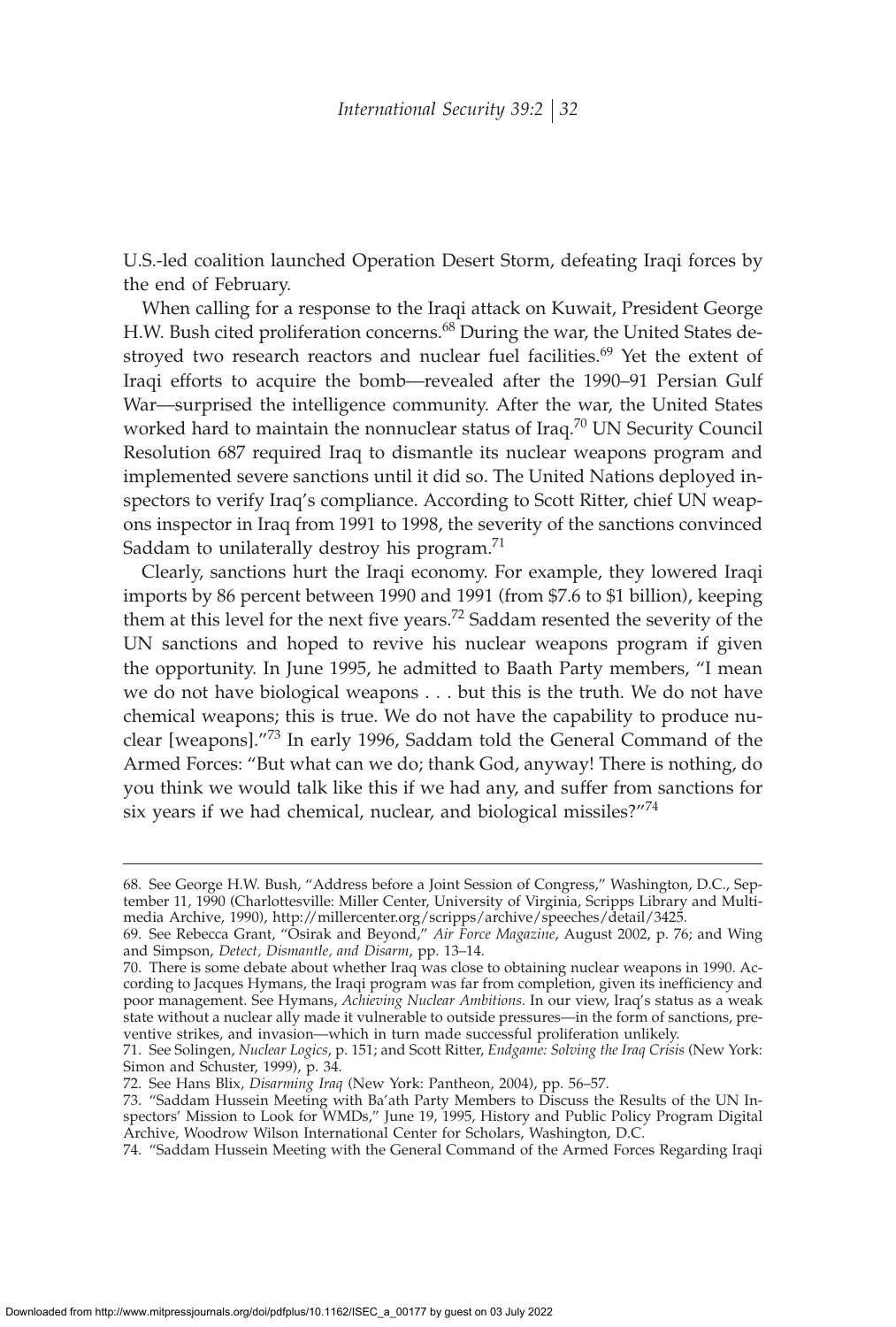Since the early 1990s, Saddam had tried to circumvent UN sanctions. In January 1993, the UN Security Council found Iraq in "material breach" of its obligations, leading to bombing raids of radar sites and suspected nuclear facilities by the United States, the United Kingdom, and France.<sup>75</sup> In October 1994, Saddam sought to pressure the international community for an end to the sanctions by sending troops to the Kuwaiti border. The Security Council responded by calling for Iraq to cooperate with the United Nations Special Commission and to withdraw its troops from the border. Iraq soon complied.<sup>76</sup> In July 1995, Saddam threatened to terminate his cooperation with the Special Commission absent progress toward ending the sanctions.<sup>77</sup> Three years later, in August 1998, he expelled the inspectors, only to reverse himself in mid-November under the threat of U.S. air strikes. After reentering Iraq, the inspectors again found their efforts being impeded. On December 16, they were evacuated, with U.S. strikes soon to follow. The strikes involved 400 cruise missile strikes and 650 aircraft sorties over five days. Inspectors would not return to Iraq until November 2002. By that time, President George W. Bush had deemed the inspection efforts insufficient, and in March 2003, the United States invaded Iraq.<sup>78</sup> After defeating Iraqi forces and deposing Saddam, U.S. forces were unable to find any functioning weapons of mass destruction (WMD) programs or stockpiles. Ritter had been correct: Iraq had dismantled its nuclear program during the 1990s under international pressure.

In sum, as a weak state facing dire security threats without a nuclear ally, Iraq wanted to acquire nuclear weapons, a position that raised concerns among its enemies—Iran, Israel, and, eventually, the United States. In seeking to develop a nuclear weapons program, Iraq made itself vulnerable to outside threats and eventual preventive strikes, ultimately dooming its nuclear ambitions.

#### pakistan

Pakistan initiated a nuclear weapons program in the early 1970s, acquired the capability to build nuclear weapons in the late 1980s, and tested its first devices in 1998. Facing a conventionally superior enemy in India, and enjoying only loose support from the United States, Pakistan had the willingness to ac-

75. See Alexander Thompson, *Channels of Power: The U.N. Security Council and U.S. Statecraft in Iraq* (Ithaca, N.Y.: Cornell University Press, 2010), p. 100.

Development and Defense Theory," January 1996, History and Public Policy Program Digital Archive, Woodrow Wilson International Center for Scholars, Washington, D.C.

<sup>76.</sup> Ibid.

<sup>77.</sup> Ibid.

<sup>78.</sup> See Debs and Monteiro, "Known Unknowns."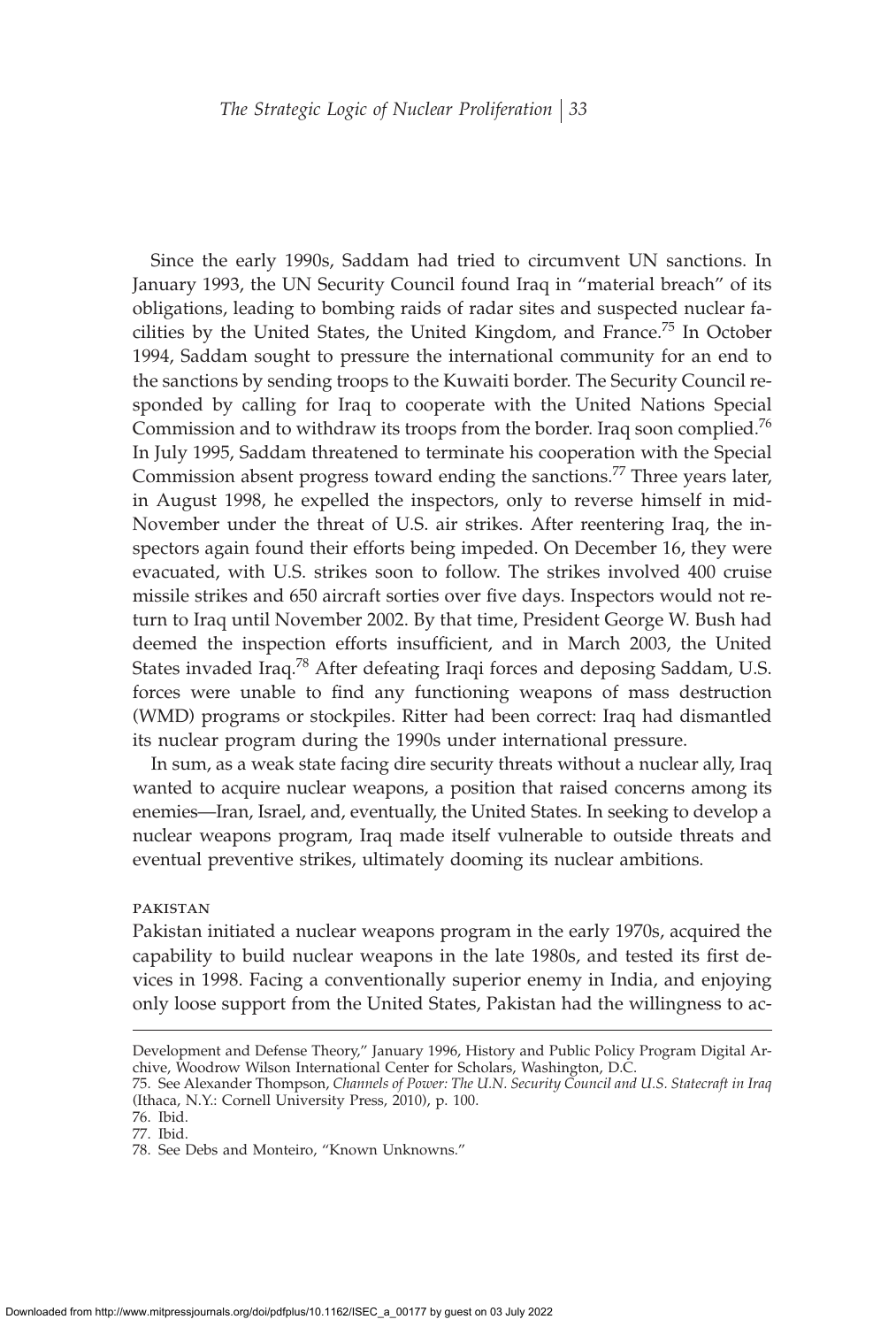quire nuclear weapons. When geostrategic developments convinced the United States of the importance of its alliance with Pakistan, Islamabad gained the opportunity to proliferate.

Pakistan's foreign policy since its independence in 1947 has been aimed mainly at deterring India, its stronger neighbor and adversary. To this end, Pakistan obtained security guarantees and conventional weapons from the United States, which in 1959 "undertook to preserve the 'independence and integrity of Pakistan.'"<sup>79</sup> At the time, Pakistani leaders were convinced that the West "would provide Pakistan the security it needed against perceived Indian threats."80

To the United States, Pakistan was seen as a bulwark against the spread of communism while providing a convenient base for intelligence operations on the Soviet Union and China.<sup>81</sup> U.S. support for Pakistan, however, seemed contingent on broader geostrategic developments. When China invaded India in October 1962, Washington quickly offered aid to Delhi, generating a "growing sense of uneasiness" in Islamabad.<sup>82</sup> Moreover, the advent of reconnaissance satellites and intercontinental ballistic missiles reduced the importance of access to Pakistani territory for the United States.<sup>83</sup>

Apprehensions over the possible unreliability of U.S. support materialized in the 1965 and 1971 Indo-Pakistani wars. The war of 1965 was fought over the control of Kashmir, which did not represent a core security interest for the United States. Shortly after the conflict erupted in a full-scale war, the administration of Lyndon Johnson announced a suspension of economic and military aid to India and Pakistan on September 8. Meeting with the U.S. envoy, Pakistani Foreign Minister Zulfikar Ali Bhutto declared that the U.S. decision "would mean that Pak[istani]-U.S. relations could not be the same again.... [T]he decision [was] not an act of an ally and not even that of a neutral."<sup>84</sup> In practice, the embargo was a more serious blow to Pakistan, which was more

82. Ibid., p. 74.

83. See Cheema, "American Policy in South Asia," p. 123.

<sup>79.</sup> Zulfikar Ali Bhutto, *The Myth of Independence* (London: Oxford University Press, 1969), p. 46. 80. Samina Ahmed, "Pakistan's Nuclear Weapons Program: Turning Points and Nuclear Choices," *International Security*, Vol. 23, No. 4 (Spring 1999), pp. 178–204, at p. 181; and Samina Ahmed and David Cortright, eds., *Pakistan and the Bomb: Public Opinion and Nuclear Options* (Notre Dame, Ind.: University of Notre Dame Press, 1998), p. 90.

<sup>81.</sup> See Zafar Iqbal Cheema, "American Policy in South Asia: Interests and Objectives," in Stephen P. Cohen, ed., *The Security of South Asia: American and Asian Perspectives* (Chicago: University of Illinois Press, 1987), pp. 120, 122; Selig S. Harrison, "U.S. Policy in South Asia," in Cohen, *The Security of South Asia*, p. 136; and Bhutto, *The Myth of Independence*, p. 1.

<sup>84.</sup> Dennis Kux, *The United States and Pakistan, 1947–2000: Disenchanted Allies* (Washington, D.C.: Woodrow Wilson Center Press, 2001), p. 162.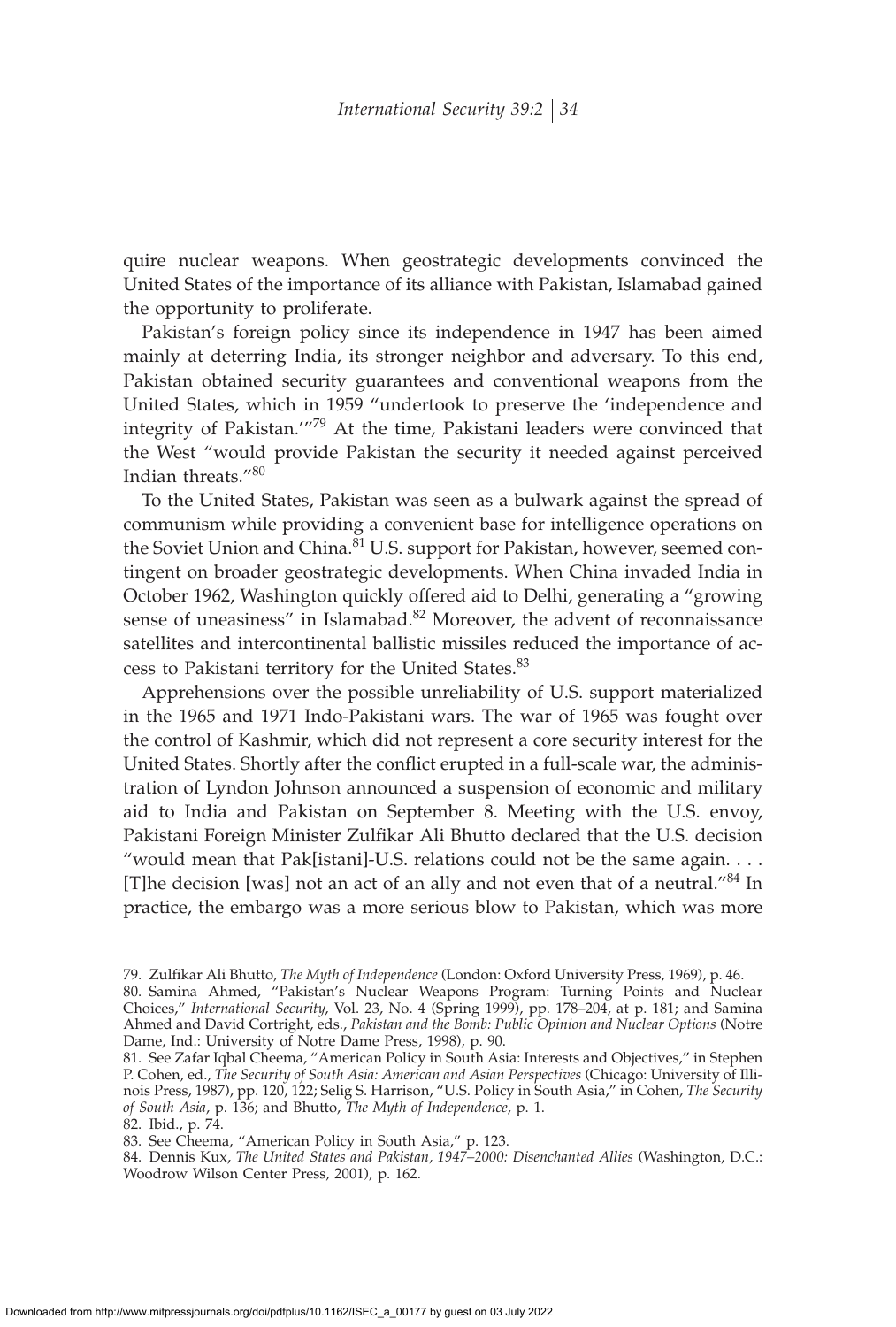reliant than India on U.S. military aid. $85$  Subsequently, in 1971 India defeated Pakistan, which would lose control of East Pakistan (Bangladesh). Washington responded by sending an aircraft carrier task force to the Bay of Bengal, a move seen in Islamabad as largely symbolic.<sup>86</sup>

Practically abandoned by its ally, Pakistan decided to press ahead with an independent nuclear weapons program. On December 20, 1971, three days after the end of the war, Bhutto was named president. Bhutto's interest in nuclear weapons was well known. In 1966 he had famously stated that "[i]f India makes the atomic bomb, the people of Pakistan will eat grass but will also have the bomb."<sup>87</sup> A month after coming to power, Bhutto met with top officials and ordered his scientists to produce a bomb within the next three years.<sup>88</sup> In May 1974, India successfully detonated a nuclear device, and Bhutto pledged that he would "never let Pakistan be a victim of nuclear blackmail."<sup>89</sup>

Pakistan's increased efforts to acquire the bomb were likely to be detected by the United States, which would oppose them out of concern that Pakistani nuclearization would augment the risks of conflict with India. In fact, U.S. pressure would soon be noticeable. When, in 1976, Islamabad concluded an accord with France aimed at purchasing a nuclear reprocessing plant, Washington convinced Paris to include safeguards designed to ensure that the plutonium would not be diverted to military purposes. $90$  By 1978 the United States had succeeded in pressuring France to cancel the agreement.<sup>91</sup> At the same time, the U.S. Congress approved legislation aimed at limiting the spread of nuclear weapons. Passed in June 1976, the Glenn-Symington amendment prohibited military and economic aid to any country importing unsafeguarded nuclear materials, equipment, or technology.<sup>92</sup> In 1978 Congress passed the

91. See Armstrong and Trento, *America and the Islamic Bomb*, pp. 60, 77.

<sup>85.</sup> See Ahmed, "Pakistan's Nuclear Weapons Program," p. 182; and Cheema, "American Policy in South Asia," p. 123.

<sup>86.</sup> See Ahmed, "Pakistan's Nuclear Weapons Program," p. 181; and Feroz Khan, *Eating Grass: The Making of the Pakistani Bomb* (Redwood City, Calif.: Stanford University Press, 2012), p. 70. In India the deployment was seen as deeply troubling. See, for example, Paul, *Power versus Prudence*, p. 127. 87. Ibid., p. 189. See also Ahmed, "Pakistan's Nuclear Weapons Program," p. 183.

<sup>88.</sup> See Khan, *Eating Grass*, p. 91; David Armstrong and Joseph Trento, *America and the Islamic Bomb: The Deadly Compromise* (Hanover, N.H.: Steerforth, 2007), p. 32; Zahid Hussain, "Deliberate Nuclear Ambiguity," in Ahmed and Cortright, *Pakistan and the Bomb*, p. 31; Paul, *Power versus Prudence*, p. 133; and Ahmed, "Pakistan's Nuclear Weapons Program," p. 178. 89. Khan, *Eating Grass*, p. 118.

<sup>90.</sup> See Ahmed, "Pakistan's Nuclear Weapons Program," p. 184; Onkar Marwah, "India and Pakistan: Nuclear Rivals in South Asia," *International Organization*, Vol. 35, No. 1 (Winter 1981), p. 170; Hussain, "Deliberate Nuclear Ambiguity," p. 34; and Khan, *Eating Grass*, p. 105.

<sup>92.</sup> See Ahmed, "Pakistan's Nuclear Weapons Program," p. 184; Armstrong and Trento, *America and the Islamic Bomb*, p. 63; and Hussain, "Deliberate Nuclear Ambiguity," p. 34.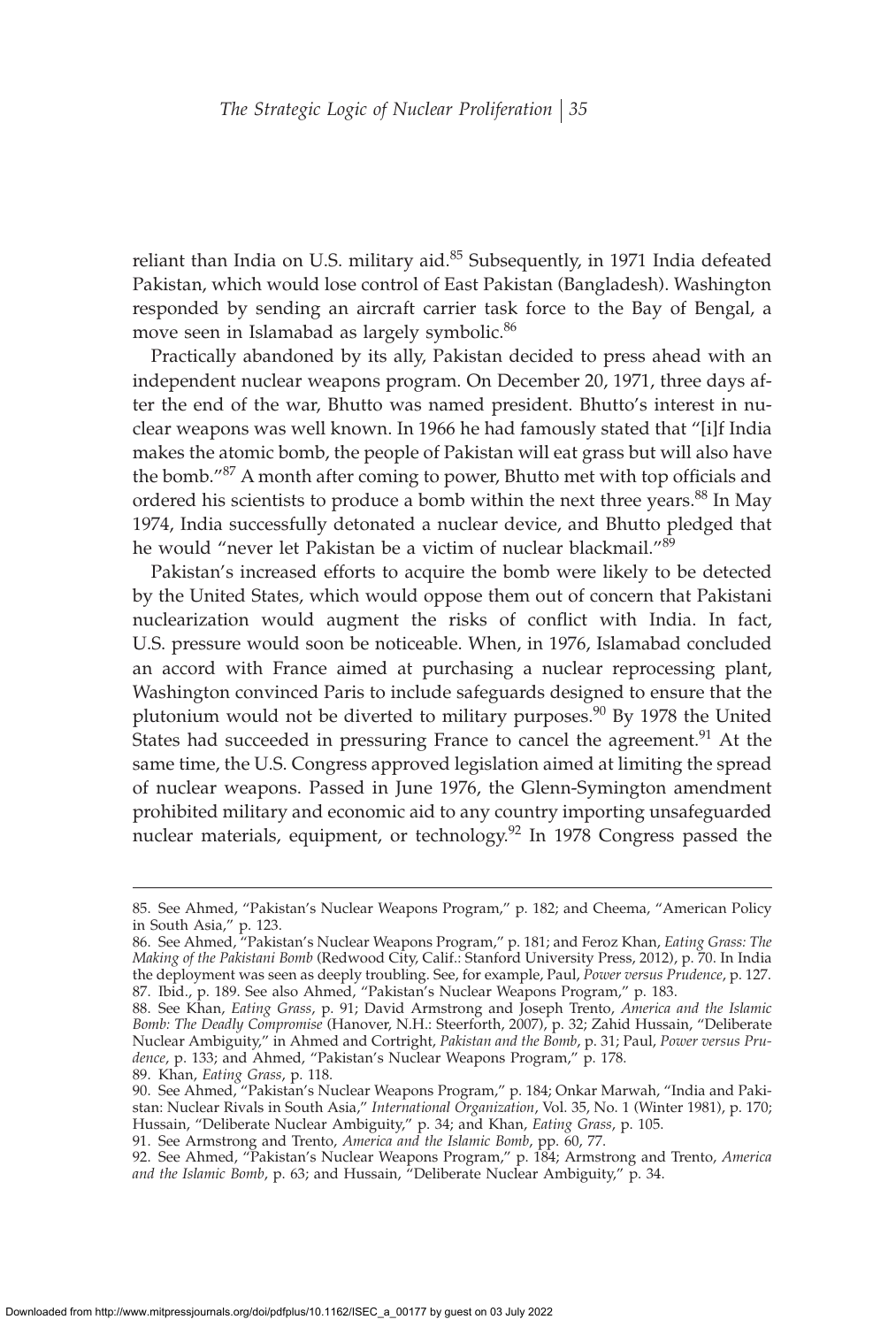Nuclear Nonproliferation Act, further limiting the transfer of peaceful nuclear technology even to allies. More directly, the United States suspended all military and economic aid to Pakistan after the 1977 coup that brought Gen. Muhammad Zia-ul-Haq to power. At the same time, the administration of Jimmy Carter overrode the Nuclear Nonproliferation Act to allow for the shipment of nuclear fuel to India. $93$  U.S. support for Pakistani security goals seemed to be all but vanishing.<sup>94</sup>

Pakistan's fortunes improved significantly with the December 1979 Soviet invasion of neighboring Afghanistan. In Washington, Pakistan was now seen as a "frontline state" that could help turn Afghanistan into a "Soviet Vietnam."<sup>95</sup> The United States quickly lifted economic sanctions aimed at Islamabad and resumed military aid.<sup>96</sup> In April 1981, Pakistan and the United States reached a bilateral agreement whereby they would cooperate in fighting the Soviets in Afghanistan, while Washington would turn a blind eye toward the Pakistani nuclear weapons program.<sup>97</sup>

Concerned about the progress of Pakistan's nuclear weapons program, India considered launching preventive strikes on a few occasions in the early 1980s.<sup>98</sup> A major problem for India was that it would have to strike without superpower guarantees.<sup>99</sup> No strikes were ever launched, arguably because of the role played by the United States. U.S. military aid packages in 1981 and 1986 boosted Pakistani conventional defenses, raising the cost of a preventive war.<sup>100</sup> The United States also helped Pakistan by warning it of an impending

96. See Khan, *Eating Grass*, p. 214.

<sup>93.</sup> See Cheema, "American Policy in South Asia," p. 126.

<sup>94.</sup> In 1979 Pakistan even feared a possible U.S. attack on its uranium enrichment plant at Kahuta. See Feroz Hassan Khan and Peter R. Lavoy, "Pakistan: The Dilemma of Nuclear Deterrence," in Muthiah Alagappa, ed., *The Long Shadow: Nuclear Weapons and Security in 21st Century Asia* (Redwood City, Calif.: Stanford University Press, 2008), p. 220.

<sup>95.</sup> Armstrong and Trento, *America and the Islamic Bomb*, pp. 89, 90. See also Ahmed, "Pakistan's Nuclear Weapons Program," p. 186; R.R. Subramaniam, "U.S. Policy and South Asia: The Decision-Making Dimension," in Cohen, *The Security of South Asia*, p. 143; Cheema, "American Policy in South Asia," p. 127; and Paul, *Power versus Prudence*, p. 134.

<sup>97.</sup> See Kux, *The United States and Pakistan, 1947–2000*, pp. 256–261; and Or Rabinowitz, *Bargaining*

*on Nuclear Tests: Washington and Its Cold War Deals* (Oxford: Oxford University Press: 2014), pp. 145–154.

<sup>98.</sup> See Fuhrmann and Kreps, "Targeting Nuclear Programs," p. 837.

<sup>99.</sup> See P.R. Kumaraswamy, *India's Israel Policy* (New York: Columbia University Press, 2010), p. 230. According to some sources, Washington threatened to come to the defense of Pakistan in a conflict with India. See Bharat Kharnad, *Nuclear Weapons and Indian Security: The Realist Foundations of Strategy* (New Delhi: Macmillan, 2002), pp. 349–350.

<sup>100.</sup> See Mitchell Reiss, "The Illusion of Influence: The United States and Pakistan's Nuclear Programme," *RUSI Journal*, Vol. 136, No. 2 (Summer 1991), p. 48.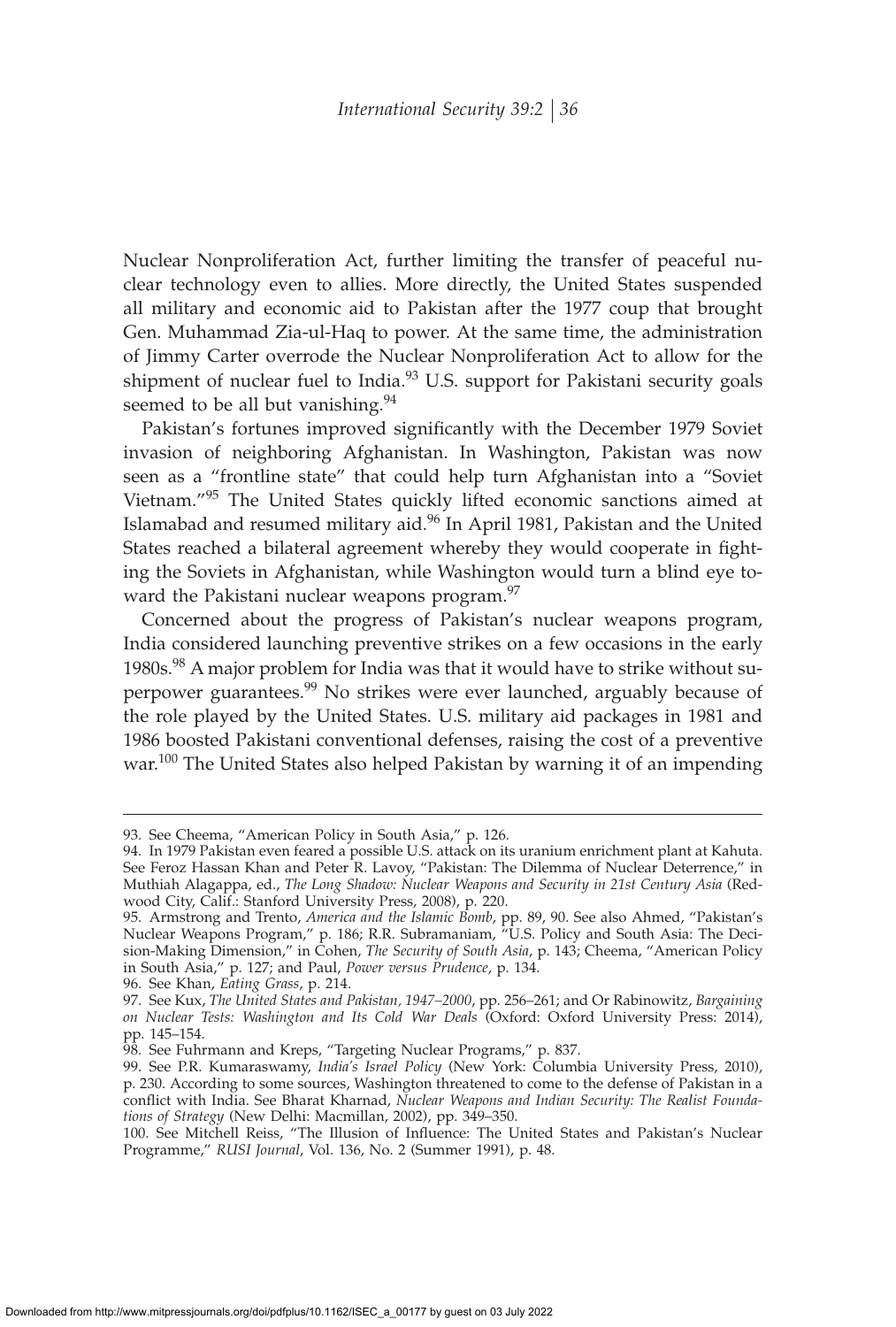Indian attack on the uranium enrichment plant at Kahuta in early 1984.<sup>101</sup> In response, the Pakistani air force stepped up its defenses and prepared to strike back at the Indian nuclear facilities at Trombay. Eventually, Indian Prime Minister Indira Gandhi backed down.

Although Pakistan appreciated U.S. support, it entertained doubts about its long-term reliability, and therefore had a strong incentive to advance rapidly with its nuclear weapons program during the  $1980s$ .<sup>102</sup> In 1981 Robert McFarlane, counselor at the State Department, met with Zia concerning "Pakistan's security concerns vis-à-vis India and its nuclear programme."<sup>103</sup> McFarlane's instructions were to "try and make the most compelling case about how we would not tolerate a Pakistani defeat at the hand of India without spelling out what we were not prepared to do. We were not prepared to deploy forces and so our leverage, apart from willingness to maintain a modest armed force in Pakistan, was not persuasive."<sup>104</sup> In response to McFarlane's vague assurances, Zia replied: "[W]e have little choice but to match their [the Indians'] capabilities."<sup>105</sup> To be sure, Zia added, "[W]e understand your country's sensitivities and we will not embarrass you."<sup>106</sup> The United States wished to prevent Pakistan from testing a nuclear weapon, but otherwise would tolerate a Pakistani nuclear weapons program.<sup>107</sup>

Pakistani progress toward a nuclear capability worried the U.S. Congress, but not the executive branch, which was more interested in protecting a key ally. In 1985 the Pressler amendment came into effect. The amendment required the president to certify that a state did not have nuclear weapons before it could receive U.S. aid. Both Presidents Ronald Reagan and George H.W. Bush complied and certified Pakistan's supposed nonnuclear status. Yet, as early as November 1986, U.S. intelligence officials suspected that Pakistan had a nuclear capability.<sup>108</sup> General Zia himself boasted in March 1987 that

<sup>101.</sup> See Kharnad, *Nuclear Weapons and Indian Security*, p. 348; and Adrian Levy and Catherine Scott-Clark, *Deception: Pakistan, the United States, and the Secret Trade in Nuclear Weapons* (London: Atlantic, 2007), pp. 103–105.

<sup>102.</sup> See Khan, *Eating Grass*, pp. 174–233.

<sup>103.</sup> Ibid., pp. 147–148.

<sup>104.</sup> Robert McFarlane interview by Or Rabinowitz, June 2013, Washington, D.C., transcript, Or Rabinowitz private collection.

<sup>105.</sup> Rabinowitz, *Bargaining on Nuclear Tests*, p. 148.

<sup>106.</sup> Ibid.

<sup>107.</sup> See ibid.; and Kux, *The United States and Pakistan, 1947–2000*, p. 257.

<sup>108.</sup> See Bob Woodward, "Pakistan Reported near Atom Arms Production; Acquisition of Weapon Could Halt U.S. Aid," *Washington Post*, November 4, 1986.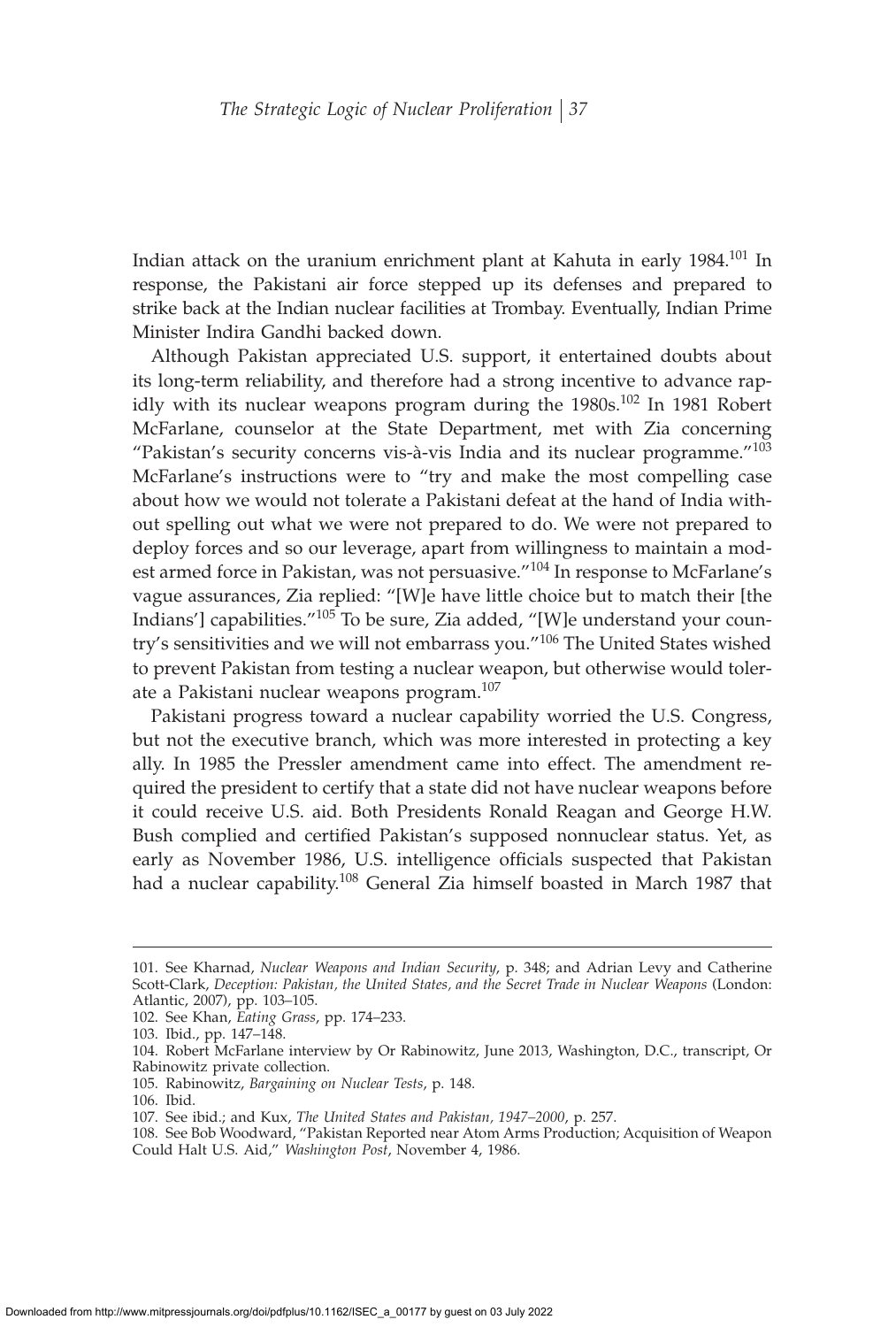"Pakistan has the capability of building the Bomb." $109$  In testimony in 1989, President Reagan stayed close to the letter of the law while warning about future developments: "The statutory standard as legislated by Congress is whether Pakistan possesses a nuclear explosive device, not whether Pakistan is attempting to develop or has developed various relevant capabilities.... Congress should be aware that as Pakistan's nuclear capabilities grow, and if evidence about its activities continues to accumulate, this process of annual certification . . . may be difficult or impossible to make with any degree of certainty."<sup>110</sup>

Then, in late 1989, Soviet forces withdrew from Afghanistan as the Cold War came to a close with the fall of the Berlin Wall. As a result of these geostrategic developments, in 1990 President Bush refused to certify that Pakistan was nonnuclear, cutting all economic and military aid to Islamabad. For Pakistan, this was just the latest proof of the unreliability of U.S. security assurances.

In sum, Islamabad's willingness to acquire nuclear weapons is easily understood. Pakistan faced a conventionally superior enemy in India and enjoyed only loose support from the United States. The Soviet invasion of Afghanistan led to increased U.S. support and ultimately helped Islamabad to acquire nuclear weapons.

#### south korea

Since the mid-twentieth century, South Korea has faced a significant security threat from North Korea, with its capital, Seoul, being highly vulnerable to attack. South Korea initially developed a willingness to acquire nuclear weapons in the late 1960s, in response to the announcement of President Richard Nixon's Guam Doctrine, aimed at limiting U.S. military entanglements in Asia. Its interest in nuclear weapons has since waxed and waned as a function of the perceived reliability of the U.S. guarantees and aggressiveness of North Korea.

With its involvement in the Korean War of 1950–53, the United States displayed an interest in defending South Korea and has since played an important role in meeting South Korea's security needs.<sup>111</sup> As the war ended, the two

<sup>109.</sup> William R. Doerner and Ross H. Munro, "Pakistan Knocking at the Nuclear Door: A Key Ally Confirms That His Scientists Can Build the Bomb," *Time*, March 30, 1987, http://www.time.com/ time/magazine/article/0,9171,963894,00.html.

<sup>110.</sup> Ronald Reagan, certification of Pakistan's nonnuclear status and accompanying letter to Speaker of the U.S. House of Representatives Jim Wright (D-Texas), quoted in David B. Ottaway, "Pakistan May Lose U.S. Aid: 'No Atom Bomb' Certification Is Unlikely," *Washington Post*, January 28, 1989.

<sup>111.</sup> See Kang Choi and Joon-Sung Park, "South Korea: Fears of Abandonment and Entrapment," in Alagappa, *The Long Shadow*, p. 375.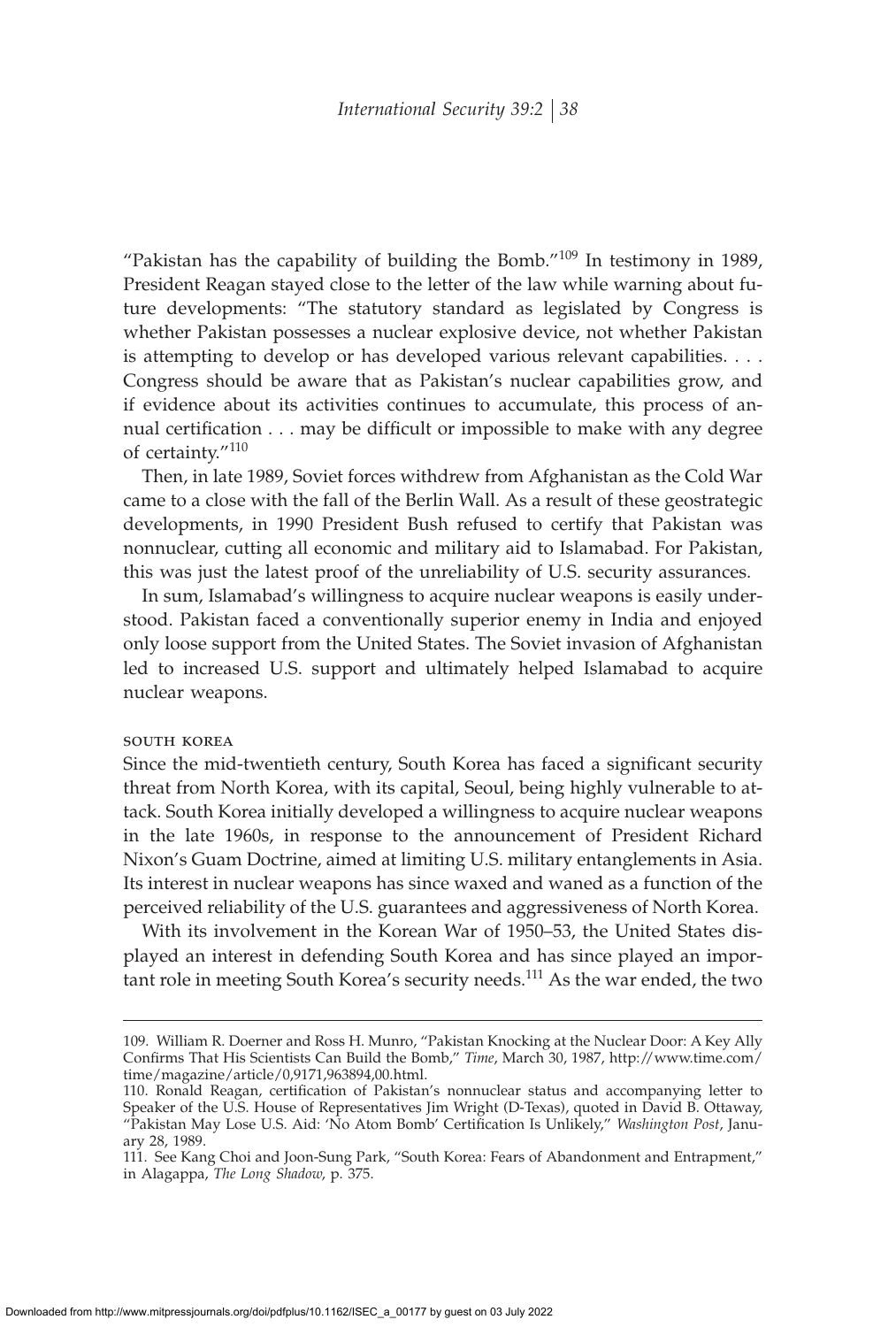countries signed a mutual defense treaty.<sup>112</sup> In 1957 the United States further boosted its commitment to South Korea by deploying tactical nuclear weapons on the Korean Peninsula.<sup>113</sup> The United States also assisted South Korea in its efforts to produce nuclear energy, starting with a bilateral treaty in 1955 for the transfer of nuclear technology for peaceful purposes.<sup>114</sup> In 1959 the Korea Atomic Energy Research Institute was founded to oversee all nuclear activities in South Korea, officially starting the country's nuclear program.<sup>115</sup>

Two developments in the 1960s worsened South Korea's security outlook. The first was North Korea's military buildup and frequent provocations.<sup>116</sup> The second stemmed from changes in U.S. foreign policy. In 1969 President Nixon announced the Guam Doctrine.<sup>117</sup> Shortly thereafter, the United States pulled one-third of its troops (around 20,000) out of South Korea, including all U.S. troops stationed along the demilitarized zone that divided the two Korean states.<sup>118</sup> This shift in policy was meant to encourage U.S. allies to take greater control of their own security. In Seoul, however, it raised fears of abandonment, especially given U.S. attempts to engineer a rapprochement with the People's Republic of China.<sup>119</sup> Shocked by the Guam Doctrine, and until then reliant on the United States for its defense, South Korea asked for time. In June 1970, a senior aide to President Chung-hee Park stated that it could do more for its defense, "[b]ut we need time. By 1975 we will be superior to North Korea in every respect and will be able to take care of ourselves."<sup>120</sup>

South Korea thus developed a greater interest in a military component to the nuclear program. President Park called for a "self-reliant national defense,"<sup>121</sup> to include the development of a "super weapon."<sup>122</sup> In 1970 a mili-

113. See Choi and Park, "South Korea," p. 375.

115. See ibid.

118. See Choi and Park, "South Korea," p. 384.

<sup>112.</sup> See Jonathan D. Pollack and Mitchell B. Reiss, "South Korea: The Tyranny of Geography and the Vexations of History," in Campbell, Einhorn, and Reiss, *The Nuclear Tipping Point*, p. 266.

<sup>114.</sup> See Scott D. Snyder, "South Korean Nuclear Decision Making," in Potter and Mukhatzhanova, *Forecasting Nuclear Proliferation in the 21st Century*, Vol. 2, p. 160.

<sup>116.</sup> See Choi and Park, "South Korea," p. 375.

<sup>117.</sup> See Richard M. Nixon, "Informal Remarks in Guam with Newsmen," July 25, 1969, *Presidential Papers of the United States: Richard M. Nixon, 1969* (Washington, D.C.: Government Printing Office [GPO], 1971), p. 549, quoted in Pollack and Reiss, "South Korea," p. 261.

<sup>119.</sup> See Seung-young Kim, "Security, Nationalism, and the Pursuit of Nuclear Weapons and Missiles: The South Korean Case, 1970–1982," *Diplomacy and Statecraft*, Vol. 12, No. 4 (December 2001), pp. 54–55.

<sup>120.</sup> Philip Shabecoff, "Seoul Protests U.S. Plan for Withdrawal," *New York Times*, June 17, 1970. 121. Choi and Park, "South Korea," p. 384.

<sup>122.</sup> Sung Gul Hung, "The Search for Deterrence: Park's Nuclear Option," in Byung-Kook Kim and Ezra F. Vogel, eds., *The Park Chung-hee Era: The Transformation of South Korea* (Cambridge, Mass.: Harvard University Press, 2011), p. 483.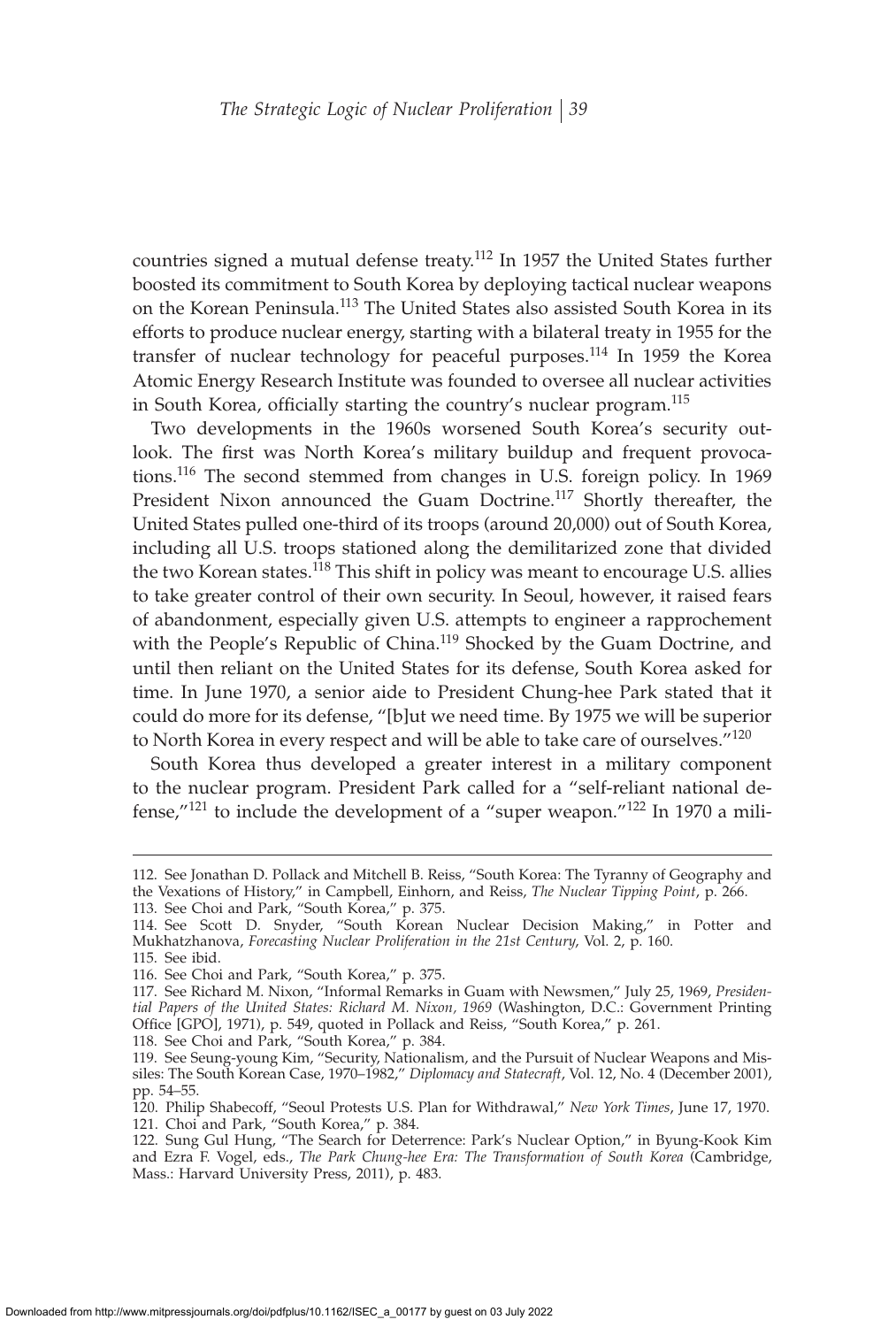tary nuclear program controlled by the Agency for Defense Development was set in motion.<sup>123</sup> President Park tasked the Korea Atomic Energy Research Institute with acquiring reprocessing capabilities,<sup>124</sup> and he created the covert Weapons Exploitation Committee, responsible for the procurement and production of nuclear weapons.<sup>125</sup> In 1973 South Korea sought to acquire a reprocessing facility and a research and heavy water reactor from France and Canada.<sup>126</sup> In February of the same year, Park signed the "Basic Plan for Developing Ballistic Missiles."<sup>127</sup>

Eventually, the United States became aware that its retrenchment doctrine had exacerbated fears of abandonment and heightened the risk of proliferation in Asia. In March 1975, U.S. Secretary of State Henry Kissinger explicitly threatened to cut off all security ties with, and withdraw all U.S. forces from, South Korea if Seoul insisted on pursuing a nuclear weapon.128 This pressure led South Korea to ratify the Nonproliferation Treaty (NPT) a month later, on April 23. Having done so, President Park proceeded to publicly tie the abandonment of his nuclear aspirations with the maintenance of a U.S. security guarantee. Speaking to *Washington Post* reporters on June 26, he said: "If South Korea were not provided with a U.S. nuclear umbrella, South Korea would do anything to protect its security, including the development of nuclear weapons."<sup>129</sup>

Yet Washington had not alleviated South Korea's fears of abandonment. President Park was determined to develop the capability to build nuclear weapons. In November 1976, he told Won-chul Oh, his senior economic adviser, to pursue the development of a nuclear industry: "Acquire the capability, but in a manner not inviting foreign pressure."<sup>130</sup> Developments in Washington would soon reignite South Korean fears of abandonment. In early 1977, President Jimmy Carter appeared "determined to remove U.S. troops from South Korea and was highly critical of Park's repressive domestic policies."131 To this effect, Carter proposed to cut military aid to South Korea, with-

- 127. See Hung, "The Search for Deterrence," p. 494.
- 128. See Paul, *Power versus Prudence*, p. 123.
- 129. Park Chung-hee to the *Washington Post*, quoted in Choi and Park, "South Korea," p. 377.

131. Snyder, "South Korean Nuclear Decision Making," p. 161.

<sup>123.</sup> See House Committee on International Relations, *Investigations of Korean-American Relations: Report of the Subcommittee on International Organizations*, 95th Cong., 2nd sess. (Washington D.C.: GPO, 1978), p. 79.

<sup>124.</sup> See Snyder, "South Korean Nuclear Decision Making," p. 161.

<sup>125.</sup> Ibid.

<sup>126.</sup> Daniel A. Pinkston, "South Korea's Nuclear Experiments" (Monterey, Calif.: James Martin Center for Nonproliferation Studies, Monterey Institute of International Studies, 2004), http:// cns.miis.edu/stories/041109.htm.

<sup>130.</sup> Kim, "Security, Nationalism, and the Pursuit of Nuclear Weapons and Missiles," p. 67.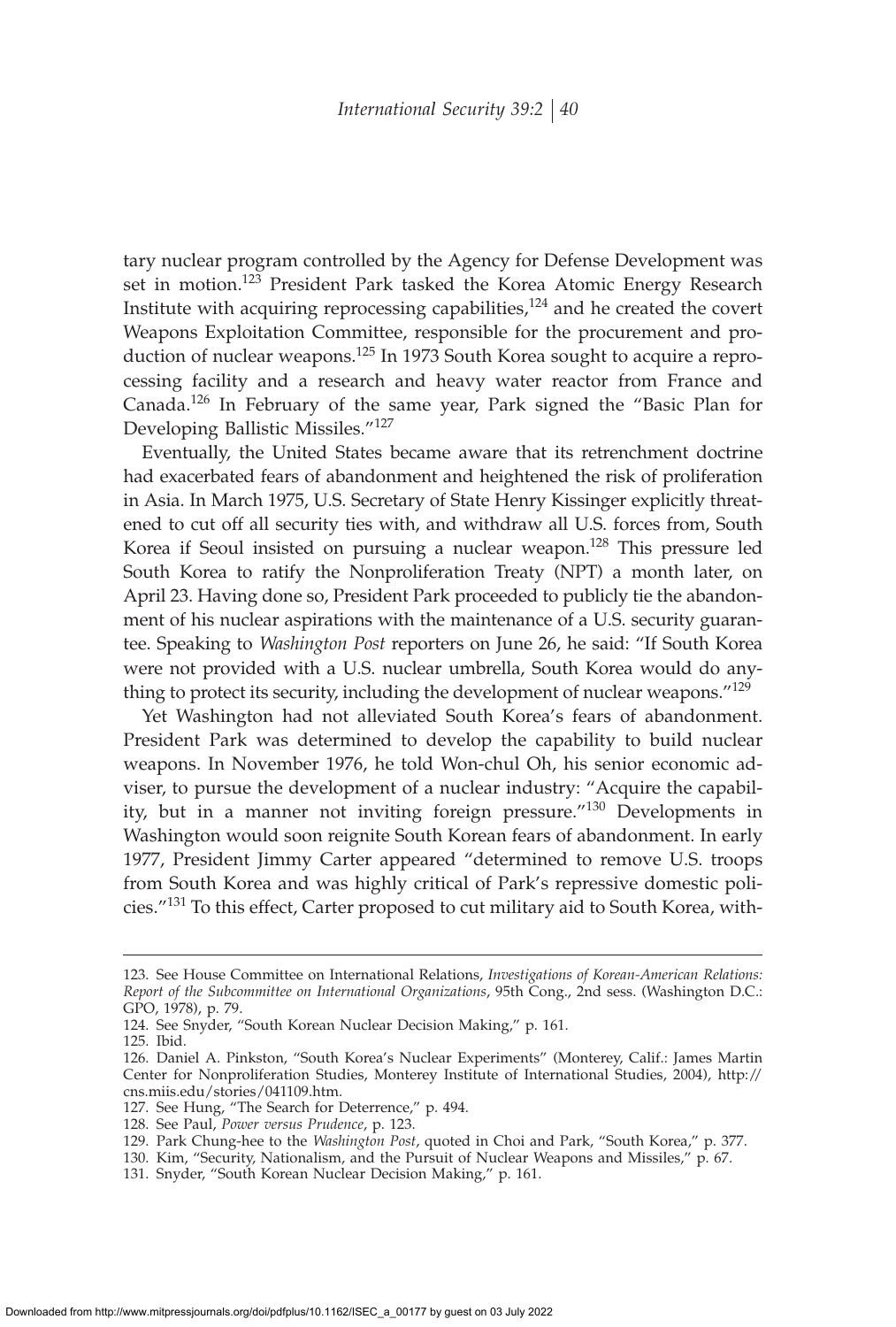draw U.S. ground troops from the peninsula, and remove 1,000 tactical nuclear weapons from the country.<sup>132</sup> As a result, Park once again considered the nuclear option,<sup>133</sup> as well as development of South Korea's missile capability.<sup>134</sup> Carter's announcement, made on March 9, 1977, to delay withdrawal plans until 1982, did not assuage Park's concerns.<sup>135</sup>

Park's assassination in October 1979 and the arrival of President Ronald Reagan in early 1981 paved the way for a possible change in South Korea's nuclear policy. The Reagan administration promised to restore and reaffirm the United States' long-standing security commitment to South Korea if the country would terminate its nuclear ambitions in the military realm. President Doo-hwan Chun was persuaded by U.S. actions to cancel the nuclear program altogether.<sup>136</sup>

During the 1980s and 1990s, South Korea remained firmly under the U.S. security umbrella while diplomatic activity with North Korea increased, leading to improved relations between Seoul and Pyongyang. In December 1991, the two countries adopted the "Basic Agreement," which included provisions for controlling military movements and exercises, the peaceful use of the demilitarized zone, exchange of military information, and the phased reduction and eventual elimination of WMDs on the Korean Peninsula.<sup>137</sup> The following year, the "Joint Declaration of Denuclearization of the Korean Peninsula" committed both countries not to "manufacture or produce, deploy, store, or use nuclear weapons or to possess reprocessing and enrichment facilities."<sup>138</sup> Finally, the Agreed Framework of 1994 promised eased relations between North Korea and the United States.<sup>139</sup>

Subsequently, increased tensions with North Korea have raised concerns about the possibility that Seoul could resume its nuclear program. The Agreed Framework was abandoned in 2002, and North Korea performed three nuclear

<sup>132.</sup> See Paul, *Power versus Prudence*, p. 121.

<sup>133.</sup> See Kim, "Security, Nationalism, and the Pursuit of Nuclear Weapons and Missiles," p. 67; and Paul, *Power versus Prudence*, p. 123.

<sup>134.</sup> See Hung, "The Search for Deterrence," pp. 494–495.

<sup>135.</sup> See Kim, "Security, Nationalism, and the Pursuit of Nuclear Weapons and Missiles," p. 67. 136. See Snyder, "South Korean Nuclear Decision Making," p. 168. The continuation into the Reagan administration of negotiations on the South Korean nuclear weapons program underscored Seoul's continuing fears of abandonment. In 1981, U.S. officials tried to persuade South Korea to close down its nuclear weapons program with a combination of contingent threats and assurances. See, for example, Michael J. Siler, "U.S. Nuclear Nonproliferation Policy in the Northeast Asian Region during the Cold War: The South Korean Case," *East Asia*, Vol. 16, Nos. 3–4 (Autumn/Winter 1998), pp. 75–76; and Pollack and Reiss, "South Korea," p. 263.

<sup>137.</sup> See Choi and Park, "South Korea," p. 379.

<sup>138.</sup> See ibid.; and Paul, *Power versus Prudence*, p. 123.

<sup>139.</sup> See Choi and Park, "South Korea," p. 378.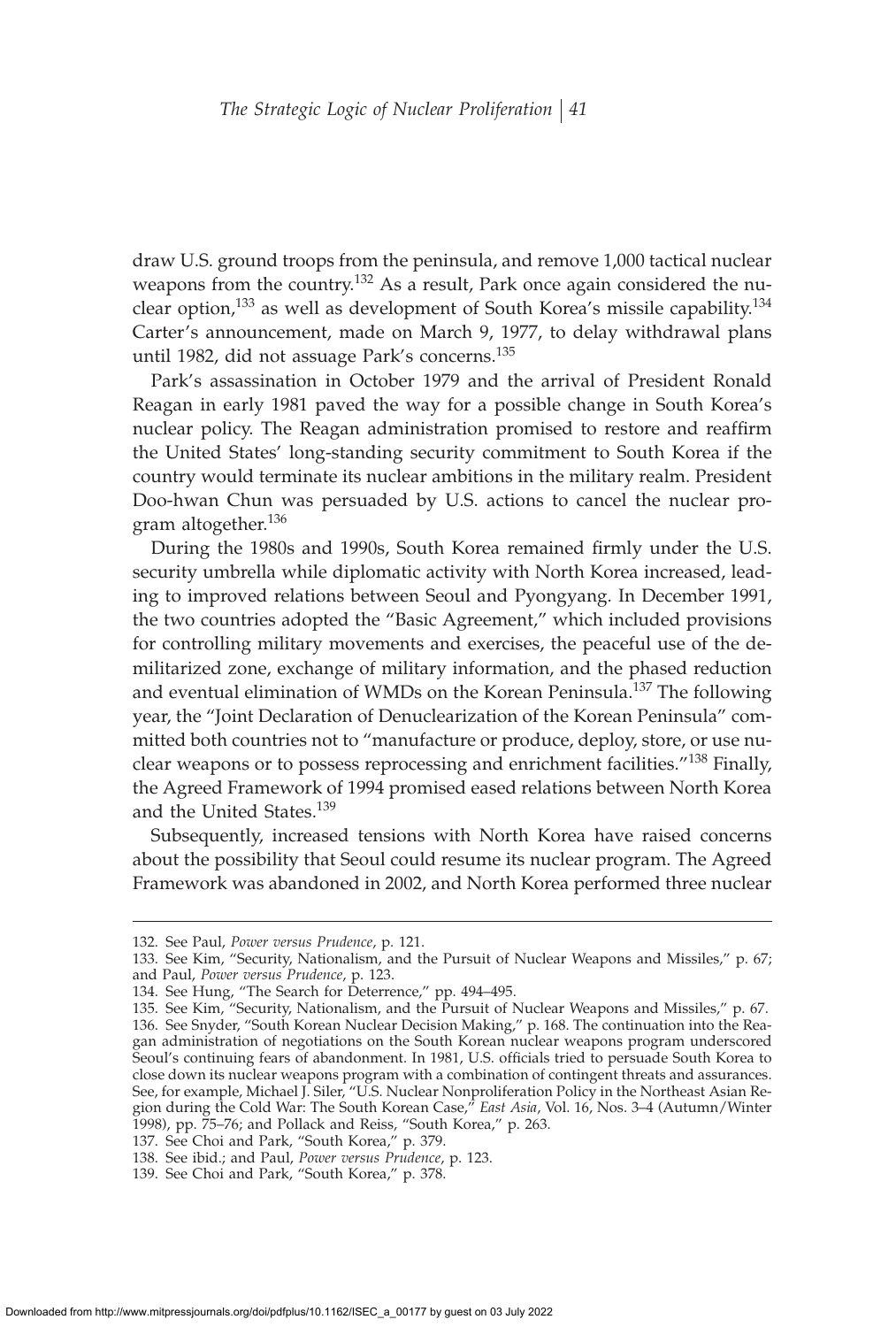tests, in October 2006, May 2009, and February 2013. In response, the United States has reiterated its pledges to defend South Korea. Eleven days after the first of Pyongyang's tests, the term "extended nuclear deterrence" was, at the South's request, for the first time added to the joint communiqué issued by South Korea and the United States at the end of Security Consultative Meetings.<sup>140</sup> Given the limited aims of South Korea's foreign policy and the firm commitment of the United States to defend South Korea, it is unlikely that South Korea will develop its own nuclear weapons.

In sum, South Korea's close alliance with the United States has been a key factor in keeping in check its willingness to acquire nuclear weapons. When this commitment appeared to weaken, Seoul considered the nuclear option, which it could certainly afford given its significant economic and technological capacities. Yet renewed and sustained commitments from Washington have contained Seoul's willingness to acquire nuclear weapons.

## west germany

West Germany considered the nuclear option in the 1950s and 1960s. On the front line of conflict in Europe and facing a stronger enemy in the Soviet Union, West Germany had the willingness to acquire nuclear weapons. Yet it lacked the opportunity to proliferate, because it was vulnerable to coercive pressure from its U.S. ally.

Following its creation in 1949 and recognition as a sovereign state six years later, West Germany sought to reunify with East Germany. The East, however, remained within the orbit of the Soviet Union, a much stronger enemy that enjoyed a preponderance of conventional power in Central Europe. To ensure its survival, Bonn relied on Washington, pledging in the initial aftermath of acquiring full sovereignty in 1955 to remain nonnuclear.<sup>141</sup>

The United States saw the protection of West Germany—and of Western Europe more generally—as a key global interest, given their geographical proximity to Soviet territory and economic potential. Consequently, the United States committed significant resources to the European theater in the form of the Marshall Plan and the creation of the North Atlantic Treaty Organization.

<sup>140.</sup> See Snyder, "South Korean Nuclear Decision Making," p. 158.

<sup>141.</sup> See Memorandum of Conversation, June 22, 1962, *Foreign Relations of the United States* [FRUS], *1961–1963*, Vol. 13: *Western Europe and Canada* (Washington, D.C.: GPO, 1994), p. 422; Hans-Peter Schwarz, *Konrad Adenauer: A German Politician and Statesman in a Period of War, Revolution, and Reconstruction* (Providence: Berghahn, 1997), p. 123; and Ronald J. Granieri, *The Ambivalent Alliance: Konrad Adenauer, the CDU/CSU, and the West, 1949–1966* (New York: Berghahn, 2004), p. 83.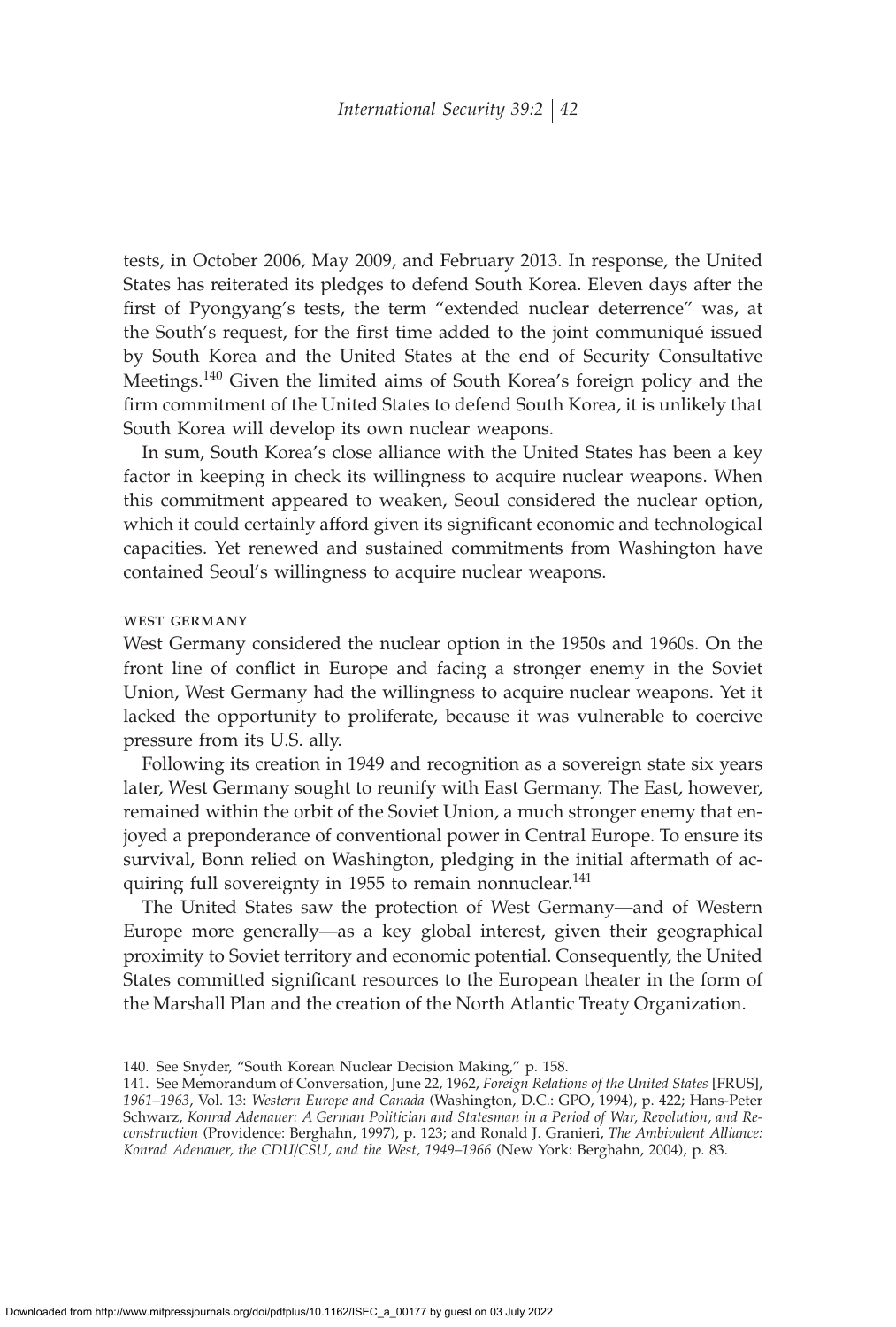Yet doubts soon emerged about the reliability of U.S. commitments. In 1955 the Carte Blanche war games estimated the number of German citizens killed or injured in a superpower conflict at 5 million.<sup>142</sup> In July 1956, the Radford plan, which laid out U.S. intentions to withdraw 800,000 troops from the continent and rely more heavily on nuclear weapons, was leaked to the press.<sup>143</sup>

These developments caused great alarm in Bonn. Chancellor Konrad Adenauer declared to the press that he opposed a policy where "America is a fortress for itself, because that would mean that we would be outside that fortress."<sup>144</sup> He wrote to U.S. Secretary of State John Foster Dulles on July 22, 1956, that as a result of the Radford plan, "Europe, including Germany, has lost its confidence in the United States' reliability."<sup>145</sup> In September 1956, Adenauer declared that "Germany cannot remain a nuclear protectorate."146 Consequently, he vowed to acquire "the most modern weapons" for West Germany.<sup>147</sup> The following month, Franz Josef Strauss was named minister of defense. Both Adenauer and Strauss were committed to acquiring nuclear weapons.

The Soviet Union's successful launch of *Sputnik* in October 1957 further exacerbated Bonn's security concerns. West Germany held bilateral talks with France and, in April 1958, signed an agreement with both the Paris and Rome governments for the development of a secret nuclear program.<sup>148</sup> Eventually, the program was discovered and heavily criticized by Washington and London. French President Charles de Gaulle canceled the program in the fall of 1958.

Despite the official end to the West German nuclear weapons program, Bonn's willingness to acquire nuclear weapons held steady. In December 1962, President John F. Kennedy proposed the creation of a multilateral force (MLF), an idea initially conceived during the administration of Dwight Eisenhower, to integrate national nuclear arsenals under a single command within NATO.<sup>149</sup>

<sup>142.</sup> See Jeffrey Boutwell, *The German Nuclear Dilemma* (Ithaca, N.Y.: Cornell University Press, 1990), p. 18.

<sup>143.</sup> See Schwarz, *Konrad Adenauer*, p. 235; and Granieri, *The Ambivalent Alliance*, p. 88.

<sup>144.</sup> Ibid.

<sup>145.</sup> Schwarz, *Konrad Adenauer*, p. 235.

<sup>146.</sup> Ibid., pp. 239–240; and Granieri, *The Ambivalent Alliance*, p. 99.

<sup>147.</sup> Boutwell, *The German Nuclear Dilemma*, p. 19.

<sup>148.</sup> See Catherine M. Kelleher, *Germany and the Politics of Nuclear Weapons* (New York: Columbia University Press, 1975), p. 149; Pertti Ahonen, "Franz-Josef Strauss and the German Nuclear Question, 1956–1962," *Journal of Strategic Studies*, Vol. 18, No. 1 (June 1995), pp. 32–33; and Harald Müller, "Germany and WMD Proliferation," *Nonproliferation Review*, Vol. 10, No. 2 (Summer 2003), p. 2.

<sup>149.</sup> See Granieri, *The Ambivalent Alliance*, p. 164.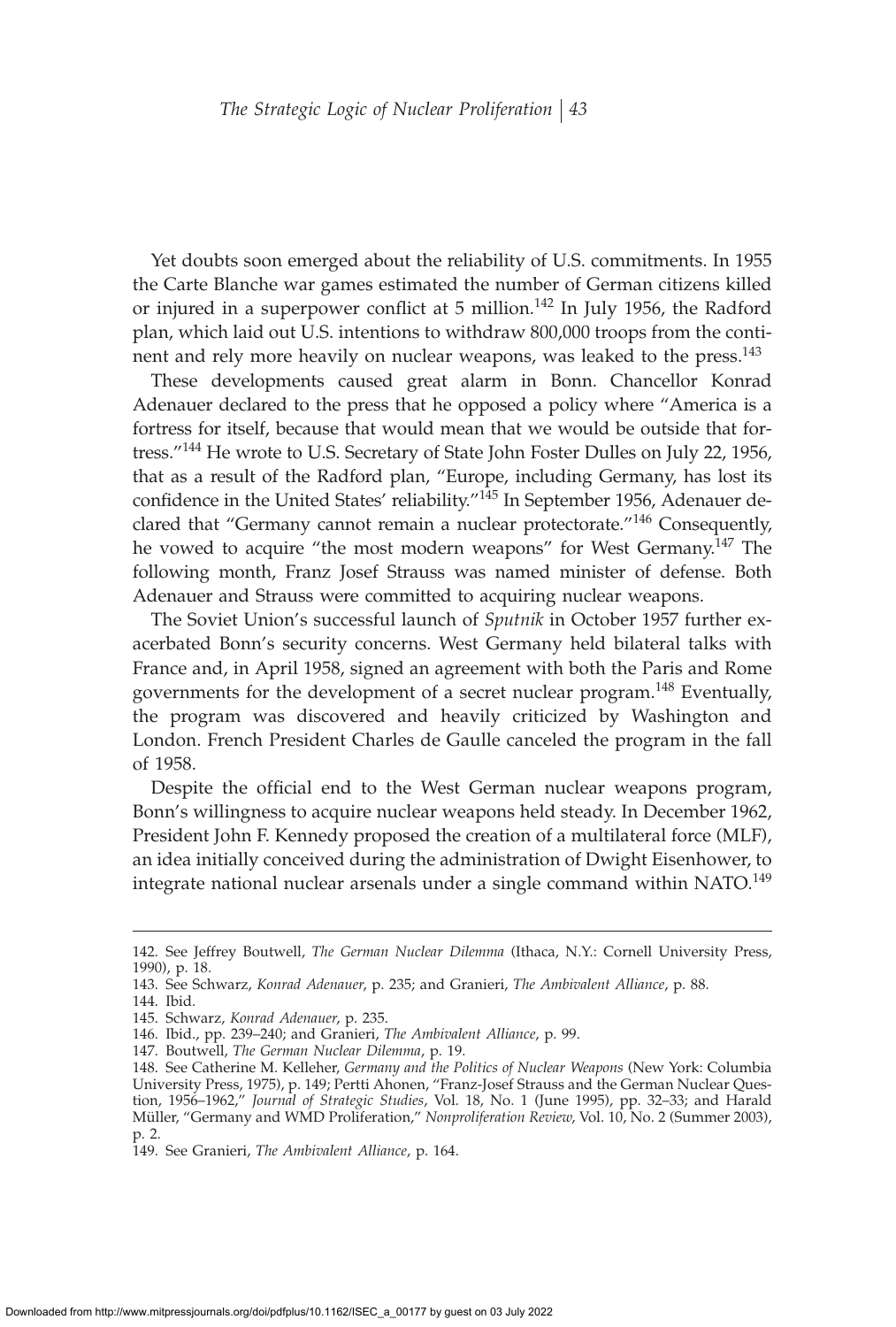For the United States, the centralization of decisionmaking was an important tenet of Kennedy's foreign policy. Additionally, the MLF could satiate West Germany's appetite for nuclear weapons. In June 1964, Adrian Fisher, the deputy director of the U.S. Arms Control and Disarmament Agency, wrote in a memo to Secretary of State Dean Rusk that the MLF "was intended to support our nonproliferation policy in the light of the growing nuclear ambitions of the Federal Republic."<sup>150</sup>

West Germany quickly saw the MLF as the best way to obtain control over nuclear weapons. After endorsing the MLF proposal in January 1963, Adenauer stated: "We must arrange within NATO so that a decision can be taken to use atomic weapons even before the [U.S.] President is heard from."<sup>151</sup>

Meanwhile the Soviet Union harbored concerns about the proliferation risks presented by the MLF. Safeguards for a U.S. veto over the use of MLF nuclear weapons might fail, and West Germany might also acquire useful information from its participation in the MLF to develop its own nuclear weapons.<sup>152</sup> When Kennedy described the MLF to the Soviets in April 1963, Premier Nikita Khrushchev expressed amazement at his "attempt to convince me that neither the multinational nor multilateral nuclear forces being planned for NATO will increase the danger of the spreading of nuclear weapons." For Khrushchev, the MLF was "a crack" in nonproliferation efforts, and "once such a crack exists there will be found fingers which in this fashion will find their way to the control panels of these weapons."<sup>153</sup>

West German nuclearization was a frightening prospect for the Soviet Union. There is strong evidence to suggest that Khrushchev engineered the Berlin crisis of 1958–62 to pressure the United States to keep West Germany nonnuclear.<sup>154</sup> In July 1962, at a meeting of the UN's Eighteen-

<sup>150.</sup> Glenn T. Seaborg, *Stemming the Tide: Arms Control in the Johnson Years* (Lexington, Mass.: Lexington, 1987), p. 131.

<sup>151.</sup> Jenifer Mackby and Walter B. Slocombe, "Germany: The Model Case, a Historical Imperative," in Campbell, Einhorn, and Reiss, *The Nuclear Tipping Point*, p. 191.

<sup>152.</sup> U.S. allies were also concerned. In October 1964, recently elected British Prime Minister Harold Wilson famously objected to the MLF in the following terms: "If you have a boy and wish to sublimate his sex appetite, it is unwise to take him to a strip-tease show." See Kelleher, *Germany and the Politics of Nuclear Weapons*, p. 252.

<sup>153.</sup> Message from Chairman Khrushchev to President Kennedy, undated, *FRUS, 1961–1963*, Vol. 6: *Kennedy-Khrushchev Exchanges* (Washington, D.C.: GPO, 1996), p. 274.

<sup>154.</sup> According to Joseph S. Nye Jr., Khrushchev believed that "Berlin was a 'blister' that he could step on to make the Americans feel pain. He could trade stability in the status of Berlin for Western assurances that the Federal Republic of Germany would not get nuclear weapons." See Nye, "The Superpowers and the Non-Proliferation Treaty," in Albert Carnesale and Richard N. Haass, eds., *Superpower Arms Control: Setting the Record Straight* (Cambridge, Mass.: Ballinger, 1987), p. 169. Ac-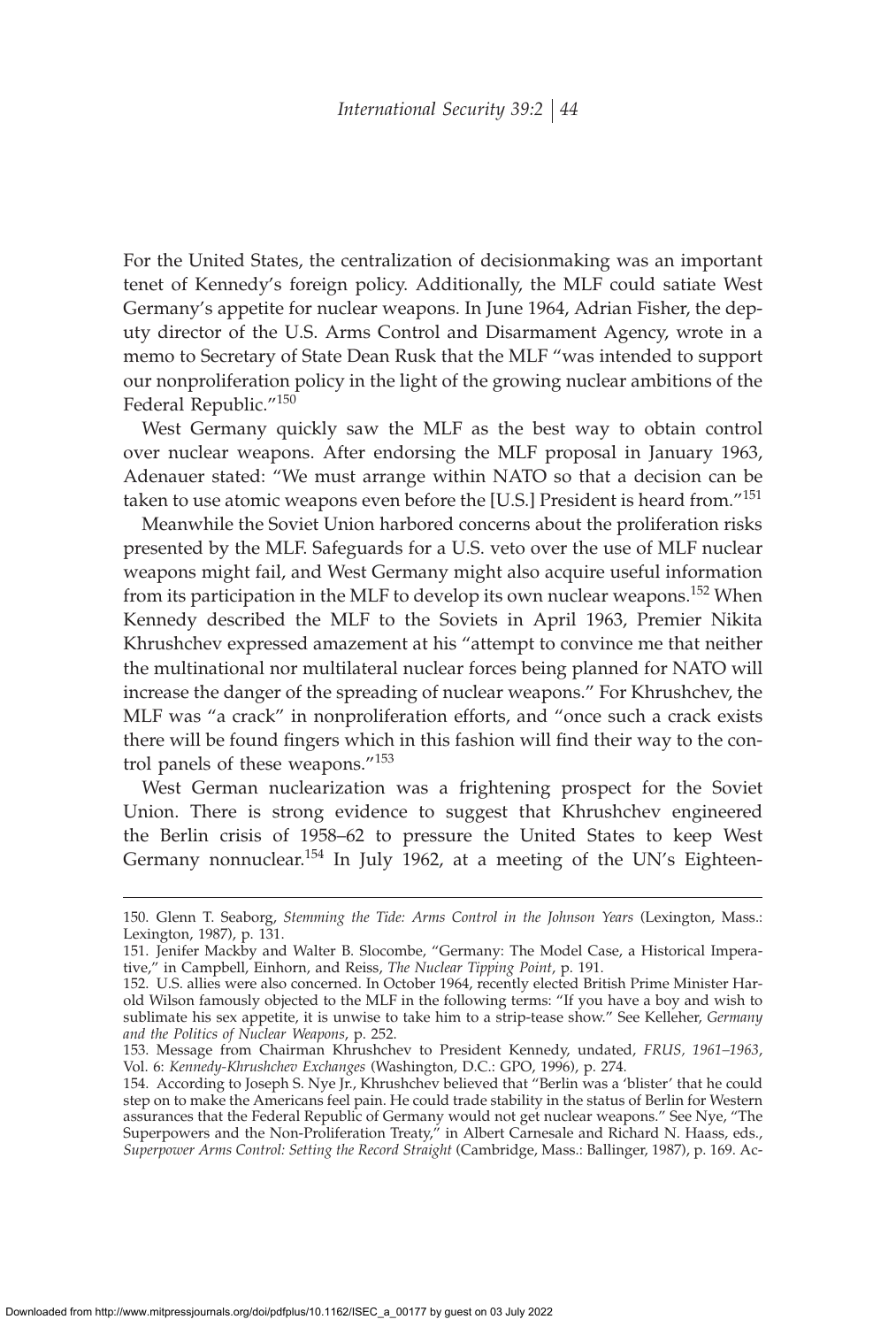Nation Committee on Disarmament, the Soviet representative stated that nonproliferation "cannot be discussed in an abstract fashion. It is primarily the question of the spread of nuclear weapons to West Germany."<sup>155</sup> During the negotiations for the NPT, a Soviet representative declared: "We primarily designed the whole treaty to close all doors and windows on the possibility of the Federal Republic of Germany having nuclear weapons."<sup>156</sup>

The Soviets were willing to consider a range of actions to ensure that West Germany would sign the treaty. In January 1966, Soviet Chairman Alexei Kosygin complained that NATO members seemed to be debating "how and to what extent to satisfy the growing nuclear demands of West Germany."<sup>157</sup> He stated that the Soviet Union would be "forced to take all measures which it, along with its allies and friends, would consider necessary for securing peace in Europe" in the event that West Germany "got access to nuclear weapons" in any form.<sup>158</sup>

Given Soviet concerns about West German nuclearization, and the risks of entrapment in a conflict with the Soviet Union, the United States gradually turned away from the MLF between 1964 and 1966.<sup>159</sup> Instead of trying to prevent West German nuclearization by eliminating Bonn's willingness to proliferate, Washington would try to eliminate its opportunity to proliferate. U.S. Ambassador to West Germany George McGhee told Secretary of State Rusk

cording to Marc Trachtenberg, "The German nuclear question thus lay at the heart of Soviet policy during the Berlin Crisis." See Trachtenberg, *Constructed Peace: The Making of the European Settlement, 1945–1963* (Princeton, N.J.: Princeton University Press, 1999), p. 253.

<sup>155.</sup> Nye, "The Superpowers and the Non-Proliferation Treaty," p. 169.

<sup>156.</sup> Matthias Küntzel, *Bonn and the Bomb: German Politics and the Nuclear Option* (London: Pluto, 1995), p. 20.

<sup>157.</sup> Message from Chairman Kosygin to President Johnson, Moscow, February 1, 1965, *FRUS, 1964–1968*, Vol. 11: *Arms Control and Disarmament* (Washington, D.C.: GPO, 1997), pp. 186–188; and Translation of Message Handed Acting Secretary of State by Soviet Ambassador Dobrynin,. January 11, 1966, *FRUS, 1964–1968*, Vol. 11: *Arms Control and Disarmament* (Washington, D.C.: GPO, 1997), p. 279.

<sup>158.</sup> Ibid., p. 280. See also Kosygin's press conference in London in February 1967, quoted in Seaborg, *Stemming the Tide*, p. 359.

<sup>159.</sup> Kelleher argues that the MLF was effectively killed in December 1964, when President Johnson put it on hold. See Kelleher, *Germany and the Politics of Nuclear Weapons*, p. 254. Negotiations about the NPT continued for more than a year afterward. McGeorge Bundy argues that the MLF was dropped at end of 1965. See Bundy, *Danger and Survival: Choices about the Bomb in the First Fifty Years* (New York: Random House, 1988), p. 494. Frank Costigliola argues that it "faded away" in 1966. See Costigliola, "Lyndon B. Johnson, Germany, and 'the End of the Cold War,'" in Warren I. Cohen and Nancy Bernkopf Tucker, eds., *Lyndon Johnson Confronts the World: American Foreign Policy, 1963–1968* (New York: Cambridge University Press, 1994), p. 180. Mathias Küntzel says that it ended in November 1966, with the resignation of Ludwig Erhard's government. See Küntzel, *Bonn and the Bomb*, p. 54.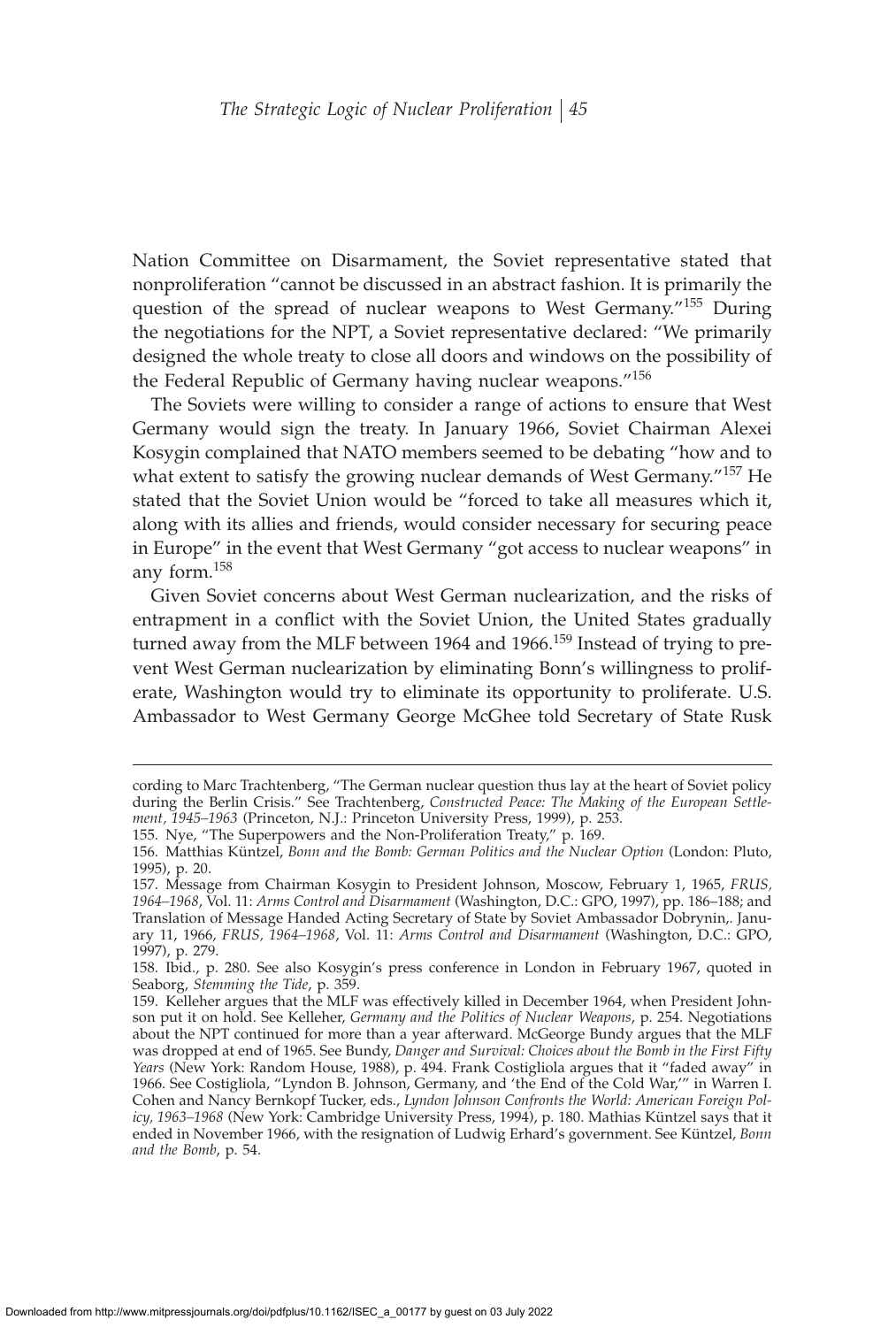that Bonn should try to reassure East European countries of its foreign ambitions, renouncing nuclear weapons and at least accepting the Oder-Neisse line. If the Federal Republic of Germany attempted to acquire a nuclear capability, the United States "would withdraw our forces and support for Germany first"; the other NATO allies "would dissociate themselves from Germany"; and the Soviets would "make such efforts the subject of a preemptive attack." By mid-1966, McGhee became convinced that West Germany could not acquire a national nuclear capability, not because of technical requirements "but because neither the Soviets—or her allies including us, would permit her to do it. $^{\prime\prime}$ <sup>160</sup>

By late 1966, the United States and the Soviet Union completed negotiations on the NPT, whereby nuclear powers would renounce nuclear sharing, and nonnuclear weapons states would not acquire their own nuclear arsenals, subject to inspections. The two superpowers signed the treaty on July 1, 1968, along with sixty-two other countries.

West German leaders objected to U.S. coercion. In February 1967, West German Chancellor Kurt Kiesinger denounced the NPT as an act of superpower "atomic complicity."<sup>161</sup> He later went on to declare that the treaty was "part of a superpower conspiracy to split and denuclearize Germany forever."<sup>162</sup> Former West German Defense Minister Strauss called the NPT "a new Versailles, and one of cosmic dimensions." Adenauer called it a "Morgenthau Plan raised to the power of two" and a "death warrant" for West Germany.<sup>163</sup> Yet West German leaders had little choice. Facing a strong enemy in the Soviet Union, West Germany gave up its nuclear ambitions because it lacked the opportunity to proliferate. Under Chancellor Willy Brandt, West Germany signed the NPT on November 28, 1969, and worked to improve relations with the Soviet Union, including signing the Treaty of Moscow in 1970.<sup>164</sup>

In sum, West Germany was a close ally of the United States facing a powerful threat in the Soviet Union. Fearful of the risks of escalation associated with German nuclearization, Washington colluded with Moscow to create the non-

<sup>160.</sup> Letter from the Ambassador to Germany (McGhee) to Secretary of State Rusk, August 25, 1966, *FRUS, 1964–1968*, Vol. 15: *Germany and Berlin* (Washington, D.C.: GPO, 1999), p. 395. 161. Küntzel, *Bonn and the Bomb*, p. 96.

<sup>162.</sup> Shane J. Maddock, *Nuclear Apartheid: The Quest for American Atomic Supremacy from World War II to the Present* (Chapel Hill: University of North Carolina Press, 2010), p. 276.

<sup>163.</sup> Küntzel, *Bonn and the Bomb*, p. 90. See also Mackby and Slocombe, "Germany," pp. 180, 196– 197.

<sup>164.</sup> West Germany ratified the NPT in 1975. After reunification, Germany reiterated its renunciation of nuclear weapons and in 1994 voted to extend the NPT indefinitely.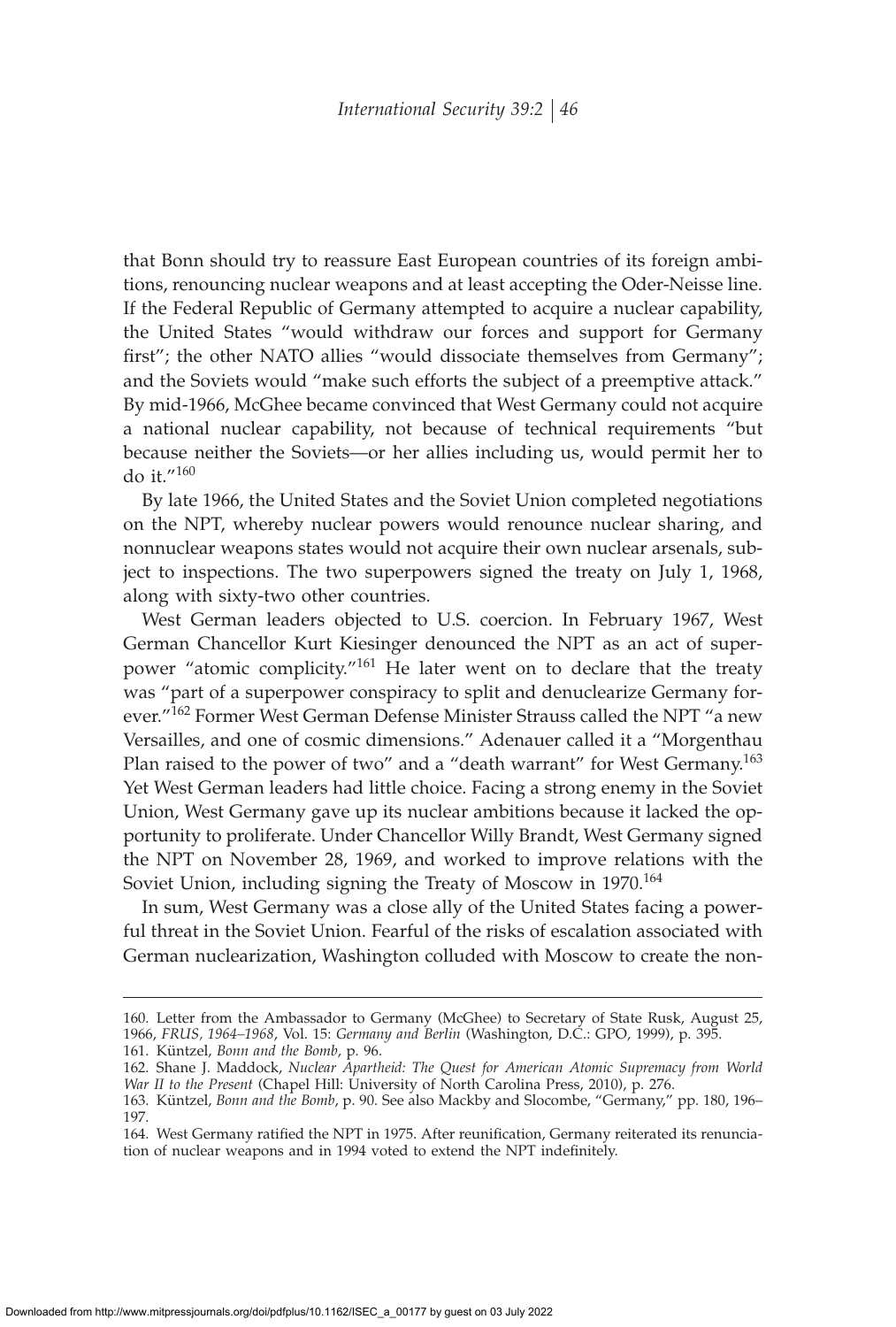proliferation regime and ensure West Germany's nonnuclear status. Ultimately, West Germany remained nonnuclear.

# *Implications for the Study of Nuclear Proliferation*

Although we posit that security dynamics are at the core of most proliferation decisions, several extant contributions to the study of proliferation can be incorporated into our framework in a symbiotic relationship. On the one hand, a strategic theory such as ours can be enriched by bringing into its framework additional variables that have been explored in the literature. On the other hand, existing theories of proliferation could be refined by taking into account the strategic dynamics highlighted by our theory.

For example, Etel Solingen's pathbreaking work on the role that the economic orientation of ruling elites plays in the proliferation process can easily be incorporated into our framework. Solingen's argument is that elites who want to integrate their country into the global economy are more likely to forbear nuclear weapons and those who do not ("inward-looking" elites) are more likely to pursue the bomb.<sup>165</sup> While we focus on the expected security costs and benefits of nuclear acquisition—and we contend that these security factors are sufficient to explain a country's nuclear path—a more complete analysis of the proliferation process would benefit from incorporating the economic costs on which Solingen's work centers, which could add to the overall cost of a nuclear program, undermining a state's willingness to nuclearize. Reciprocally, further work on the role of economic preferences in conditioning the spread of nuclear weapons should incorporate security concerns in its logic: as Solingen acknowledges, states in a region populated by other inwardlooking states become more likely to acquire the bomb.<sup>166</sup>

Likewise, Jacques Hymans's important work on the role played by leader psychology in shaping the proliferation process could provide greater richness to our strategic framework of analysis.<sup>167</sup> As Hymans points out, leaders' psychological makeup will color their perceptions of threat. As a result, particular types of leaders, such as those who adhere to what Hymans labels a "national

<sup>165.</sup> See Solingen, "The Political Economy of Nuclear Restraint"; and Solingen, *Nuclear Logics*. For an alternative perspective on the effect of domestic politics on proliferation, see Christopher Way and Jessica L.P. Weeks, "Making It Personal: Regime Type and Nuclear Proliferation," *American Journal of Political Science*, Vol. 58, No. 3 (July 2014), pp. 705–719.

<sup>166.</sup> See Solingen, *Nuclear Logics*, pp. 40–47.

<sup>167.</sup> See Hymans, *The Psychology of Nuclear Proliferation*.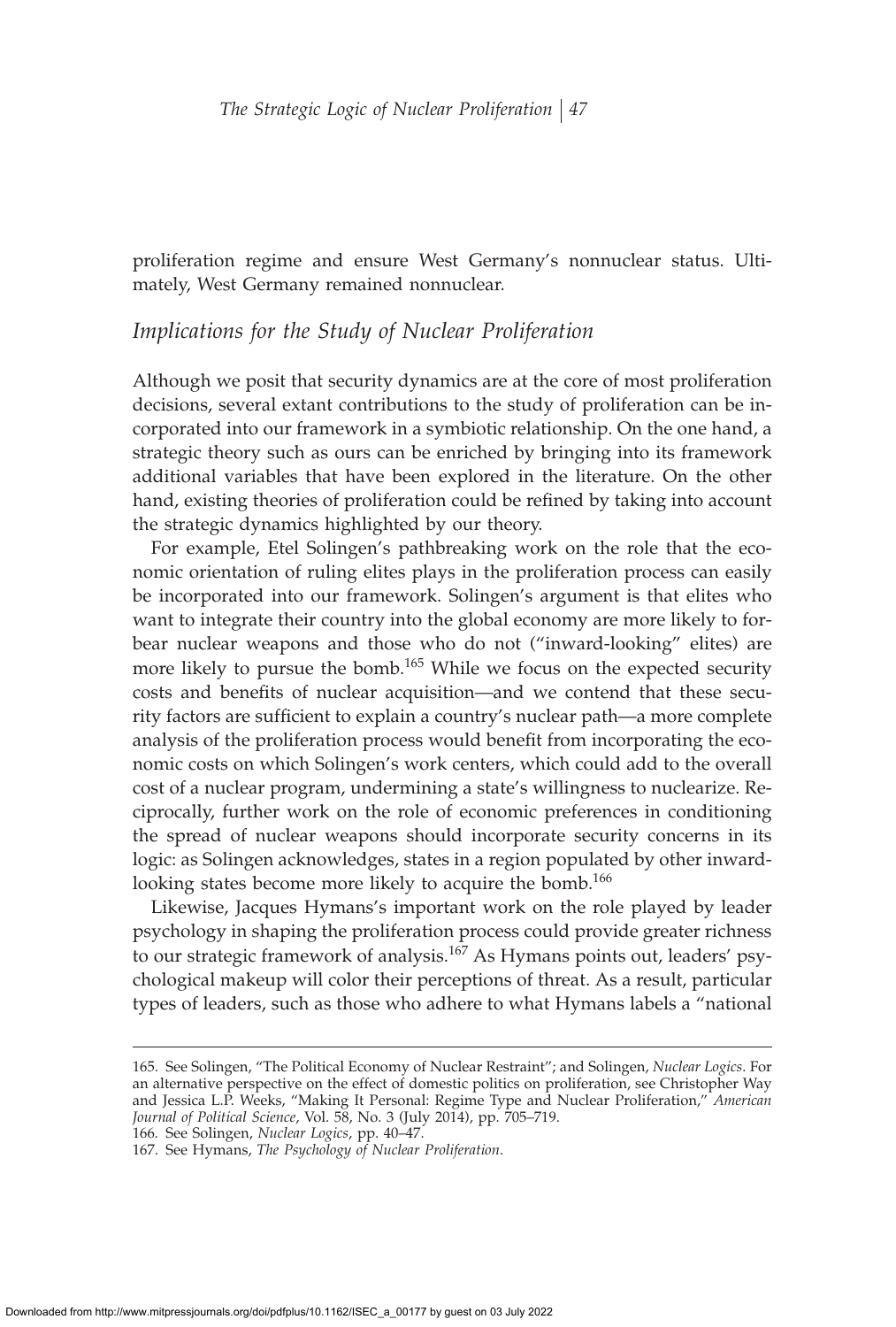identity conception" of "oppositional nationalism," will be prone to inflate threats and therefore become more likely to, according to our theory, possess the willingness to build the bomb.<sup>168</sup> At the same time, additional work on the psychology of nuclear proliferation should take into account the strategic setting in which leaders operate. It is implausible that the psychological makeup of a country's leadership be immune to strategic pressures.

Our strategic framework can also accommodate Hymans's work on how technological and managerial incompetence may lead to nuclear forbearance.<sup>169</sup> According to our theory, a state's incompetence in the nuclear realm may affect proliferation in two ways. First, it may increase the cost of a nuclear program, making it less likely that the state is willing to acquire the bomb. Second, by delaying nuclear acquisition, it may facilitate nuclear forbearance if the security environment improves during the nuclear development period. Only in the first case can we talk of incompetence causing nuclear forbearance, however. In the second case, forbearance occurs only if the strategic environment improves during the longer nuclear development phase. Regardless of how much longer this phase becomes, our theory explains why proliferation might nonetheless occur if the security environment continues to provide the state with both the willingness and the opportunity to nuclearize. This logic also highlights the benefits of incorporating strategic dynamics into future work on the role that technological and managerial competence plays in the proliferation process.

A similar logic applies to work on how norms against nuclear proliferation and institutions such as the NPT affect the spread of nuclear weapons.<sup>170</sup> Our theory speaks to normative concerns and institutional effects by incorporating them into the strategic environment. At a minimum, institutions may reduce the likelihood that member states would be able to build the bomb undetected. According to our theory, the NPT may take away the ability of weak unprotected states—those that, if threatened, would enjoy a higher benefit of proliferation—to acquire the bomb by exposing their development efforts, making them vulnerable to preventive attack. In addition, institutions can help to lower states' perception of the level of security threat in a coordinated manner, by generating lower expectations of future proliferation and conflict.

Finally, arguments about the effectiveness of restrictions to the supply of nu-

<sup>168.</sup> Ibid.

<sup>169.</sup> See Hymans, *Achieving Nuclear Ambitions*.

<sup>170.</sup> See Tannenwald, "The Nuclear Taboo"; and Rublee, *Nonproliferation Norms*.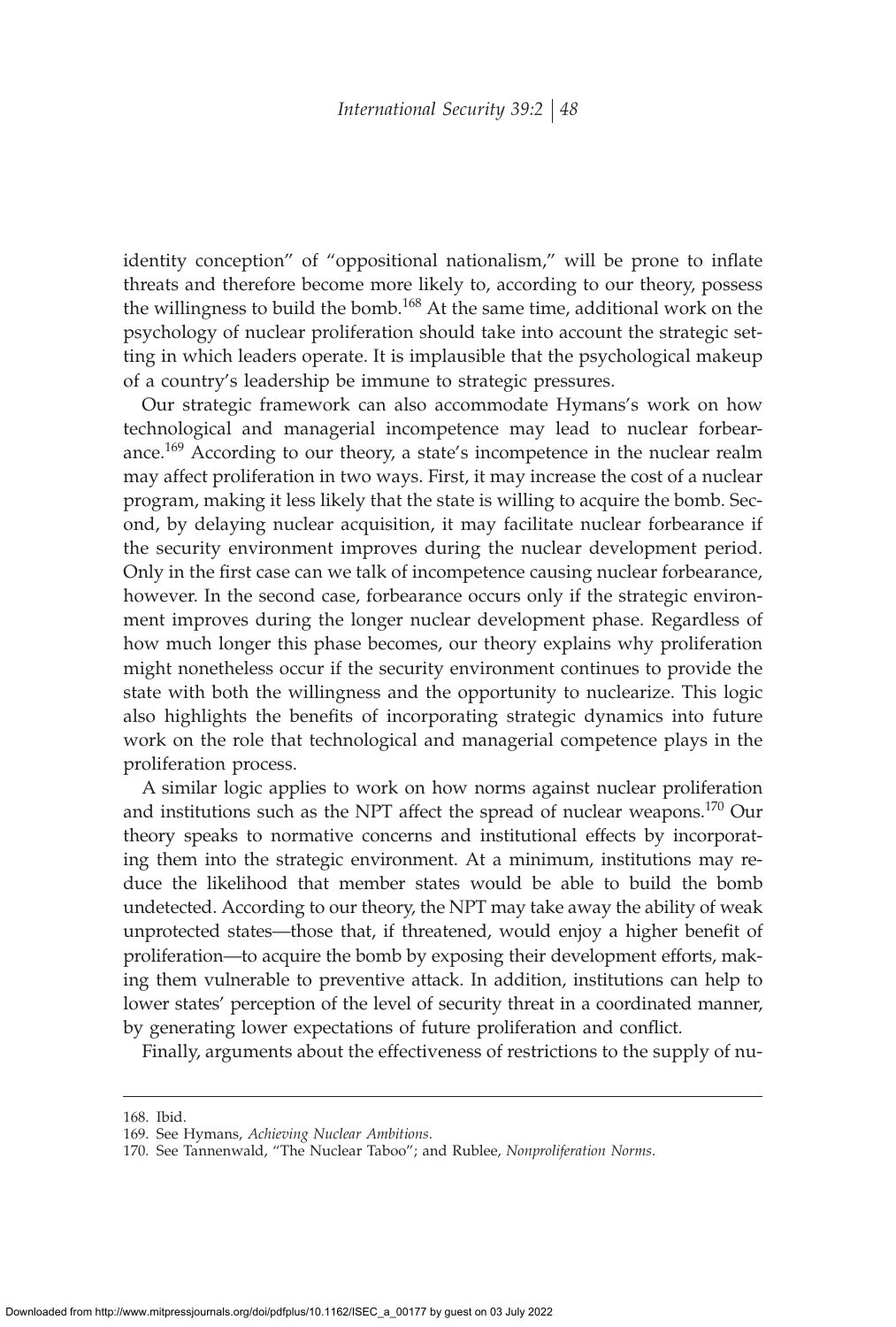clear materials and technology as a means of deterring proliferation, which have recently enjoyed significant popularity, would have much to gain from accounting for the strategic dynamics at the core of our theory.<sup>171</sup> To begin with, without placing supply-side efforts in their strategic context, it is not clear what effect they will have on the rate of proliferation. Existing supplyside theories such as Matthew Fuhrmann's and Matthew Kroenig's tell us which states are more or less likely to provide others with nuclear assistance: more powerful states, which have more to lose from proliferation, are most likely to withhold it. But often alternative suppliers are available and, in any case, the benefit of nuclear proliferation may be so great that a state is willing to pursue the bomb even if it must develop its program indigenously. As Scott Kemp has recently argued, "Alongside a few highly visible programs that relied on technology transfers, the historical record contains many more lesserknown examples of states developing nuclear weapon capabilities without foreign assistance."<sup>172</sup>

Furthermore, supply-side theories cannot account for the slower pace of proliferation of the past two decades. By their own logic, as the Soviet Union lost much of its power projection capability, it "became more willing to provide sensitive nuclear assistance."<sup>173</sup> Additionally, states such as Pakistan are suspected of supplying would-be nuclear powers with nuclear technology and materials.<sup>174</sup> To connect supply-side arguments to the odds of proliferation, then, we need to place supply constraints in the context of our broader strategic framework. When we do so, it becomes clear that supply-side efforts may deter proliferation in two ways. First, they may condition the cost of a nuclear program. If the cost of developing a nuclear weapon without international supply is sufficiently high to overcome the security benefit of proliferation, the state will no longer possess the willingness to nuclearize. Although this is a theoretical possibility, we found no historical case in which this calculation occurred. Second, supply-side restrictions have often been employed by a powerful country such as the United States in an attempt to coerce one of its allies to remain nonnuclear. Such efforts—as with any other sticks-based ap-

<sup>171.</sup> See Fuhrmann, "Spreading Temptation"; Fuhrmann, "Taking a Walk on the Supply Side"; Kroenig, "Exporting the Bomb"; Kroenig, "Importing the Bomb"; Kroenig, *Exporting the Bomb*; and Fuhrmann, *Atomic Assistance*.

<sup>172.</sup> Kemp, "The Nonproliferation Emperor Has No Clothes," p. 40.

<sup>173.</sup> Kroenig, "Exporting the Bomb," p. 128. Kroenig notes that China's rise may counter the effect of Russian decline, but this is theoretically indeterminate.

<sup>174.</sup> See Gordon Corera, *Shopping for Bombs: Nuclear Proliferation, Global Insecurity, and the Rise and Fall of the A.Q. Khan Network* (Oxford: Oxford University Press, 2006).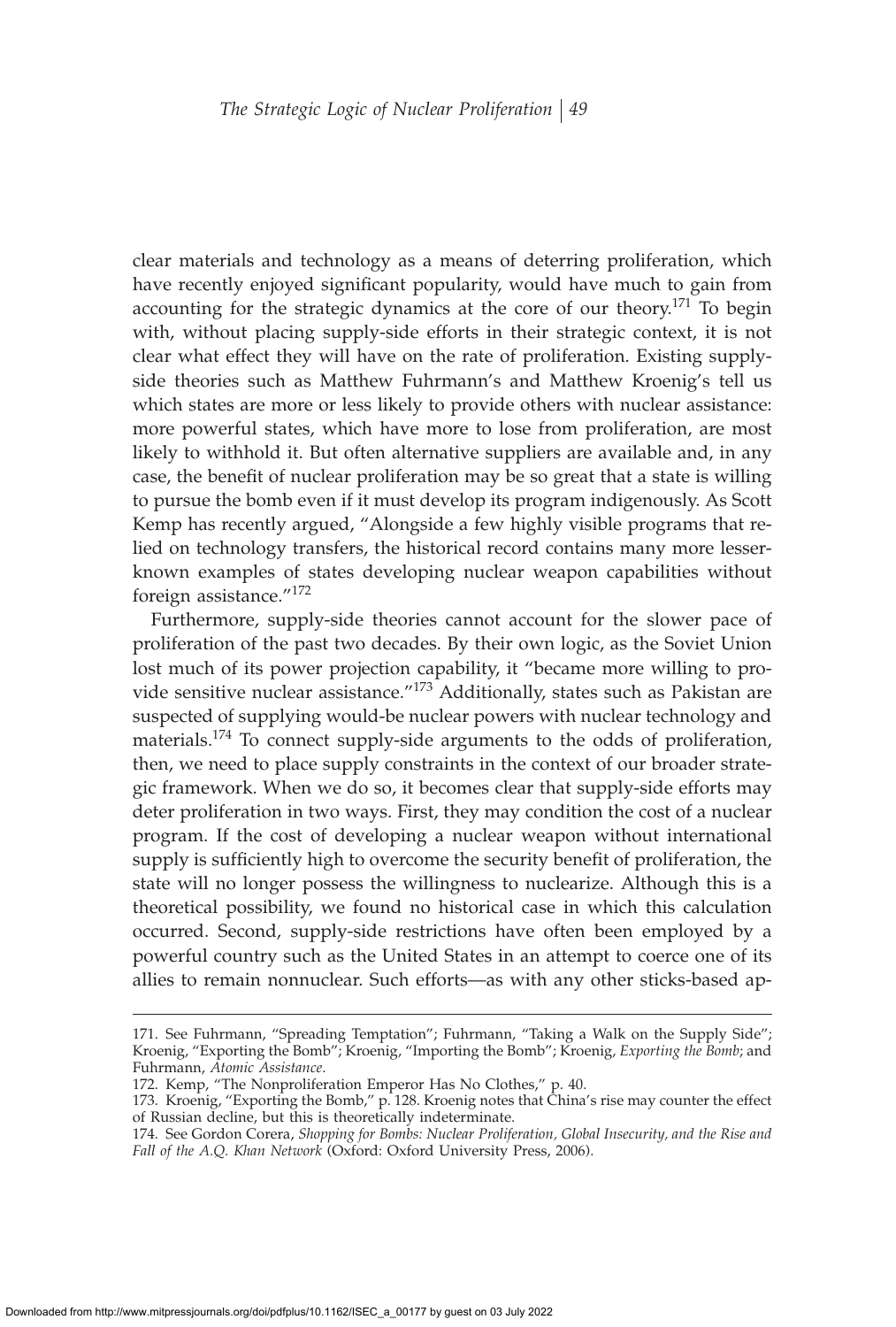proach to nonproliferation—are likely to succeed only if the protégé is relatively weak vis-à-vis its adversaries. A strong protégé would maintain the opportunity to nuclearize even if Washington abandoned it, and would thus likely attempt to circumvent such restrictions. What causes nonproliferation in the case of a weak protégé is therefore the strategic logic of proliferation, not the supply-side effort per se, whose success is merely a symptom of the strategic environment of the potential proliferator. In other words, the effectiveness of restrictions to the supply of nuclear materials and technology is largely underpinned by the consequences of threats of abandonment. The efficacy of such sticks-based policies must thus be evaluated *in toto*.

# *Conclusion*

This article has introduced a security-based theory of nuclear proliferation focusing on the strategic interaction between a state, its enemies, and, where present, allies. We conclude that only two types of states acquire the bomb: powerful but highly threatened states; and weaker states whose territory is protected by an ally they deem unlikely to remain present in the long-term or unwilling to ensure its other core security goals. The empirical rarity of these strategic situations is responsible for the relatively low number of states—fewer than 5 percent—that have acquired the bomb during the first seven decades of the nuclear age. This finding questions frequent claims that nuclear weapons are the "weapon of the weak," the "great equalizer" in international relations.<sup>175</sup> No doubt, nuclear weapons would enable an otherwise weak nation to stand up to more powerful adversaries. So far, however, no weak unprotected nation has ever managed to obtain them.

Today Iran is at the center of U.S. proliferation concerns. As a relatively weak state involved in an adversarial relationship with the United States, Israel, and Sunni Arab states, and in the absence of a powerful ally, Iran is likely to possess the willingness to build nuclear weapons. A nuclear deterrent would make the Iranian regime virtually immune to foreign threats to its survival and might boost its bargaining position on other security issues. Yet, at the same time, our theory makes clear why Iran is unlikely to have the oppor-

<sup>175.</sup> T.V. Paul, "Great Equalizers or Agents of Chaos? Weapons of Mass Destruction and the Emerging International Order," in Paul and John A. Hall, *International Order and the Future of World Politics* (Cambridge: Cambridge University Press, 1999), pp. 373–392; and T.V. Paul, "Disarmament Revisited: Is Nuclear Abolition Possible?" *Journal of Strategic Studies*, Vol. 35, No. 1 (February 2012), pp. 149–169.